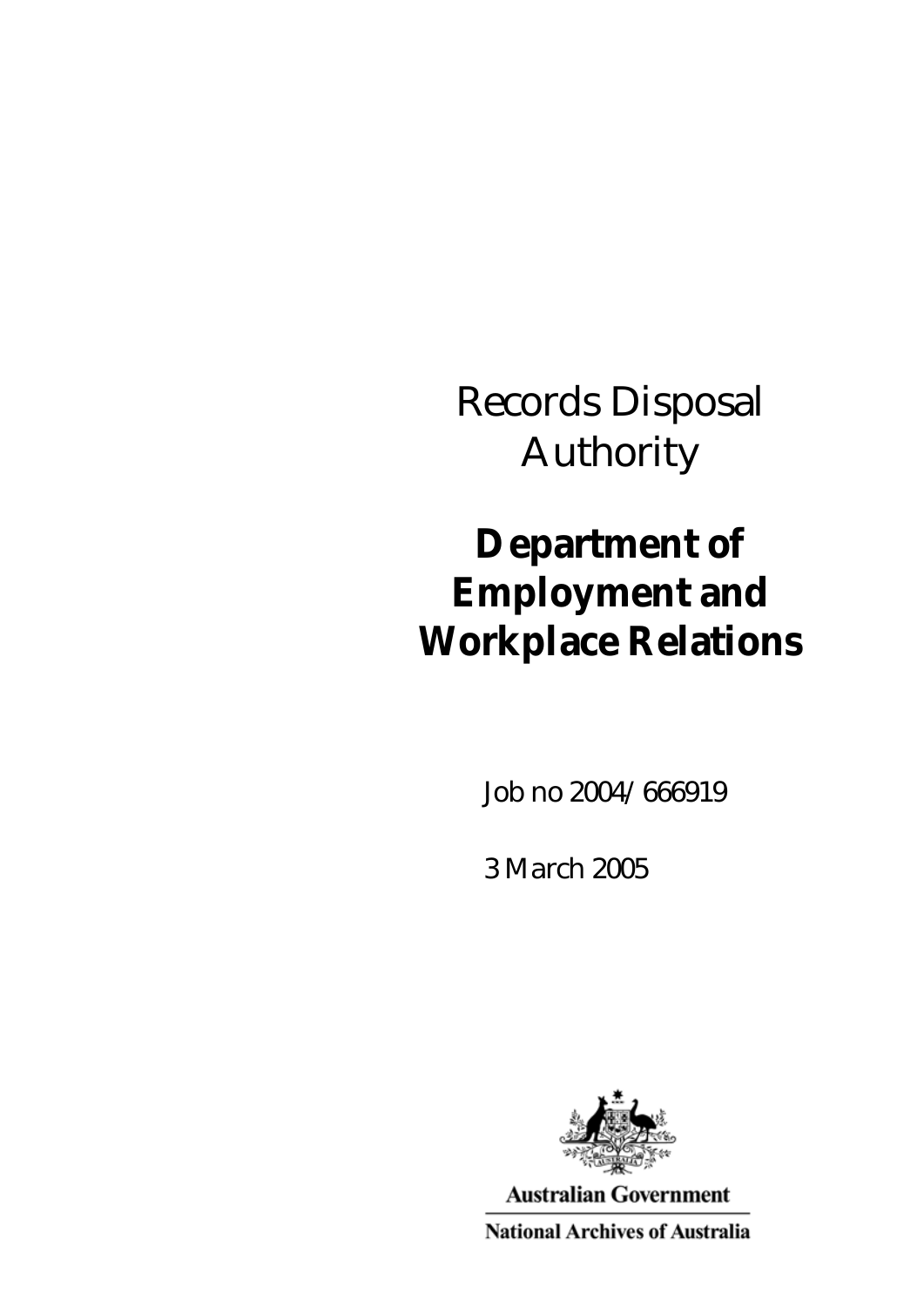© Commonwealth of Australia 2005

This work is copyright. Apart from any use as permitted under the *Copyright Act 1968,* no part may be reproduced by any process without prior written permission from the National Archives of Australia. Requests and inquiries concerning reproduction and rights should be directed to the Publications Manager, National Archives of Australia, PO Box 7425, Canberra Mail Centre ACT 2610, Australia.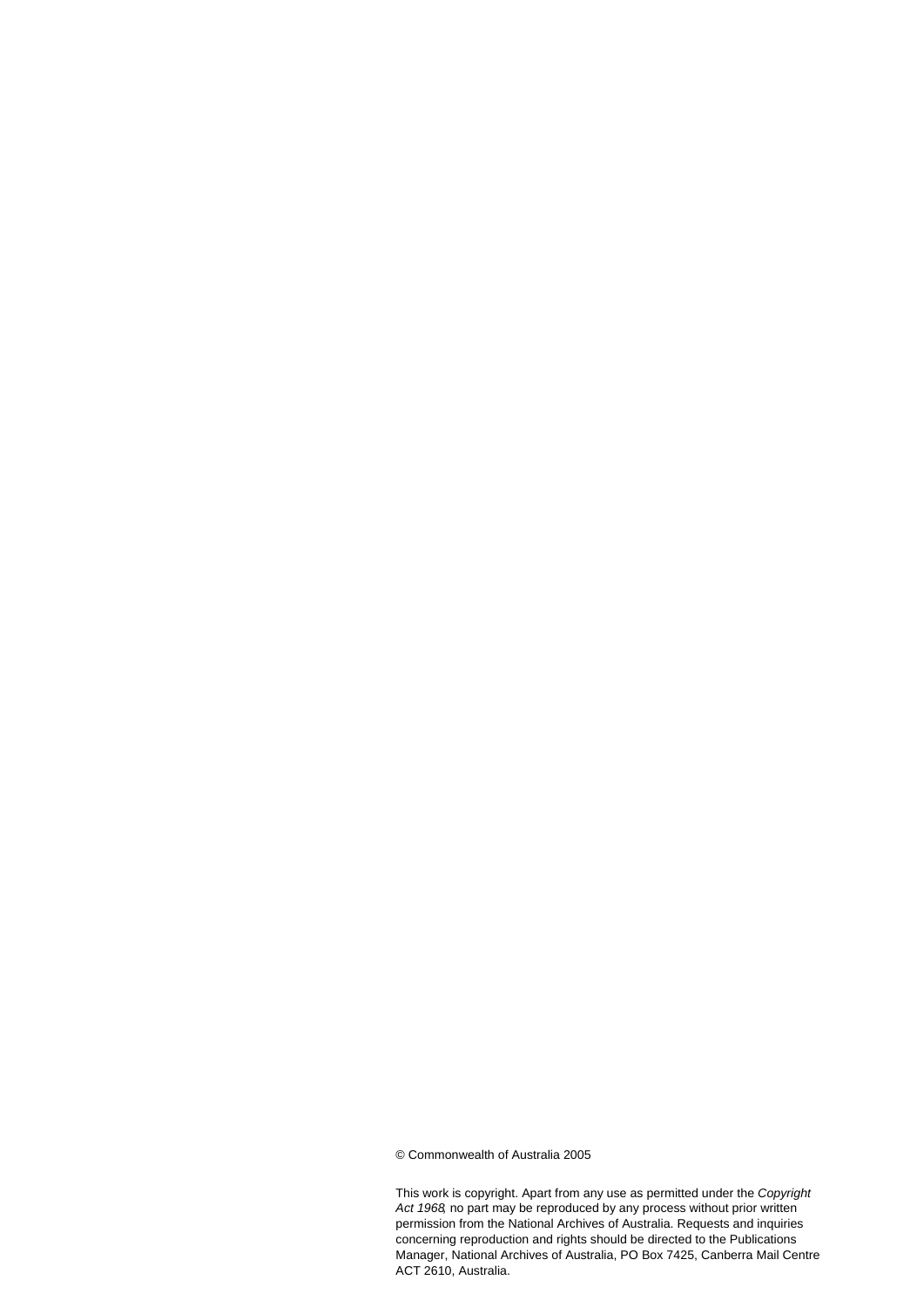## **CONTENTS**

| <b>INTRODUCTION</b>                    | $\mathbf{5}$   |
|----------------------------------------|----------------|
| Disposal authorisation                 | $\overline{5}$ |
| Purpose of this authority              | 5              |
| Using this authority                   | 5              |
| Amendment of this authority            | 6              |
| <b>CONTACT INFORMATION</b>             | 6              |
| <b>AUTHORISATION</b>                   | 7              |
| <b>CLASSES</b>                         | 9              |
| Labour Market Development              | 9              |
| <b>Workplace Relations Development</b> | 22             |
| <b>Workplace Relations Services</b>    | 36             |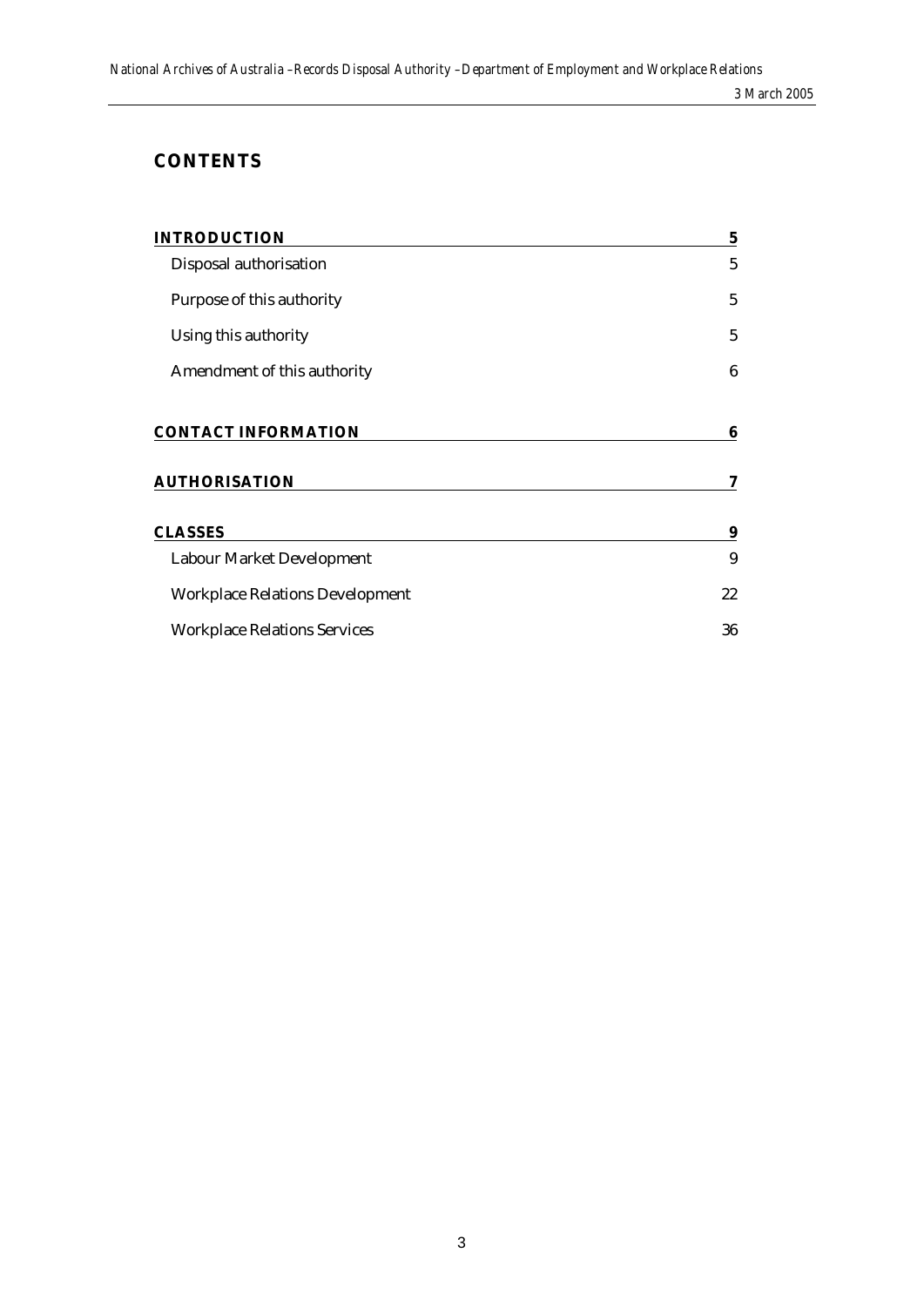[This page has been left blank intentionally.]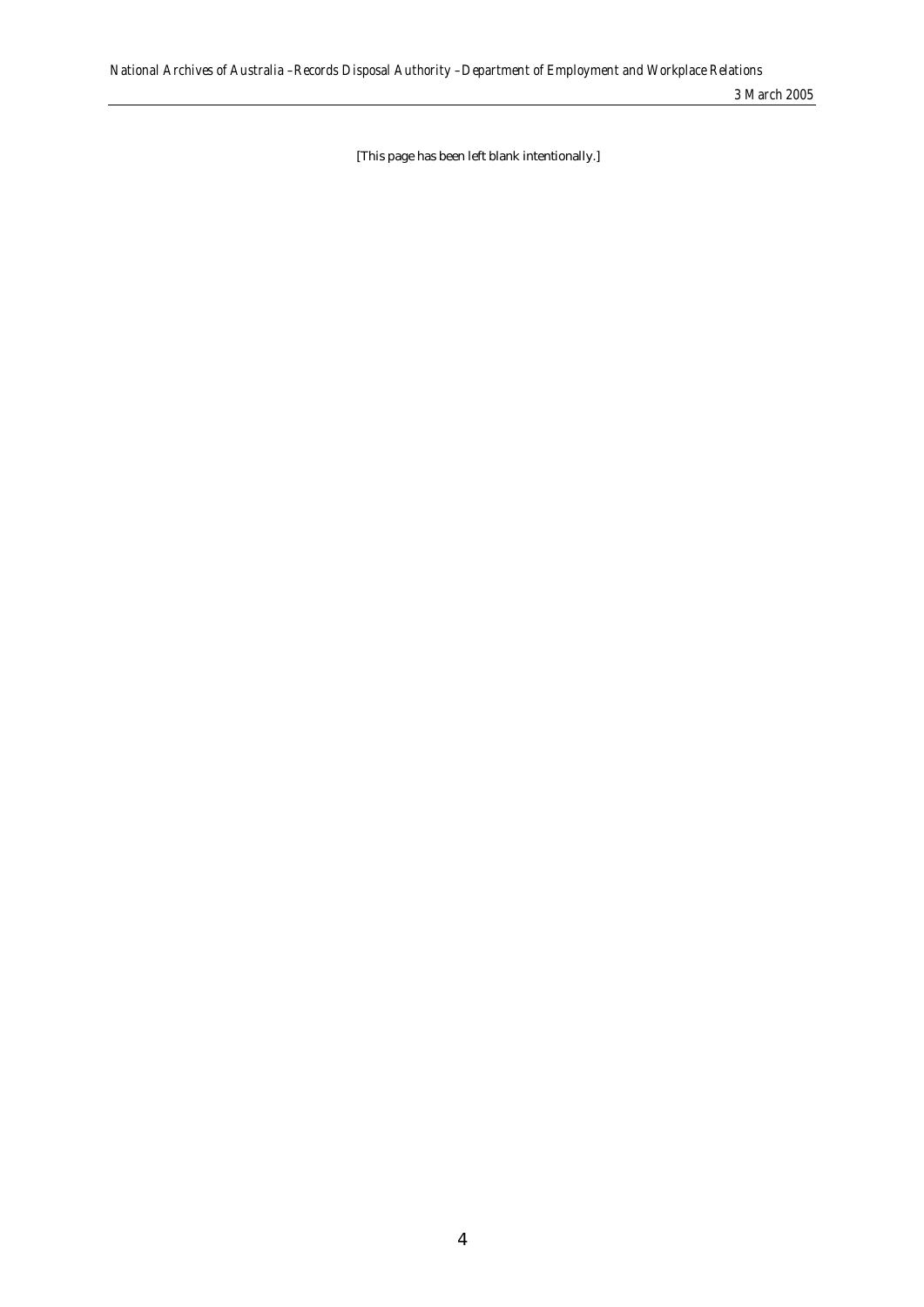### **INTRODUCTION**

### **Disposal authorisation**

Under Section 24 of the Archives Act 1983 a person must not engage in conduct that results in the destruction or other disposal of a Commonwealth record; or the transfer of the custody or ownership of a Commonwealth record; or damage to or alteration of a Commonwealth record; unless the action of disposal is positively required by law, or takes place with the permission of the Archives or in accordance with a normal administrative practice of which the Archives does not disapprove.

Advice on the provisions of the Archives Act may be obtained from any National Archives office.

Where required, the Archives gives its permission for the destruction or other disposal of Commonwealth records by issuing disposal authorities. The Archives also uses disposal authorities to identify classes of records that have been appraised as requiring retention as national archives, or to modify or withdraw its permission for disposal.

Disposal authorities may be issued to a particular agency or agencies, or may be of general application within the Commonwealth.

### **Purpose of this authority**

This authority authorises the destruction or other disposal of Commonwealth records as required by the Archives Act. It may also contain descriptions of records to be retained as national archives.

The requirements to retain records are based on business needs, broader organisational accountability and community expectations. This authority takes into consideration the interest of all stakeholders including the agency and its administrative needs in discharging its functional responsibilities, as well the Archives' stakeholders' interests in the selection and preservation of records as national archives. For information on the Archives' appraisal objectives and the selection of records as national archives, see the Archives' publication *Why Records are Kept, Directions in Appraisal*.

### **Using this authority**

This authority applies only to the records or classes of records described in the authority. The destruction or other disposal of records can be made only in accordance with the specific requirements set out in this authority.

This authority is to be used to sentence records. Sentencing involves the examination of records in order to identify the individual disposal class to which they belong. This process enables the sentencing officer to determine the appropriate disposal action for the records. Advice on sentencing can be obtained from your nearest National Archives office.

Where the method of recording the information changes (eg from a manual card system to an electronic system, or when information is migrated from one system to a new system) this authority can still be used to sentence the records created, providing the records document the same function and activity. The information must be accessible for the period of time prescribed in the authority. Agencies will need to ensure that any software, hardware or documentation required to enable continuing access to the data is available for the periods prescribed.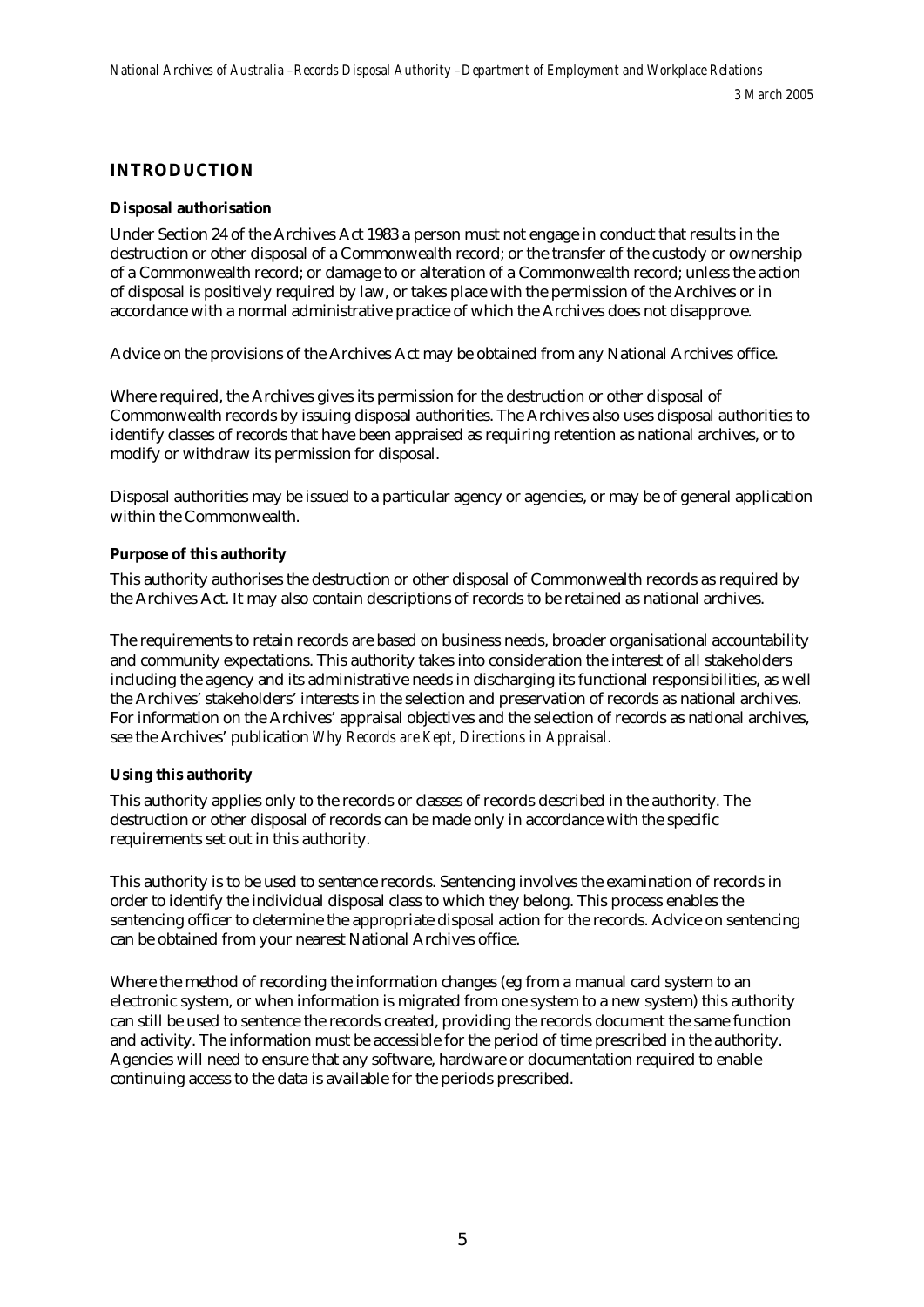The authority may include specific requirements to destroy records but generally retention requirements indicate a minimum period for retention. The agency may extend minimum retention periods if it considers that there is an administrative need to do so. Where an agency believes that its accountability will be substantially compromised because a retention period or periods are not adequate, the agency should contact the National Archives for review of the retention period.

This authority should be used in conjunction with the Administrative Functions Disposal Authority (AFDA) issued by the Archives to cover housekeeping and other administrative records common to most Commonwealth agencies. For certain agencies, it is not appropriate to use all the disposal coverage in AFDA because some of the activities as described, or retention requirements identified, do not meet the agencies' needs. If this is the case, alternative disposal arrangements may be included in this authority or may have already been included in an earlier records disposal authority.

Records already sentenced as 'retain permanently' using previous Records Disposal Authorities (RDAs) and which fall within the date range of the function(s) scoped in this authority should now be re-sentenced.

From time to time the National Archives places 'freezes' on the disposal of some groups of records, which places a moratorium on the destruction of these records. If you require further information about disposal freezes and whether they affect the application of this Records Disposal Authority, please contact the National Archives at recordkeeping@naa.gov.au

Appropriate arrangements need to be made with the National Archives when records are to be transferred into custody. The National Archives accepts for transfer only those records designated as national archives.

### **Amendment of this authority**

The National Archives must approve all amendments or variations to the classes in this authority. Officers who have difficulty using the authority should approach the agency Records Manager. If there are problems with the application of the authority that cannot be resolved by the agency, the Records Manager should contact the National Archives.

### **CONTACT INFORMATION**

### **1. For requests to change this authority contact the Canberra Office of the National Archives of Australia**

Queen Victoria Terrace Tel: (02) 6212 3610 Parkes ACT 2600 Fax: (02) 6212 3989 Canberra Mail Centre ACT 2610 Website: www.naa.gov.au

PO Box 7425 Email: recordkeeping@naa.gov.au

### **2. For sentencing advice contact your local office of the National Archives.**

The address and phone number of your local office can be found at the National Archives website address above.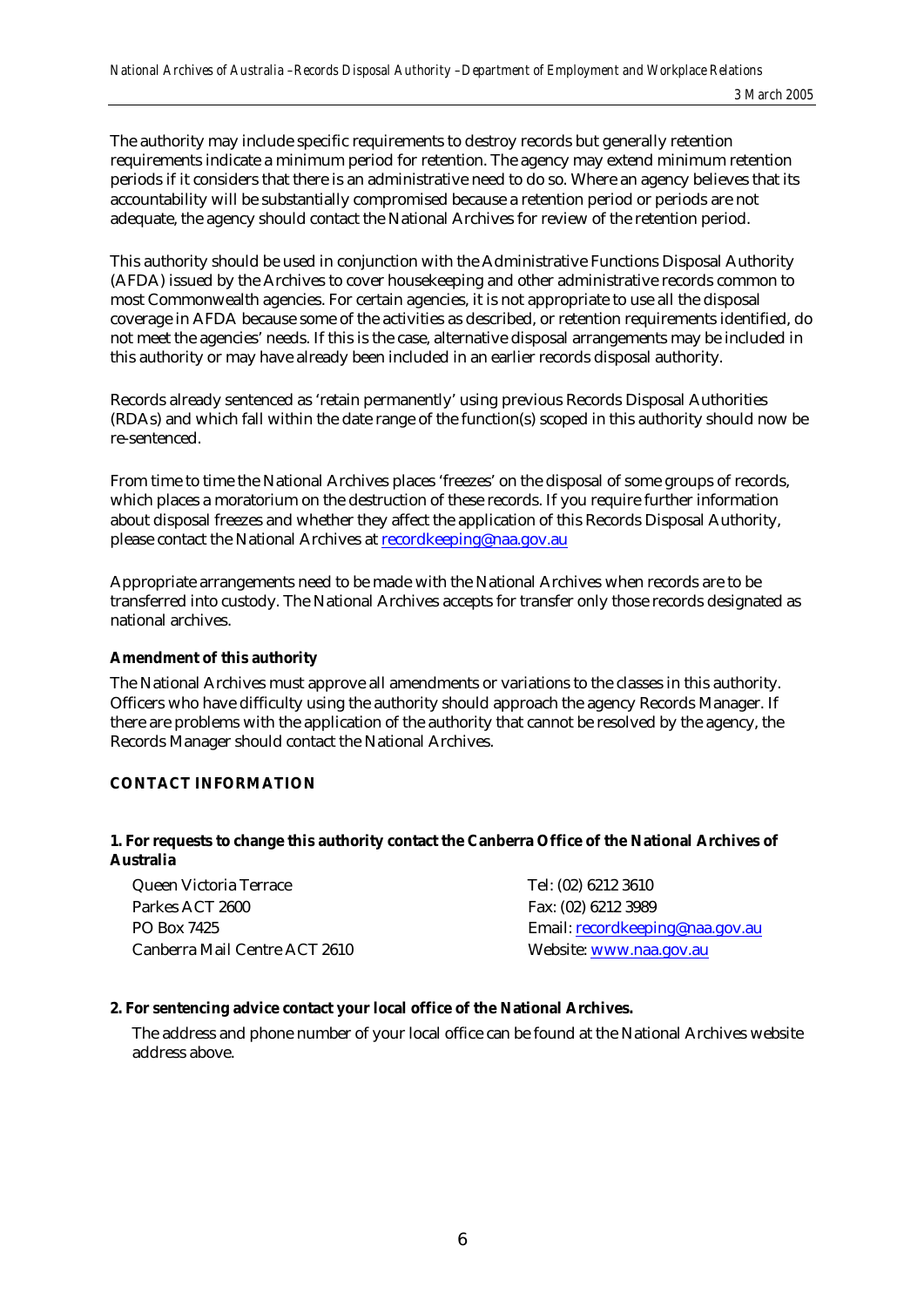### **RDA Job No 2004/666919**

### AUTHORISATION

### **RECORDS DISPOSAL AUTHORITY**

| Person to whom notice of<br>authorisation is given: | The Secretary<br>Department of Employment and<br><b>Workplace Relations</b><br>GPO Box 9879 |  |  |
|-----------------------------------------------------|---------------------------------------------------------------------------------------------|--|--|
|                                                     | <b>ACT</b><br>Canberra<br>2601                                                              |  |  |

| <b>Purpose:</b>     | AUTHORISES ARRANGEMENTS FOR THE DISPOSAL OF<br>RECORDS IN ACCORDANCE WITH SECTION 24(2)(b) OF<br>THE ARCHIVES ACT 1983 |
|---------------------|------------------------------------------------------------------------------------------------------------------------|
| <b>Application:</b> | Labour Market Development, Workplace Relations<br>Development and Workplace Relations Services records                 |

This authorisation applies to only the disposal of the records described on the authority in accordance with the disposal action specified on the authority. The authority will apply only if disposal takes place with the consent of the agency that is responsible at the time of disposal for the functions documented in the records concerned.

Authorising Officer **Date of issue:** National Archives of Australia 3 March 2005

Stephen Ellis Fiona McInnes Assistant Director-General Director

Digital Government Collection Review & Appraisal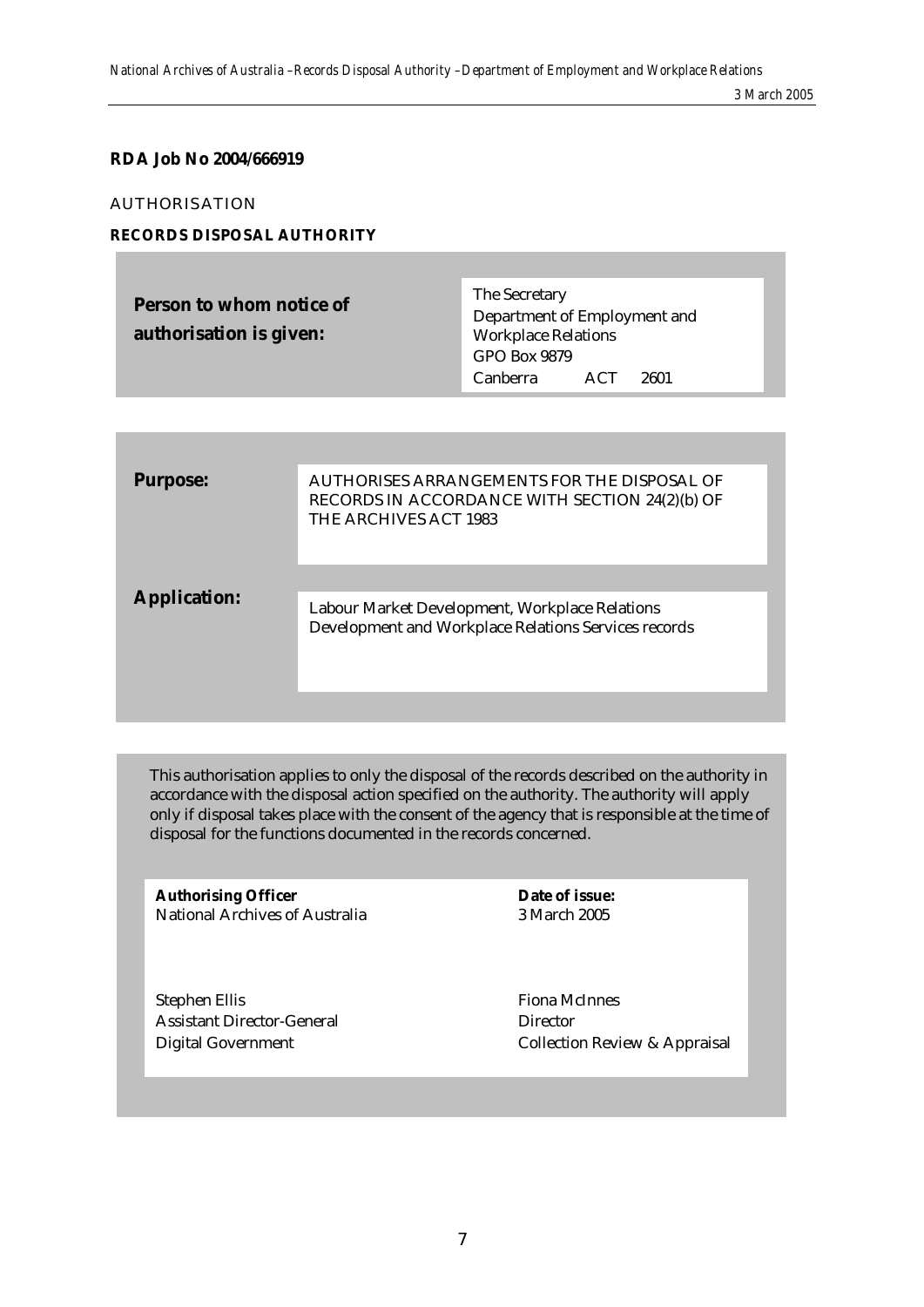[This page has been left blank intentionally.]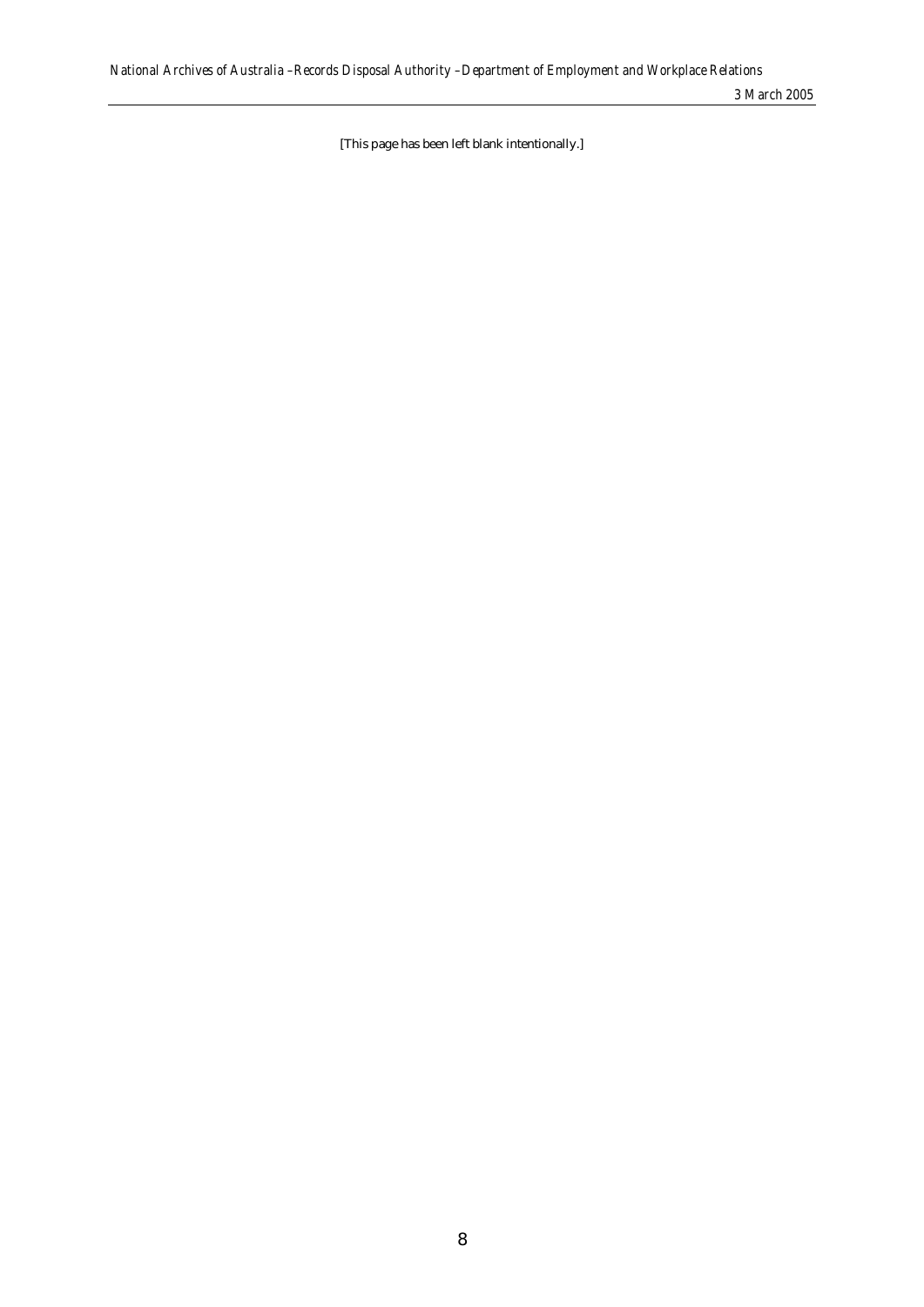The function of developing policy and providing advice in relation to employment, wages and the effective operation of the labour market. Supported by research, analysis, evaluation and promotion of the labour market. Includes trends in labour demand and supply, trends in enterprise bargaining, wages issues and the role of the awards system, transitions into and out of the labour market, the transition from welfare to work, evaluation of the labour market programs and services, and the development of information and promotional material intended to improve labour market efficiency.

### *Addresses (presentations)*

The activity of giving addresses for training, professional, community relations or sales purposes. Includes speeches and multi-media presentations.

| <b>Entry</b>      | <b>Description of Records</b>                                                                                                                                                                           | <b>Disposal Action</b>                    |
|-------------------|---------------------------------------------------------------------------------------------------------------------------------------------------------------------------------------------------------|-------------------------------------------|
| Class no.<br>9704 | Final versions of addresses delivered on the labour market<br>development function. Includes presentations which<br>examine the operation of the labour market, its<br>development and economic impact. | Destroy 20 years after<br>last action     |
|                   | (Date range: 1952 - )                                                                                                                                                                                   |                                           |
| Class no.<br>9705 | Records documenting the preparation of addresses relating<br>to the labour market development function, including<br>working papers and drafts.                                                         | Destroy 5 years after<br>action completed |
|                   | (Date range: 1952 - )                                                                                                                                                                                   |                                           |

### *Advice*

The activities associated with offering opinions by or to the organisation as to an action or judgement. Includes the process of advising.

### *Entry Description of Records Disposal Action*

Class no. 9706

Records documenting the receipt and provision of advice on the labour market. Includes records documenting the consultation and preparation of responses to enquiries on evaluation techniques, methodology, occupational skill shortages and visa or business sponsorship.

Destroy 5 years after action completed

(Date range: 1940 - )

### *Agreements*

The processes associated with the establishment, maintenance, review and negotiation of agreements.

*For the management of agreements or contracts, use Labour Market Development – Contracting-out.* 

*For agreements or contracts entered into as a result of tendering, use Labour Market Development - Tendering.* 

### *Entry Description of Records Disposal Action*

| Class no. | Signed labour agreements for temporary and permanent                                                                       |
|-----------|----------------------------------------------------------------------------------------------------------------------------|
| 9707      | entry of overseas workers. Includes negotiations,<br>establishment, maintenance, review and determination of<br>agreement. |
|           |                                                                                                                            |

(Date range: 1990 - )

Destroy 7 years after expiry or other termination of agreement or contract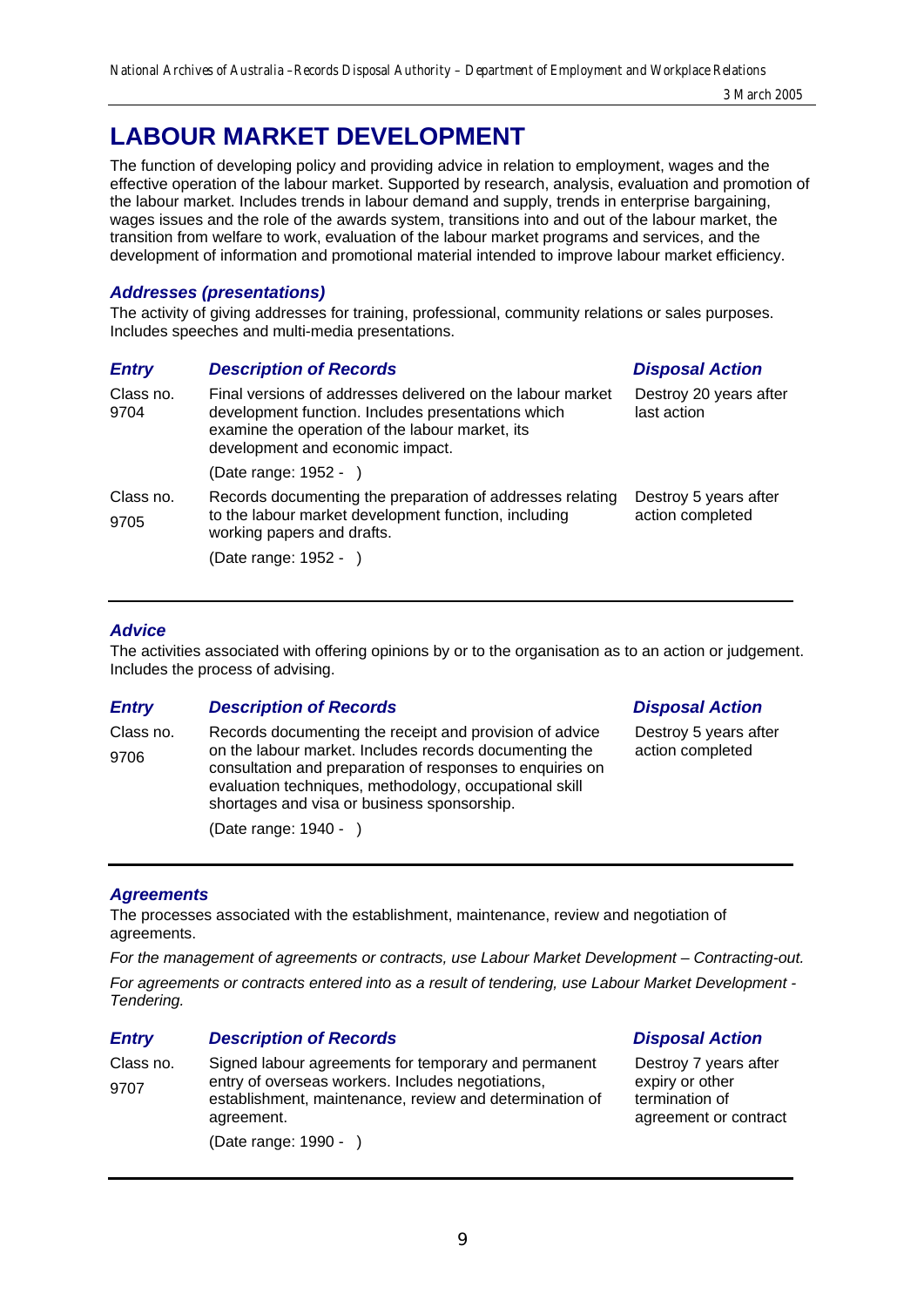The function of developing policy and providing advice in relation to employment, wages and the effective operation of the labour market. Supported by research, analysis, evaluation and promotion of the labour market. Includes trends in labour demand and supply, trends in enterprise bargaining, wages issues and the role of the awards system, transitions into and out of the labour market, the transition from welfare to work, evaluation of the labour market programs and services, and the development of information and promotional material intended to improve labour market efficiency.

### *Committees*

The activities associated with the managing of committees and task forces. Includes the committee's establishment, appointment of members, terms of reference, proceedings, minutes of meetings, reports, agenda etc.

*For international committees such as the Organisation for Economic Co-operation and Development (OECD), use LABOUR MARKET DEVELOPMENT - International Relations.* 

*For high level inter-government or inter-agency committees, use GOVERNMENT RELATIONS - Committees.* 

*For audit committees, use STRATEGIC MANAGEMENT - Committees.* 

### *Entry Description of Records Disposal Action*

| Class no.<br>9708 | Records of domestic committees established to consider<br>matters relating to the labour market development function,<br>such as sub-committees of the Employment Management<br>Committee. Includes:<br>• documents establishing the committee<br>reports<br>$\bullet$<br>recommendations and final versions of minutes<br>(Date range: 1945 - ) | Destroy 10 years after<br>action completed |
|-------------------|--------------------------------------------------------------------------------------------------------------------------------------------------------------------------------------------------------------------------------------------------------------------------------------------------------------------------------------------------|--------------------------------------------|
| Class no.         | Working papers documenting the conduct and                                                                                                                                                                                                                                                                                                       | Destroy 3 years after                      |
| 9709              | administration of all domestic committees which consider<br>matters relating to the labour market development function.<br>Includes:<br>$\bullet$ agenda<br>background papers<br>• draft minutes<br>organising venues<br>notifying attendees<br>$\bullet$                                                                                        | action completed                           |
|                   | (Date range: 1945 - )                                                                                                                                                                                                                                                                                                                            |                                            |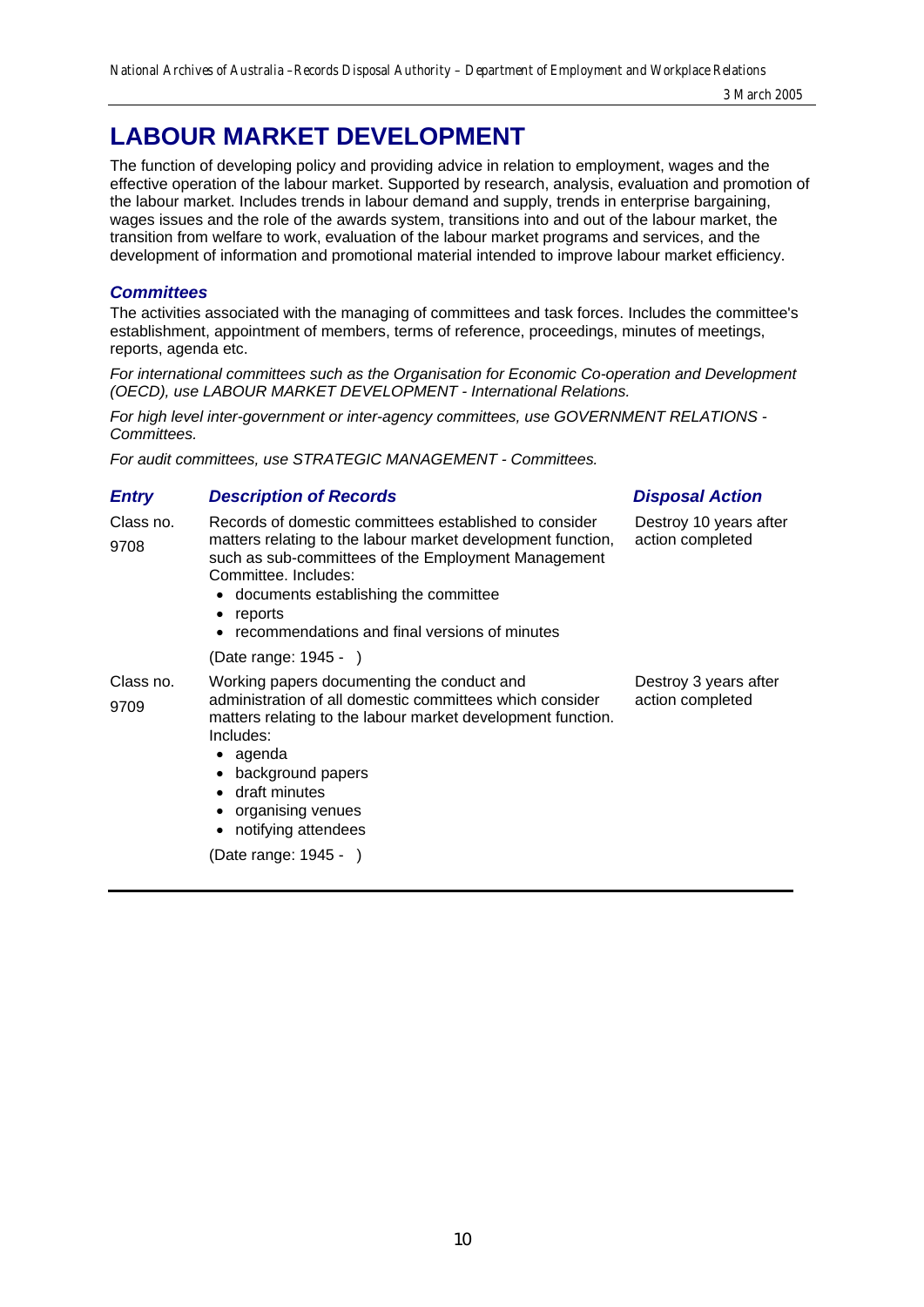The function of developing policy and providing advice in relation to employment, wages and the effective operation of the labour market. Supported by research, analysis, evaluation and promotion of the labour market. Includes trends in labour demand and supply, trends in enterprise bargaining, wages issues and the role of the awards system, transitions into and out of the labour market, the transition from welfare to work, evaluation of the labour market programs and services, and the development of information and promotional material intended to improve labour market efficiency.

### *Compliance Monitoring*

The activities associated with checking for compliance with accountability, fiscal, legal, regulatory or quality standards or requirements of organisations, other than the agency, involved with employment support, employers and industry.

*For compliance monitoring of services and assistance to job seekers, use EMPLOYMENT SERVICES – Compliance Monitoring.* 

*For agreements to fill labour market shortages, use LABOUR MARKET DEVELOPMENT – Agreements.* 

### *Entry Description of Records Disposal Action*

Class no. 9710 Monitoring reports as part of Labour Market Agreement obligations. Includes working papers. (Date range: 1990 - )

Destroy 7 years after expiry or other termination of agreement or contract

### *Conferences*

The activities involved in arranging or attending conferences held either by the organisation or by other organisations. Includes registrations, publicity and reports of participants etc.

*For international conferences, use LABOUR MARKET DEVELOPMENT - International Relations.* 

### *Entry Description of Records Disposal Action*

| Class no.<br>9711 | Records documenting proceedings and outcomes of<br>domestic conferences held annually to support the labour | Destroy 10 years after<br>last action |
|-------------------|-------------------------------------------------------------------------------------------------------------|---------------------------------------|
|                   | market development function. Includes<br>• final versions of minutes                                        |                                       |
|                   | reports<br>$\bullet$                                                                                        |                                       |
|                   | • recommendations                                                                                           |                                       |
|                   | (Date range: 1950 - )                                                                                       |                                       |
| Class no.         | Working papers documenting the conduct and                                                                  | Destroy 3 years after                 |
| 9712              | administration of domestic conferences held to support the<br>labour market development function. Includes: | action completed                      |
|                   | $\bullet$ agenda                                                                                            |                                       |
|                   | • notice of meetings                                                                                        |                                       |
|                   | arranging speakers                                                                                          |                                       |

- managing registrations
- organising venues
- draft minutes

(Date range: 1950 - )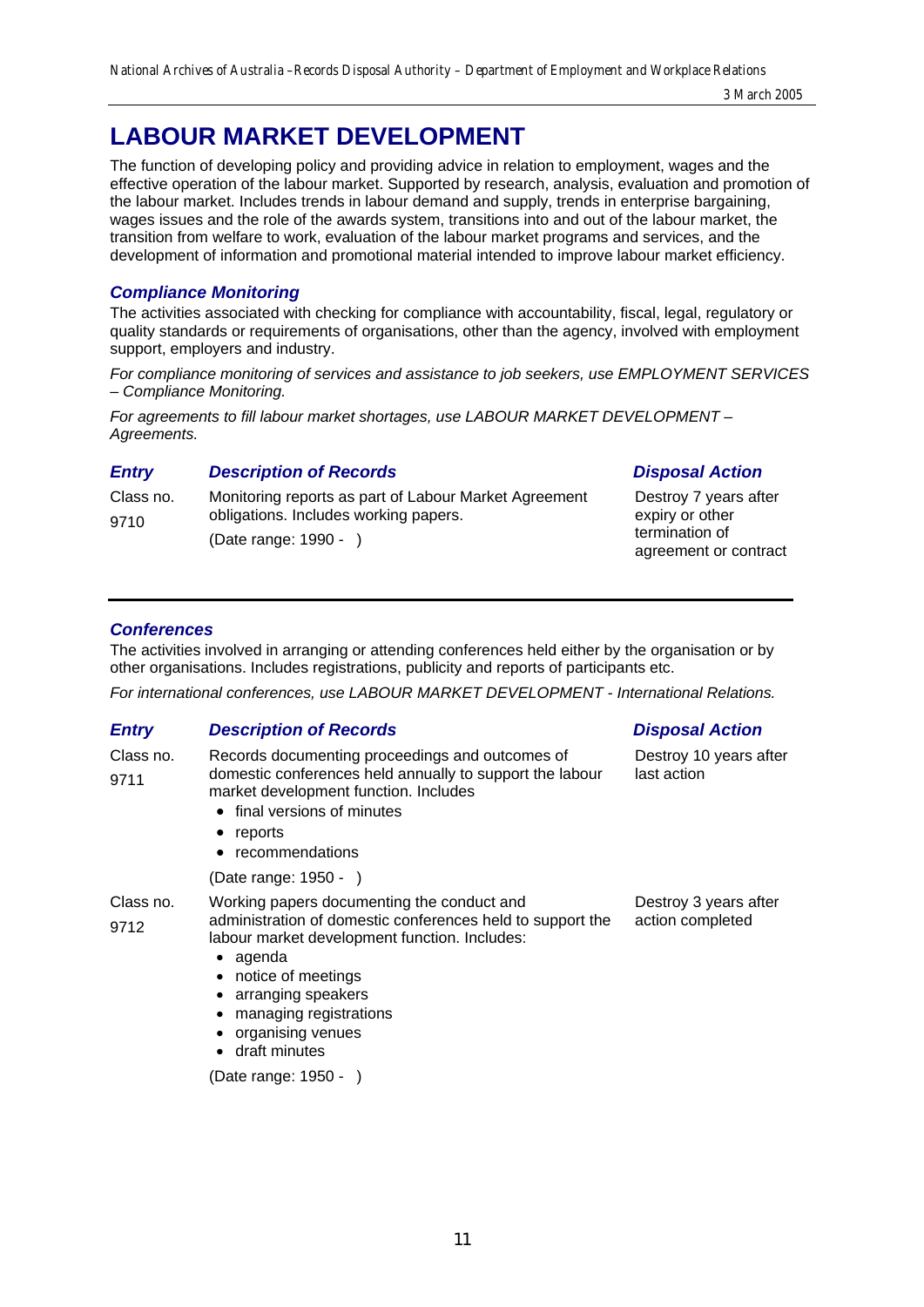The function of developing policy and providing advice in relation to employment, wages and the effective operation of the labour market. Supported by research, analysis, evaluation and promotion of the labour market. Includes trends in labour demand and supply, trends in enterprise bargaining, wages issues and the role of the awards system, transitions into and out of the labour market, the transition from welfare to work, evaluation of the labour market programs and services, and the development of information and promotional material intended to improve labour market efficiency.

### *Conferences - Continued*

The activities involved in arranging or attending conferences held either by the organisation or by other organisations. Includes registrations, publicity and reports of participants etc.

*For international conferences, use LABOUR MARKET DEVELOPMENT - International Relations.* 

### *Entry Description of Records Disposal Action*

Class no. 9713

Records documenting proceedings and outcomes of domestic conferences held monthly to support the labour market development function. Includes:

Destroy 5 years after last action

- final versions of minutes
- **reports**
- recommendations
- (Date range: 1950 )

### *Contracting-out*

The activities involved in managing the performance of work or the provision of goods and services by an external contractor, vendor or consultant, or by using external bureau services. Includes outsourcing.

*For tendering and negotiation of contracts, use LABOUR MARKET DEVELOPMENT – Tendering. For the establishment, maintenance, review and negotiation of contracts, use LABOUR MARKET DEVELOPMENT – Agreements.* 

### *Entry Description of Records Disposal Action*

Class no.

9714

Records documenting the contract management processes relating to the provision of evaluation or research for the labour market development function including monitoring of contractors performance against contract specifications. Includes:

- contract management plans
- performance monitoring systems
- service level agreements

(Date range: 1980 - )

Destroy 7 years after expiry or other termination of agreement or contract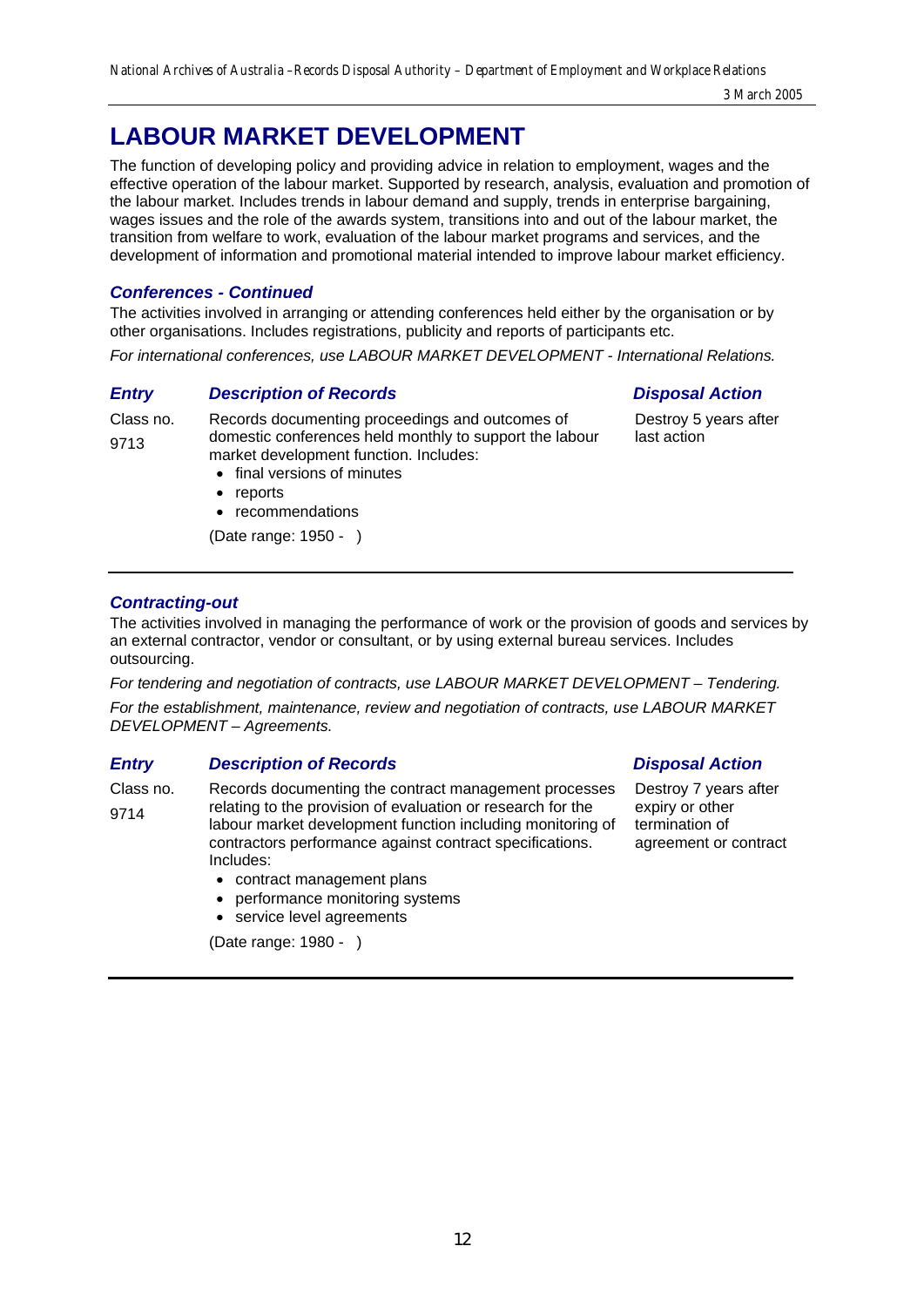The function of developing policy and providing advice in relation to employment, wages and the effective operation of the labour market. Supported by research, analysis, evaluation and promotion of the labour market. Includes trends in labour demand and supply, trends in enterprise bargaining, wages issues and the role of the awards system, transitions into and out of the labour market, the transition from welfare to work, evaluation of the labour market programs and services, and the development of information and promotional material intended to improve labour market efficiency.

### *Evaluation*

The process of determining the suitability of potential or existing programs, items of equipment, systems or services in relation to meeting the needs of the given situation. Includes systems analysis and ongoing monitoring.

*For publishing of reports, use PUBLICATIONS – Production. For evaluation surveys, use LABOUR MARKET DEVELOPMENT - Surveys.* 

### *Entry Description of Records Disposal Action*

| Class no.<br>9715 | Records documenting evaluation strategies for employment<br>services delivery and labour market development<br>programs. Includes the key elements of evaluation such as<br>requirements, objectives, purpose, scope, data sources,<br>methods, management and timing. | Destroy 15 years after<br>action completed |
|-------------------|------------------------------------------------------------------------------------------------------------------------------------------------------------------------------------------------------------------------------------------------------------------------|--------------------------------------------|
|                   | (Date range: 1962 - )                                                                                                                                                                                                                                                  |                                            |
| Class no.<br>9716 | Records documenting the evaluation and ongoing<br>monitoring of the delivery of employment services. Includes<br>the compilation of survey results, systems data analysis<br>and the effects of labour market programs on the current<br>labour market environment.    | Destroy 15 years after<br>action completed |
|                   | (Date range: 1962 - )                                                                                                                                                                                                                                                  |                                            |
| Class no.<br>9717 | Working papers documenting the development of<br>evaluation programs for employment services delivery and<br>labour market development programs.                                                                                                                       | Destroy 5 years after<br>action completed  |
|                   | (Date range: 1962 - )                                                                                                                                                                                                                                                  |                                            |

### *International Relations*

The activity of participating in international forums on economic and labour market trends and examination of experiences and effectiveness of labour market policies and programs.

*For co-research involving both international and the Australian labour market, use LABOUR MARKET DEVELOPMENT - Joint Ventures.* 

### *Entry Description of Records Disposal Action*

Class no. 9718 Records documenting the contribution made to international publications and shared research projects, such as the Organisation for Economic Co-operation and Development thematic review of workers. Includes working papers on Australian governments position put forward to the Organisation for Economic Co-operation and Development.

(Date range: 1946 - )

Destroy 5 years after action completed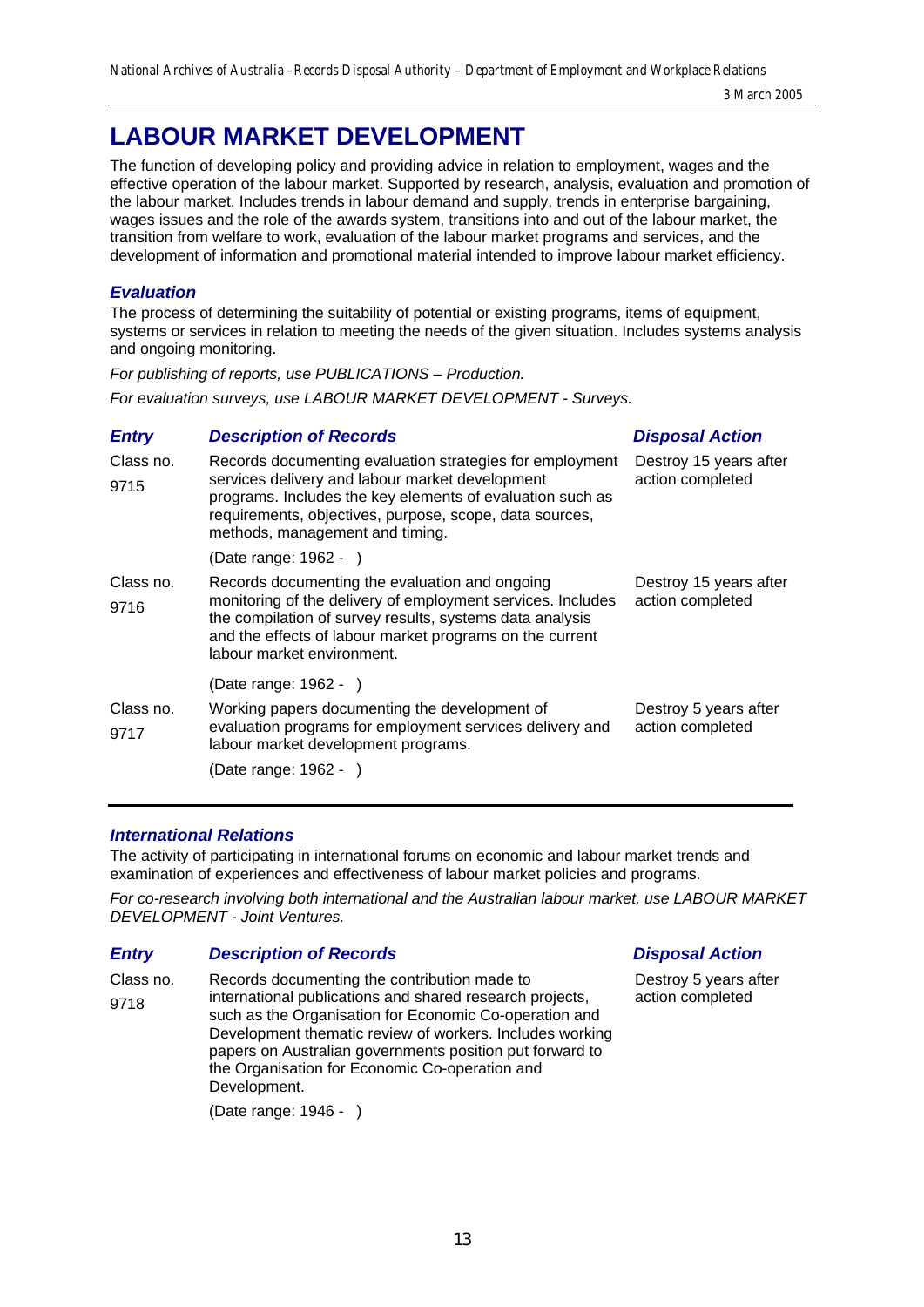The function of developing policy and providing advice in relation to employment, wages and the effective operation of the labour market. Supported by research, analysis, evaluation and promotion of the labour market. Includes trends in labour demand and supply, trends in enterprise bargaining, wages issues and the role of the awards system, transitions into and out of the labour market, the transition from welfare to work, evaluation of the labour market programs and services, and the development of information and promotional material intended to improve labour market efficiency.

### *International Relations - continued*

The activity of participating in international forums on economic and labour market trends and examination of experiences and effectiveness of labour market policies and programs.

*For co-research involving both international and the Australian labour market, use LABOUR MARKET DEVELOPMENT - Joint Ventures.* 

### *Entry Description of Records Disposal Action*

Class no. 9719 Records of international conferences, organisations and committees attended by staff including where the agency contributes and provides comments, advice and delegate briefings. (Date range: 1946 - )

Destroy 5 years after action completed

### *Joint Ventures*

The activities involved in managing joint operations between departments, either within the organisation or with other organisations, or with the government, where there is a contract, joint contribution of funds and/or time. Also includes private sector ventures with public sector organisations, and co-research or collaboration between inter-departmental units, departments or organisations.

*For labour agreements, use LABOUR MARKET DEVELOPMENT – Agreements.* 

*For contributions to international labour market projects, use LABOUR MARKET DEVELOPMENT - International Relations.* 

| <b>Entry</b>      | <b>Description of Records</b>                                                                                                                                                                                              | <b>Disposal Action</b>                    |
|-------------------|----------------------------------------------------------------------------------------------------------------------------------------------------------------------------------------------------------------------------|-------------------------------------------|
| Class no.         | Records documenting the management of the Australian                                                                                                                                                                       | Destroy 20 years after                    |
| 9720              | and New Zealand Standard Classification of Occupations<br>(ANZSCO) joint venture. Includes:<br>• establishment<br>$\bullet$ maintenance<br>• review of agreements and contracts                                            | action completed                          |
|                   | (Date range: 1980 - )                                                                                                                                                                                                      |                                           |
| Class no.<br>9721 | Records documenting the management of joint ventures<br>undertaken to conduct research of the labour market<br>development function. Includes:<br>• establishment<br>• maintenance<br>• review of agreements and contracts | Destroy 7 years after<br>action completed |
|                   | (Date range: 1980 - )                                                                                                                                                                                                      |                                           |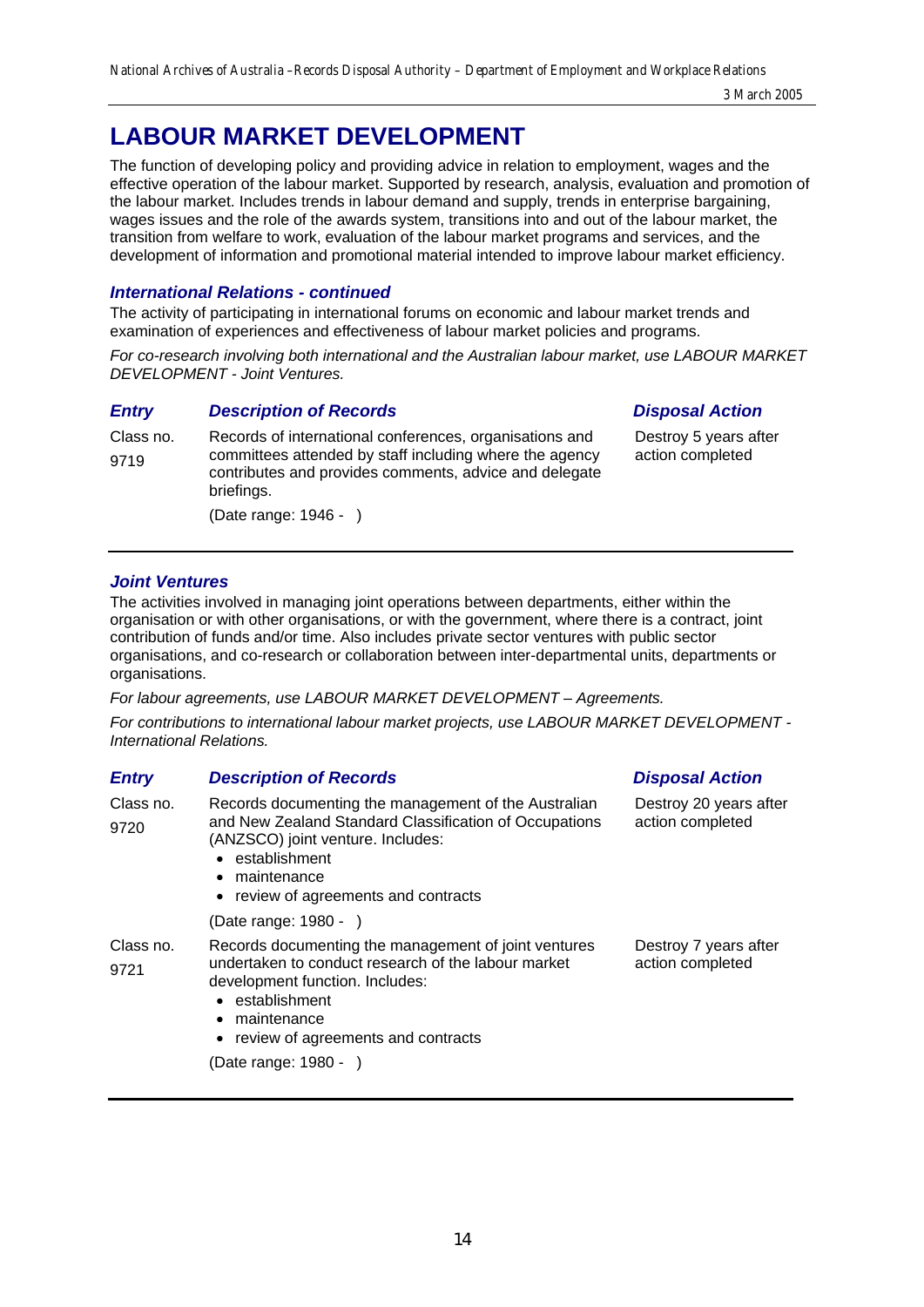*National Archives of Australia –Records Disposal Authority – Department of Employment and Workplace Relations* 

 *3 March 2005* 

## **LABOUR MARKET DEVELOPMENT**

The function of developing policy and providing advice in relation to employment, wages and the effective operation of the labour market. Supported by research, analysis, evaluation and promotion of the labour market. Includes trends in labour demand and supply, trends in enterprise bargaining, wages issues and the role of the awards system, transitions into and out of the labour market, the transition from welfare to work, evaluation of the labour market programs and services, and the development of information and promotional material intended to improve labour market efficiency.

### *Liaison*

The activities associated with maintaining regular general contact between the organisation and professional associations, professionals in related fields, other private sector organisations and community groups. Includes sharing informal advice and discussions, membership of professional associations and collaborating on projects that are not joint ventures.

### *Entry Description of Records Disposal Action*

| ----              | Pooth, Public of Those I ad                                                                                                                                                                                                | <u>,,,,,,,,,,,,,,,,,,,</u>                |
|-------------------|----------------------------------------------------------------------------------------------------------------------------------------------------------------------------------------------------------------------------|-------------------------------------------|
| Class no.<br>9722 | Records documenting the liaison activities undertaken with<br>established inter-agency taskforces. Includes:<br>• the exchange of information<br>• the sharing of expertise<br>• issues or concerns raised by participants | Destroy 10 years after<br>last action     |
|                   | (Date range: 1963 - )                                                                                                                                                                                                      |                                           |
| Class no.<br>9723 | Records documenting the liaison activities undertaken with<br>special interest groups. Includes:<br>• the exchange of information<br>• the sharing of expertise<br>• issues or concerns raised by participants             | Destroy 7 years after<br>action completed |
|                   | (Date range: 1963 -                                                                                                                                                                                                        |                                           |

### *Marketing*

The process of analysing, creating and selling products and services. Includes market research, sales forecasting, advertising, media releases, promotion, pricing and product evaluation.

| <b>Entry</b>      | <b>Description of Records</b>                                                                                                                                                                                                                             | <b>Disposal Action</b>                    |
|-------------------|-----------------------------------------------------------------------------------------------------------------------------------------------------------------------------------------------------------------------------------------------------------|-------------------------------------------|
| Class no.<br>9724 | Master set of major promotional campaigns highlighting the<br>development of the labour market, such as posters,<br>leaflets, brochures and websites giving information about<br>trades and occupations or suggested improvements in<br>labour practices. | Retain as national<br>archives            |
|                   | (Date range: 1940 - )                                                                                                                                                                                                                                     |                                           |
| Class no.<br>9725 | Records of minor promotional campaigns developed to<br>promote the labour market development function. Includes<br>arrangements for information sessions, training aids and<br>publicity material.                                                        | Destroy 5 years after<br>action completed |
|                   | (Date range: 1940 - )                                                                                                                                                                                                                                     |                                           |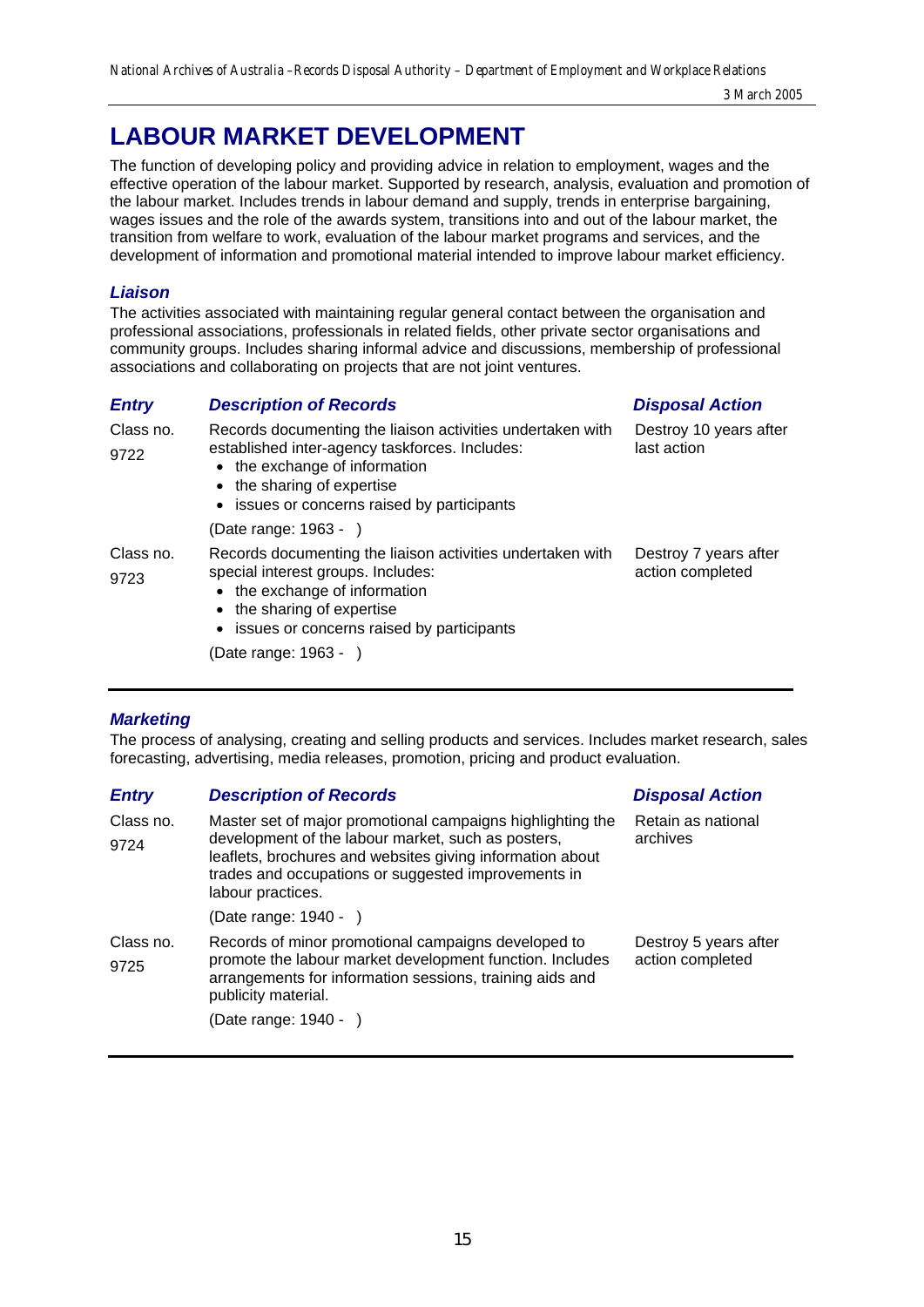*National Archives of Australia –Records Disposal Authority – Department of Employment and Workplace Relations* 

 *3 March 2005* 

## **LABOUR MARKET DEVELOPMENT**

The function of developing policy and providing advice in relation to employment, wages and the effective operation of the labour market. Supported by research, analysis, evaluation and promotion of the labour market. Includes trends in labour demand and supply, trends in enterprise bargaining, wages issues and the role of the awards system, transitions into and out of the labour market, the transition from welfare to work, evaluation of the labour market programs and services, and the development of information and promotional material intended to improve labour market efficiency.

### *Meetings*

The activities associated with ad-hoc gatherings held to formulate, discuss, update or resolve issues and matters pertaining to managing the section, department, or organisation as a whole. Includes arrangements, agenda, taking of minutes etc. Excludes committee meetings.

### *Entry Description of Records Disposal Action*

Class no. 9726 Final version of minutes and supporting documents tabled at meetings held to support the labour market development function. Includes meeting books.

(Date range: 1940 - )

Class no. 9727 Working papers documenting the administration of meetings to support the labour market development function. Includes:

- draft agenda
- final agenda
- notice of meetings

(Date range: 1940 - )

Destroy 5 years after action completed

Destroy 2 years after action completed

### *Policy*

The activities associated with developing and establishing decisions, directions and precedents which act as a reference for future decision making, as the basis from which the organisation's operating procedures are determined.

*For development of policy for the delivery of approved programs, use EMPLOYMENT SERVICES – Policy.* 

### *Entry Description of Records Disposal Action*

| Class no. | Records documenting the development and establishment                                                                                        | Retain as national    |
|-----------|----------------------------------------------------------------------------------------------------------------------------------------------|-----------------------|
| 9728      | of the departments labour market and employment<br>program policies. Includes:<br>policy proposals<br>• supporting reports<br>• major drafts | archives              |
|           | • final policy documents                                                                                                                     |                       |
|           | (Date range: 1940 - )                                                                                                                        |                       |
| Class no. | Working papers documenting the development of labour                                                                                         | Destroy 2 years after |
| 9729      | market and employment program policies.                                                                                                      | action completed      |
|           | (Date range: 1940 -                                                                                                                          |                       |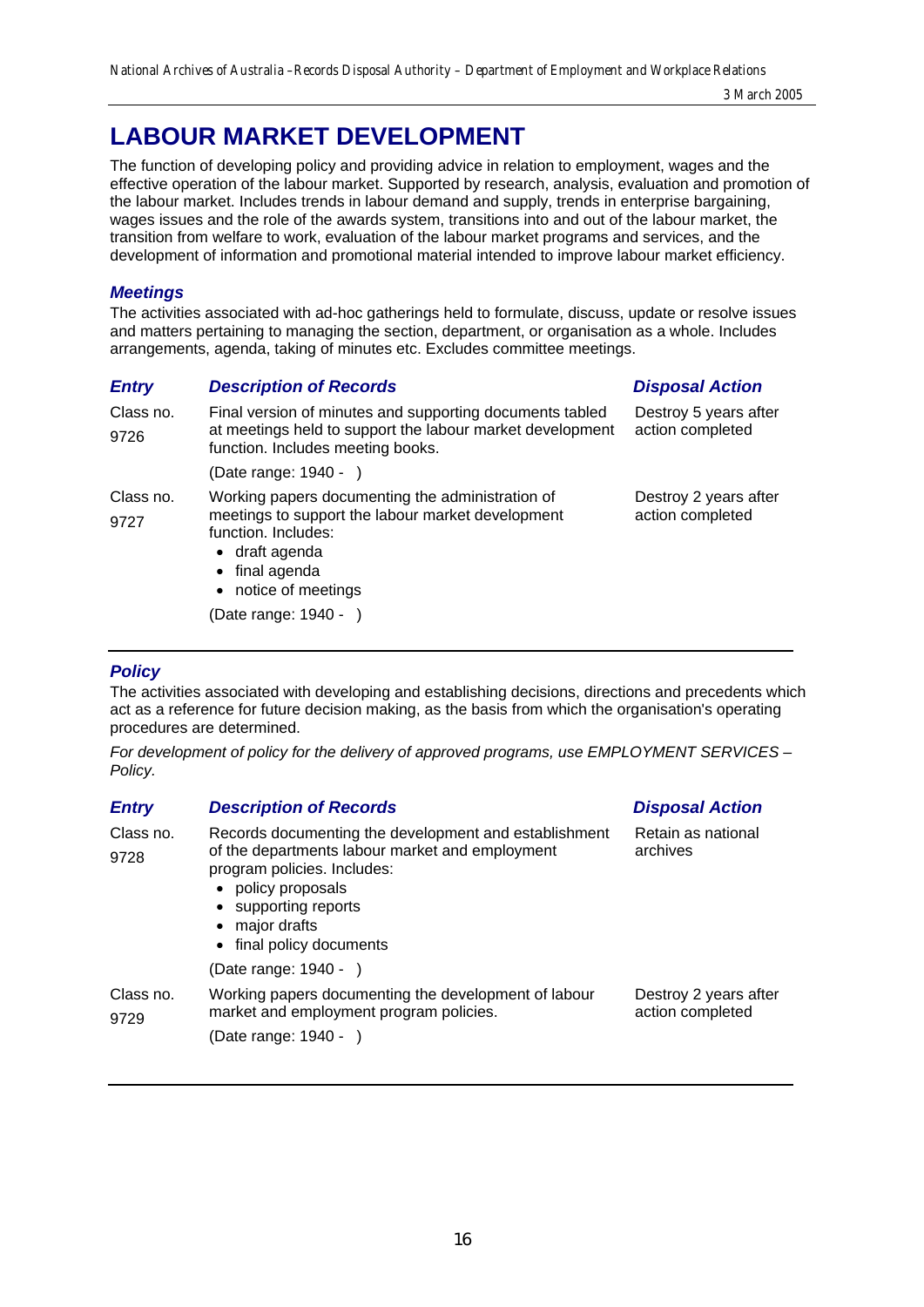*National Archives of Australia –Records Disposal Authority – Department of Employment and Workplace Relations* 

 *3 March 2005* 

## **LABOUR MARKET DEVELOPMENT**

The function of developing policy and providing advice in relation to employment, wages and the effective operation of the labour market. Supported by research, analysis, evaluation and promotion of the labour market. Includes trends in labour demand and supply, trends in enterprise bargaining, wages issues and the role of the awards system, transitions into and out of the labour market, the transition from welfare to work, evaluation of the labour market programs and services, and the development of information and promotional material intended to improve labour market efficiency.

### *Reporting*

The processes associated with initiating or providing a formal response to a situation or request (either internal, external or as a requirement of corporate policies), and to provide formal statements or findings of the results of the examination or investigation. Includes agenda, briefing, business, discussion papers, proposals, reports, reviews and returns.

*For publishing reports, use PUBLICATIONS – Production.* 

### *Entry Description of Records Disposal Action*

| Class no.<br>9730 | Significant or formal reports relating to the labour market<br>development function such as Social Exclusion Report.<br>(Date range: 1981 - ) | Destroy 10 years after<br>action completed |
|-------------------|-----------------------------------------------------------------------------------------------------------------------------------------------|--------------------------------------------|
| Class no.<br>9731 | Periodic, routine and ad-hoc reports made on a regular<br>basis. Includes skill shortage reports.<br>(Date range: 1981 - )                    | Destroy 2 years after<br>action completed  |

### *Representatives*

The activities associated with the nomination, appointment or resignation of individuals or groups of personnel appointed by the organisation or their co-workers as official representatives to organisations, offices, unions, workers participation committees, councils or groups. Includes organisational legal representatives.

### *Entry Description of Records Disposal Action*

Class no. 9732 Records documenting the nomination, appointment and resignation from and/or termination of agency representatives in labour market development, analysis and research forums and committees.

(Date range: 1980 - )

Destroy 7 years after termination of appointment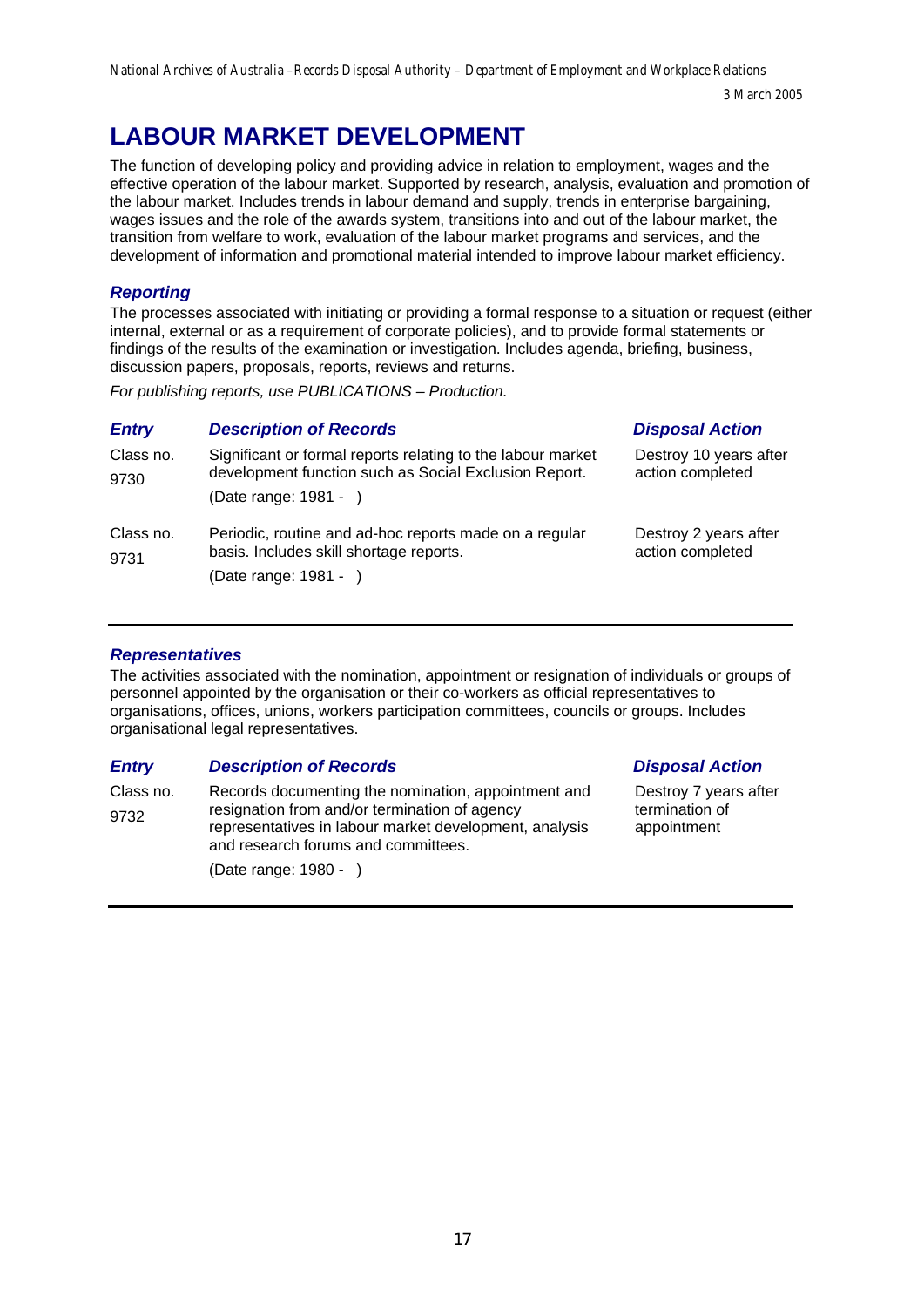The function of developing policy and providing advice in relation to employment, wages and the effective operation of the labour market. Supported by research, analysis, evaluation and promotion of the labour market. Includes trends in labour demand and supply, trends in enterprise bargaining, wages issues and the role of the awards system, transitions into and out of the labour market, the transition from welfare to work, evaluation of the labour market programs and services, and the development of information and promotional material intended to improve labour market efficiency.

### *Research*

The activities involved in investigating or enquiring into a subject or area of interest in order to discover facts, principles etc. Used to support development of projects, standards, guidelines etc and the business activities of the organisation in general. Includes following up enquiries relating to organisational programs, projects, working papers, literature searches etc.

*For research undertaken to contribute to international labour market projects, use LABOUR MARKET DEVELOPMENT - International Relations.* 

*For research undertaken to contribute to a joint venture, use LABOUR MARKET DEVELOPMENT – Joint Ventures.* 

*For publishing reports, use PUBLICATIONS – Production.* 

### *Entry Description of Records Disposal Action*

| Class no.<br>9733 | Statistics or compiled data that provide a history of the<br>Australian labour market and employment trends including<br>data which shows trends in employment, wages and<br>demand and supply. Includes data which records trends in<br>labour market demand and supply such as regional<br>employment statistics and the Leading Indicator of<br>Employment.                                                            | Retain as national<br>archives             |
|-------------------|---------------------------------------------------------------------------------------------------------------------------------------------------------------------------------------------------------------------------------------------------------------------------------------------------------------------------------------------------------------------------------------------------------------------------|--------------------------------------------|
|                   | (Date range: 1937 - )                                                                                                                                                                                                                                                                                                                                                                                                     |                                            |
| Class no.<br>9734 | Final records documenting key findings of major research<br>carried out to support the labour market development<br>function including research into trends and models which<br>describe labour market development and economic<br>change. Includes skill shortage compilation, Migration<br>Occupations in Demand List (MODL) and Job Seeker<br>Classification Instrument (JSCI) final weights.                          | Retain as national<br>archives             |
|                   | (Date range: 1937 - )                                                                                                                                                                                                                                                                                                                                                                                                     |                                            |
| Class no.<br>9735 | Records documenting major research carried out to<br>support the labour market development function. Including<br>research into trends and models which describe labour<br>market development and economic change. Includes skill<br>shortage compilation, Migration Occupations in Demand<br>List (MODL) and Job Seeker Classification Instrument<br>(JSCI) final weights. Excludes final documents and key<br>findings. | Destroy 20 years after<br>action completed |
|                   | (Date range: 1937 - )                                                                                                                                                                                                                                                                                                                                                                                                     |                                            |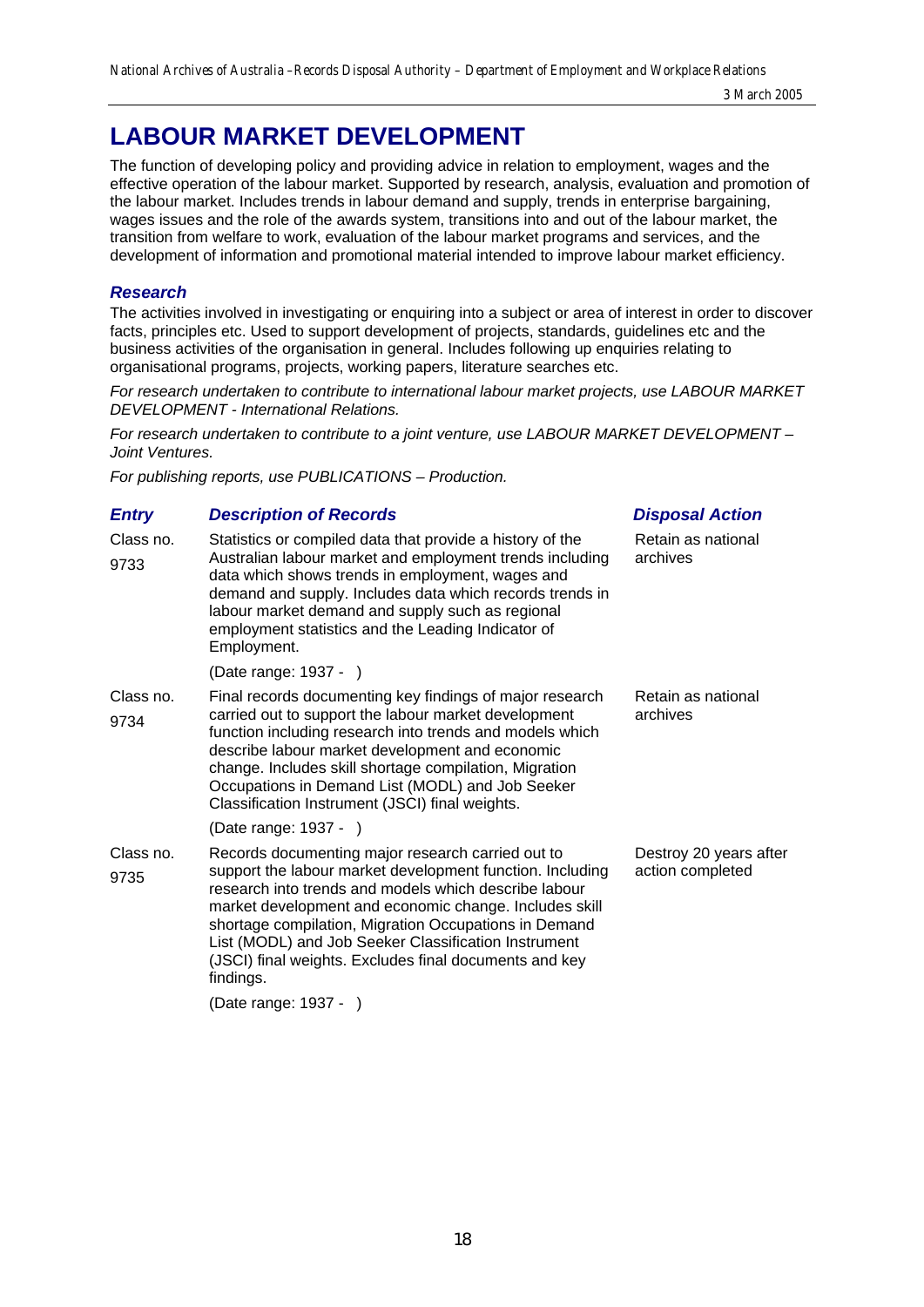The function of developing policy and providing advice in relation to employment, wages and the effective operation of the labour market. Supported by research, analysis, evaluation and promotion of the labour market. Includes trends in labour demand and supply, trends in enterprise bargaining, wages issues and the role of the awards system, transitions into and out of the labour market, the transition from welfare to work, evaluation of the labour market programs and services, and the development of information and promotional material intended to improve labour market efficiency.

### *Research - Continued*

The activities involved in investigating or enquiring into a subject or area of interest in order to discover facts, principles etc. Used to support development of projects, standards, guidelines etc and the business activities of the organisation in general. Includes following up enquiries relating to organisational programs, projects, working papers, literature searches etc.

*For research undertaken to contribute to international labour market projects, use LABOUR MARKET DEVELOPMENT - International Relations.* 

*For research undertaken to contribute to a joint venture, use LABOUR MARKET DEVELOPMENT – Joint Ventures.* 

*For publishing reports, use PUBLICATIONS – Production.* 

### *Entry Description of Records Disposal Action*

| Class no.<br>9736 | Records documenting descriptions of research<br>methodology. Includes the methodology for changes to the<br>Job Seeker Classification Instrument (JSCI).                                                                    | Destroy 10 years after<br>action completed |
|-------------------|-----------------------------------------------------------------------------------------------------------------------------------------------------------------------------------------------------------------------------|--------------------------------------------|
|                   | (Date range: 1940 -                                                                                                                                                                                                         |                                            |
| Class no.<br>9737 | Records documenting routine or minor research carried out<br>to support the Australian labour market development.<br>Includes data analysis which provides a point-in-time<br>measure of the labour market characteristics. | Destroy 3 years after<br>action completed  |
|                   | (Date range: 1940 -                                                                                                                                                                                                         |                                            |

### *Surveys*

The activities associated with collecting sample opinions, facts and/or figures in order to appraise the labour market.

*For the analysis of data collected, use LABOUR MARKET DEVELOPMENT – Research.* 

| <b>Description of Records</b>                                                                                                                                                                                                                                              | <b>Disposal Action</b>                     |
|----------------------------------------------------------------------------------------------------------------------------------------------------------------------------------------------------------------------------------------------------------------------------|--------------------------------------------|
| Survey responses which have been de-identified and<br>converted into unit record data. Includes electronic<br>responses or transcripts to surveys or questions that have<br>been compiled into a new format such as excel<br>spreadsheets, ASCII flat file or SAS dataset. | Destroy 15 years after<br>action completed |
| (Date range: $1963 - 1$ )                                                                                                                                                                                                                                                  |                                            |
| Records documenting the development of surveys and<br>questionnaires including the pilot tests and methodology<br>used during the evaluation project.                                                                                                                      | Destroy 5 years after<br>action completed  |
| (Date range: 1963 - )                                                                                                                                                                                                                                                      |                                            |
| Records of completed survey forms including survey<br>responses.<br>(Date range: 1963 - )                                                                                                                                                                                  | Destroy 2 years after<br>survey completed  |
|                                                                                                                                                                                                                                                                            |                                            |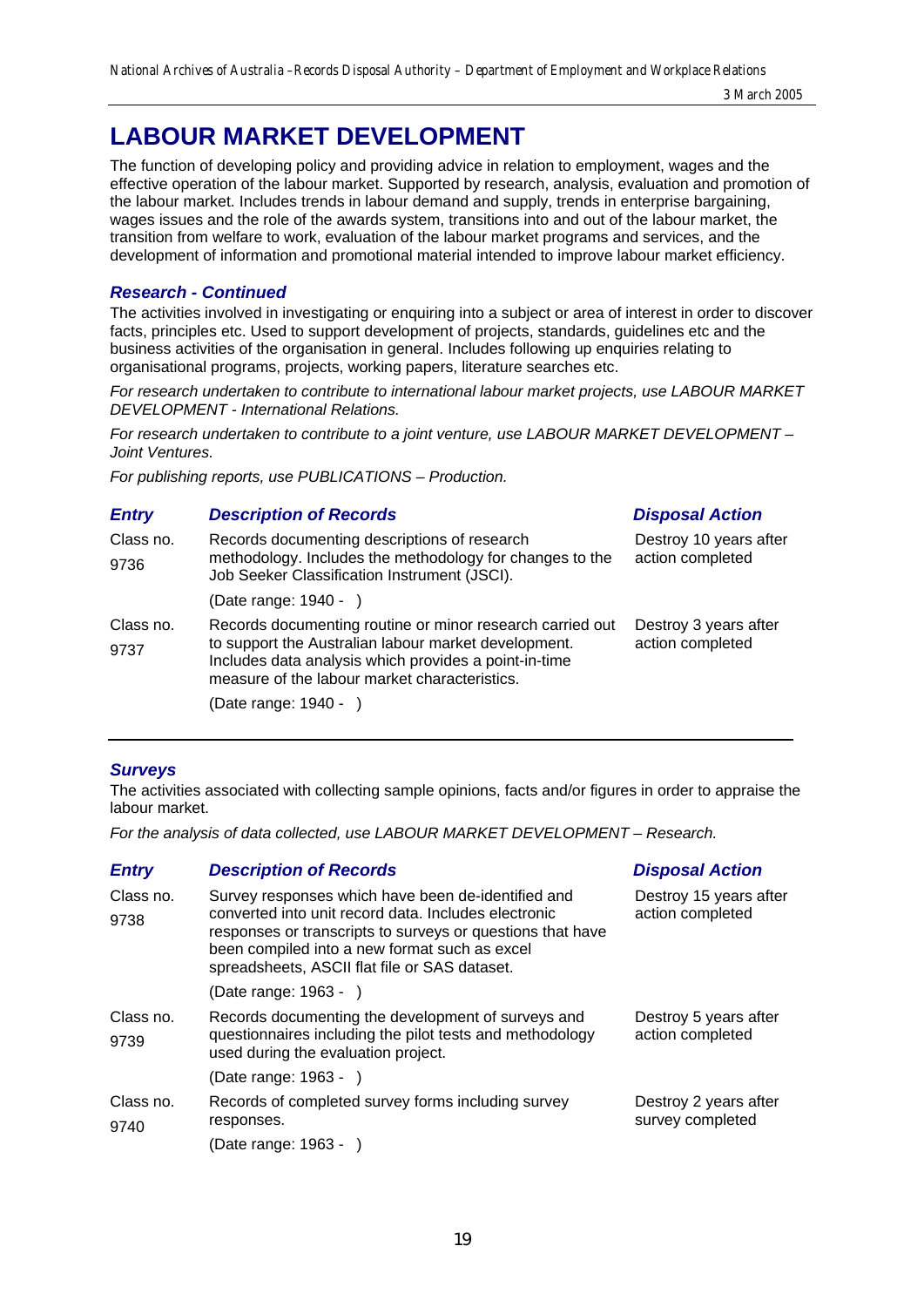The function of developing policy and providing advice in relation to employment, wages and the effective operation of the labour market. Supported by research, analysis, evaluation and promotion of the labour market. Includes trends in labour demand and supply, trends in enterprise bargaining, wages issues and the role of the awards system, transitions into and out of the labour market, the transition from welfare to work, evaluation of the labour market programs and services, and the development of information and promotional material intended to improve labour market efficiency.

### *Surveys - continued*

The activities associated with collecting sample opinions, facts and/or figures in order to appraise the labour market.

*For the analysis of data collected, use LABOUR MARKET DEVELOPMENT – Research.* 

| <b>Entry</b>      | <b>Description of Records</b>                                                                                                       | <b>Disposal Action</b>            |
|-------------------|-------------------------------------------------------------------------------------------------------------------------------------|-----------------------------------|
| Class no.<br>9741 | Records of qualitative responses from focus groups and<br>interviews collected during evaluation projects.<br>(Date range: 1963 - ) | Destroy when<br>reference ceases  |
| Class no.<br>9742 | The register of contacts used in evaluation projects.<br>(Date range: 1963 - )                                                      | Destroy when project<br>completed |

### *Tendering*

The activities involved in receiving and assessing tenders, of making offers and finalising contract arrangements for the supply, sale or purchase of goods and services.

*For managing research services contracts, use LABOUR MARKET DEVELOPMENT – Contractingout.* 

### *Entry Description of Records Disposal Action* Class no. 9743 Records documenting the development of procurement plans, State Reference ( the release registration financial via negotiation, final contract (Date range Destroy 7 years after Class no. 9744 Signed simple records resu (Date range

Class no. 9745 Records of where there process has (Date range: 1980 - )

| ment of Requirement (SOR)/Terms of<br>expiry or other<br>TOR) and appropriate Request for Offer (RFO);<br>termination of<br>of the RFO to the market; the receipt and<br>agreement or contract<br>of tenders; the evaluation of tenders, including<br>bility checks, examination of annual reports;<br>evaluation, recommendation reports, draft and<br>ct; and maintenance of the contract register. |                                                            |
|-------------------------------------------------------------------------------------------------------------------------------------------------------------------------------------------------------------------------------------------------------------------------------------------------------------------------------------------------------------------------------------------------------|------------------------------------------------------------|
| :1980 - )                                                                                                                                                                                                                                                                                                                                                                                             |                                                            |
| ble contracts and agreements and supporting<br>ulting from tenders.                                                                                                                                                                                                                                                                                                                                   | Destroy 7 years after<br>action completed                  |
| :1980 - )                                                                                                                                                                                                                                                                                                                                                                                             |                                                            |
| unsuccessful tenders or a tender process,<br>is no suitable bidder, or where the tender<br>s been discontinued.                                                                                                                                                                                                                                                                                       | Destroy 4 years after<br>selection process is<br>completed |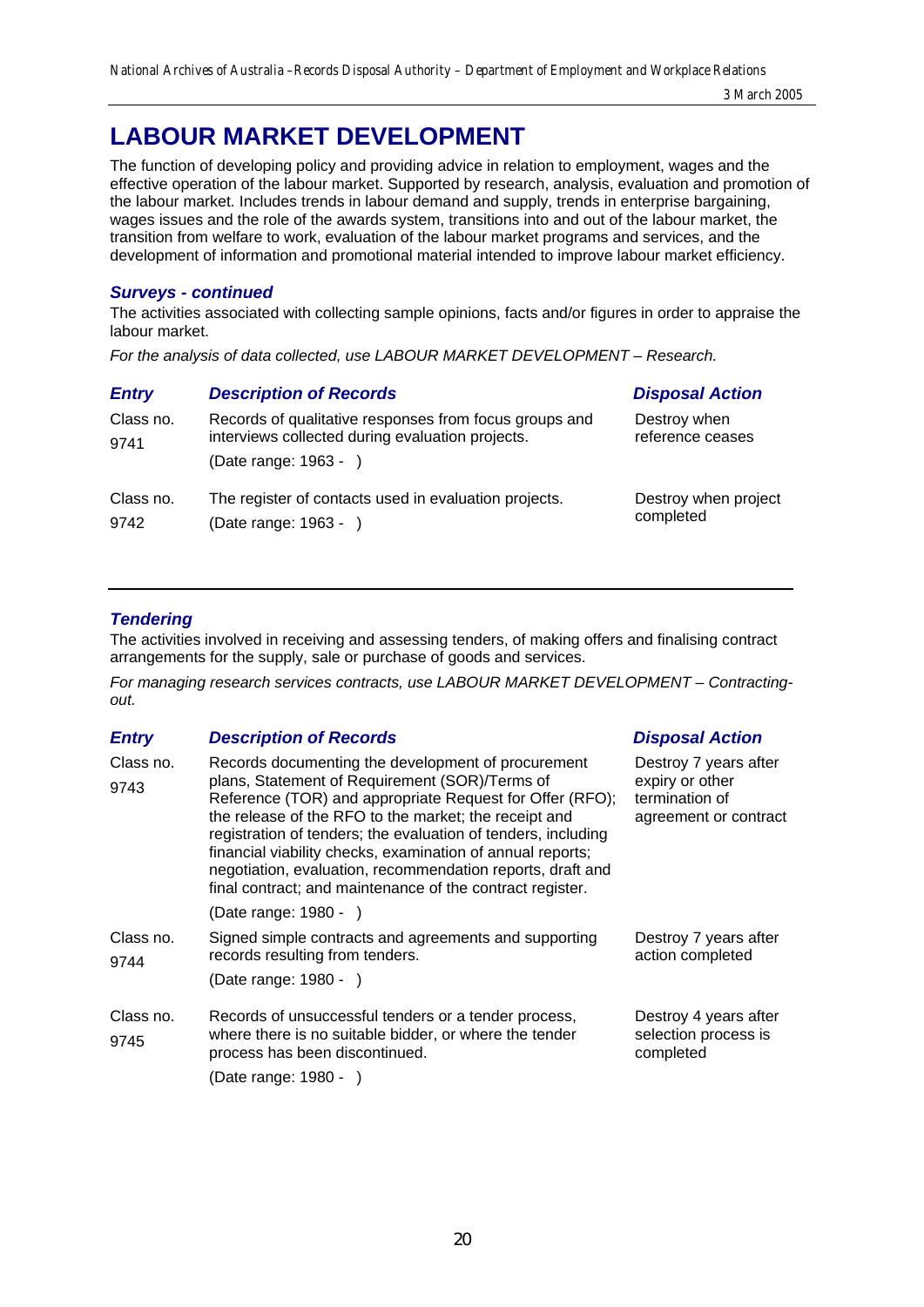The function of developing policy and providing advice in relation to employment, wages and the effective operation of the labour market. Supported by research, analysis, evaluation and promotion of the labour market. Includes trends in labour demand and supply, trends in enterprise bargaining, wages issues and the role of the awards system, transitions into and out of the labour market, the transition from welfare to work, evaluation of the labour market programs and services, and the development of information and promotional material intended to improve labour market efficiency.

### *Tendering - continued*

The activities involved in receiving and assessing tenders, of making offers and finalising contract arrangements for the supply, sale or purchase of goods and services.

*For managing research services contracts, use LABOUR MARKET DEVELOPMENT – Contractingout.* 

| <b>Entry</b>      | <b>Description of Records</b>                                                                                                                                                                      | <b>Disposal Action</b>                                                               |
|-------------------|----------------------------------------------------------------------------------------------------------------------------------------------------------------------------------------------------|--------------------------------------------------------------------------------------|
| Class no.<br>9746 | Signed contracts under seal resulting from tenders and<br>supporting records: Western Australia.<br>(Date range: 1980 - )                                                                          | Destroy 20 years after<br>last action                                                |
| Class no.<br>9747 | Signed contracts under seal resulting from tenders and<br>supporting records: Victoria and South Australia.<br>(Date range: 1980 - )                                                               | Destroy 15 years after<br>expiry or other<br>termination of<br>agreement or contract |
| Class no.<br>9748 | Signed contracts under seal resulting from tenders and<br>supporting records: New South Wales, Queensland,<br>Tasmania, Australian Capital Territory, Northern Territory.<br>(Date range: 1980 - ) | Destroy 12 years after<br>expiry or other<br>termination of<br>agreement or contract |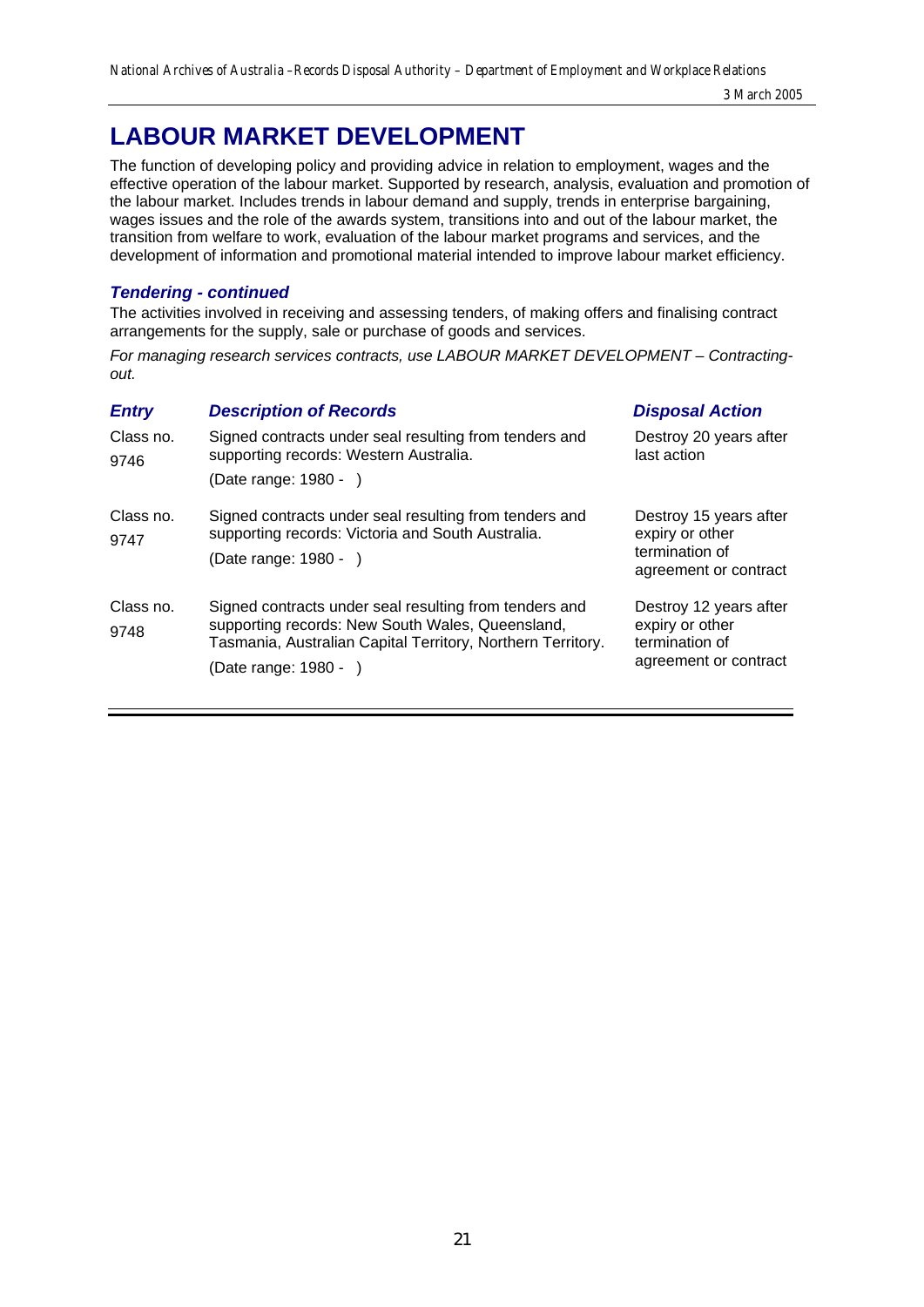The function of establishing a workplace relations framework to achieve flexible and fair workplace relations for organisations. Includes developing policies, strategies, programs, advising government, research and analysis of workplace relations trends and practices. Also includes the department's involvement with international organisations including the International Labour Organisation (ILO) and Asia-Pacific Economic Co-operation (APEC).

For the delivery of advisory and training services to assist employers and employees to understand their rights and responsibilities under workplace relations legislation and federal awards, use WORKPLACE RELATIONS SERVICES.

### *Addresses (presentations)*

The activity of giving addresses for training, professional, community relations or sales purposes. Includes speeches and multi-media presentations.

| <b>Description of Records</b>                                                                                                                                                            | <b>Disposal Action</b>                                      |
|------------------------------------------------------------------------------------------------------------------------------------------------------------------------------------------|-------------------------------------------------------------|
| Final versions of addresses presenting specific details                                                                                                                                  | Destroy 10 years after                                      |
| future implementation. Includes presentations on request<br>relating to specific industry issues.                                                                                        | last action                                                 |
| (Date range: 1906 - )                                                                                                                                                                    |                                                             |
| Final versions of addresses presenting a broad government<br>view or relating to implemented policies, programs and<br>strategies relating to the development of workplace<br>relations. | Destroy 6 years after<br>action completed                   |
| (Date range: 1906 - )                                                                                                                                                                    |                                                             |
| Records documenting the development of all addresses<br>related to the workplace relations development function,<br>including working papers and drafts.<br>(Date range: 1906 - )        | Destroy 3 years after<br>last action                        |
|                                                                                                                                                                                          | relating to new policies, programs and strategies and their |

### *Advice*

The activities associated with offering opinions by or to the organisation as to an action or judgement. Includes the process of advising.

*For legal advice other than advocacy, use LEGAL SERVICES – Advice.* 

*For the management of Cabinet documents, use GOVERNMENT RELATIONS – Advice.* 

*For the management of ministerial correspondence, use GOVERNMENT RELATIONS – Representations.* 

*Entry Description of Records Disposal Action*

| <b>CIIUV</b>      | <b>Description of Records</b>                                                                                                                                             | <b>DISPOSAI ACTION</b>                    |
|-------------------|---------------------------------------------------------------------------------------------------------------------------------------------------------------------------|-------------------------------------------|
| Class no.<br>9752 | Records relating to the receipt and provision of advice on<br>national codes of practice. Includes:<br>$\bullet$ research<br>• consultation<br>• preparation of responses | Destroy 6 years after<br>action completed |
|                   | (Date range: 1940 - )                                                                                                                                                     |                                           |
| Class no.<br>9753 | Records relating to the receipt and provision of advice on<br>workplace relations development function.                                                                   | Destroy 5 years after<br>action completed |
|                   | (Date range: 1940 -                                                                                                                                                       |                                           |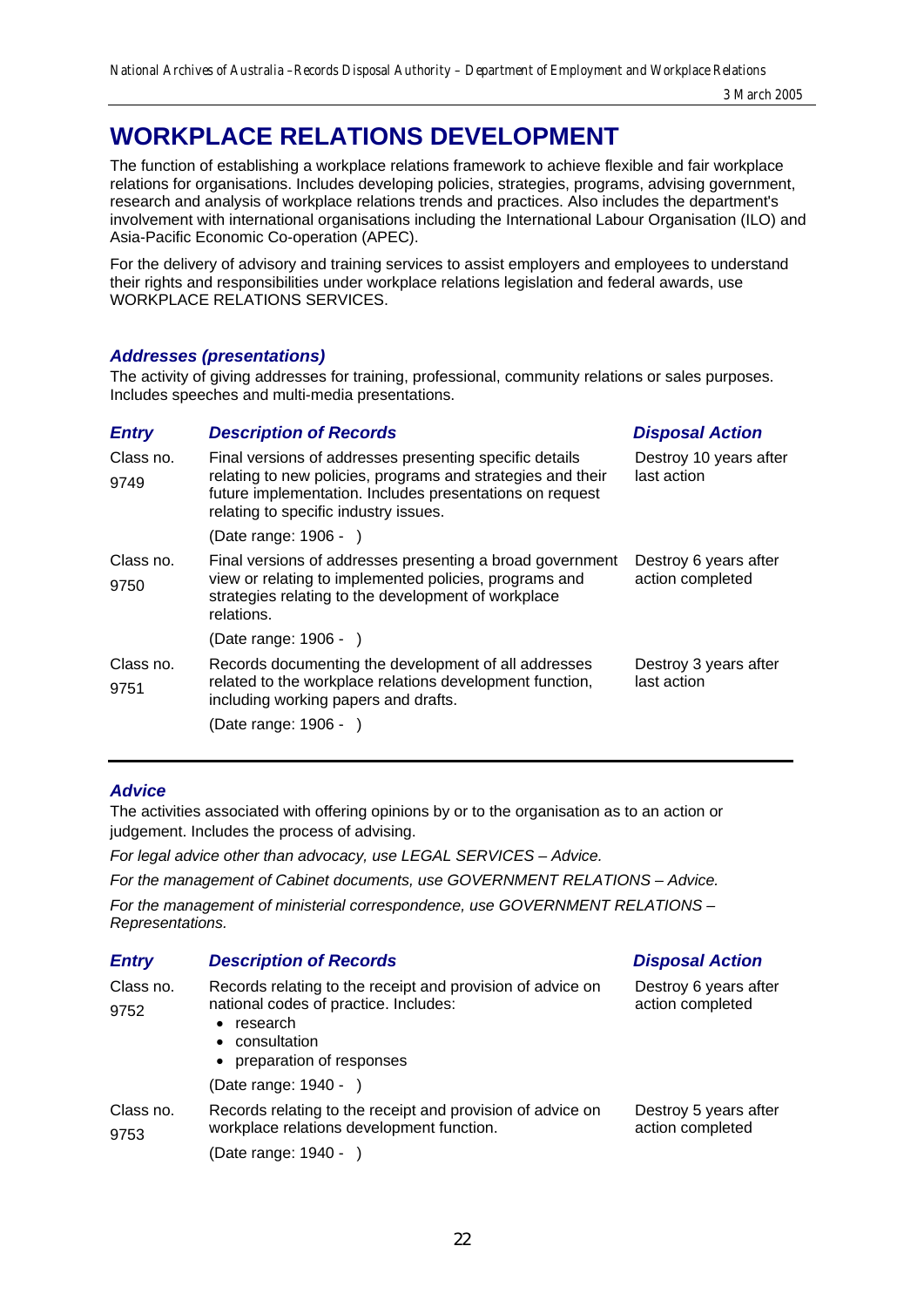The function of establishing a workplace relations framework to achieve flexible and fair workplace relations for organisations. Includes developing policies, strategies, programs, advising government, research and analysis of workplace relations trends and practices. Also includes the department's involvement with international organisations including the International Labour Organisation (ILO) and Asia-Pacific Economic Co-operation (APEC).

For the delivery of advisory and training services to assist employers and employees to understand their rights and responsibilities under workplace relations legislation and federal awards, use WORKPLACE RELATIONS SERVICES.

### *Advice - continued*

The activities associated with offering opinions by or to the organisation as to an action or judgement. Includes the process of advising.

*For legal advice other than advocacy, use LEGAL SERVICES – Advice.* 

*For the management of Cabinet documents, use GOVERNMENT RELATIONS – Advice.* 

*For the management of ministerial correspondence, use GOVERNMENT RELATIONS – Representations.* 

### *Entry Description of Records Disposal Action*

Class no. 9754 Records relating to the receipt and provision of advice from the states and territories on occupational health and safety performance indicators.

Destroy 3 years after action completed

(Date range: 1940 - )

### *Advocacy*

The activities associated with the provision of advocacy services and advice in courts, including the Australian Industrial Relations Commission (AIRC), to facilitate successful implementation of the government's workplace relations policies. Includes development and presentation of submissions on behalf of the Minister/Government, Commonwealth government departments and agencies and the Australian Defence Force in issues such as dispute notifications, award applications, unfair dismissal cases and agreement processes.

*For services provided to Australian Public Service agencies in industrial disputes and certification of agreements, use WORKPLACE RELATIONS SERVICES – Advocacy.* 

### *Entry Description of Records Disposal Action*

Class no. 9755 Final records documenting key findings of the development of interventions that support the government's workplace relations policy. Includes responses to industrial issues such as test cases, landmark disputes and national wage cases. (Date range: 1979 - ) Retain as national archives Class no. 9756 Records documenting the development of interventions that support the government's workplace relations policy. Includes research, delivery of statements, witness briefings, cross examinations and responses to industrial issues such as test cases, landmark disputes and National Wage Cases. Excludes key findings. (Date range: 1979 - ) Destroy 10 years after action completed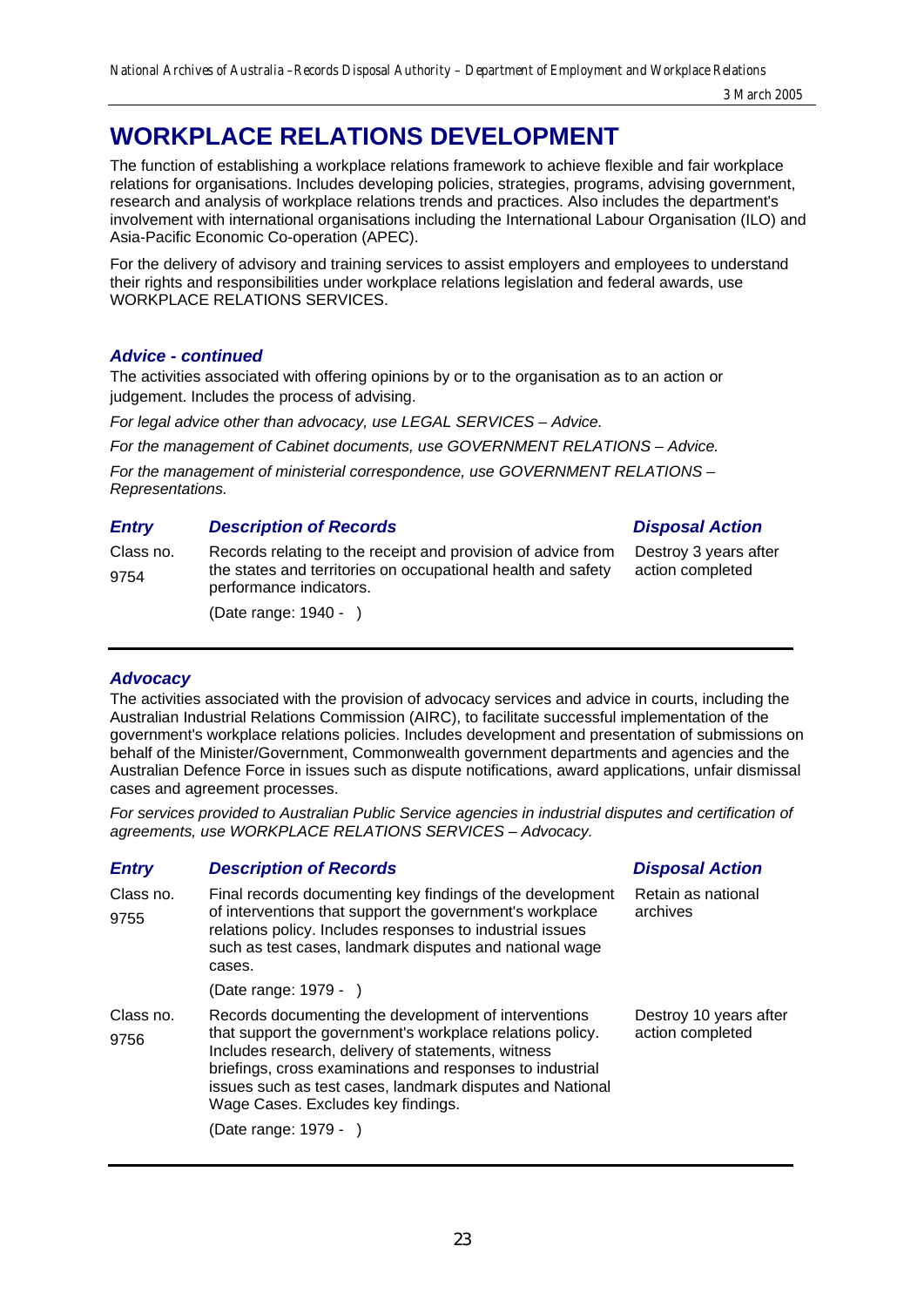The function of establishing a workplace relations framework to achieve flexible and fair workplace relations for organisations. Includes developing policies, strategies, programs, advising government, research and analysis of workplace relations trends and practices. Also includes the department's involvement with international organisations including the International Labour Organisation (ILO) and Asia-Pacific Economic Co-operation (APEC).

For the delivery of advisory and training services to assist employers and employees to understand their rights and responsibilities under workplace relations legislation and federal awards, use WORKPLACE RELATIONS SERVICES.

### *Agreements*

The processes associated with the establishment, maintenance, review and negotiation of agreements.

*For agreements relating to joint ventures, use WORKPLACE RELATIONS DEVELOPMENT – Joint Ventures.* 

*For agreements or contracts entered into as a result of tendering, use WORKPLACE RELATIONS DEVELOPMENT – Tendering.* 

| <b>Entry</b>      | <b>Description of Records</b>                                                                                                                                                             | <b>Disposal Action</b>                                                               |
|-------------------|-------------------------------------------------------------------------------------------------------------------------------------------------------------------------------------------|--------------------------------------------------------------------------------------|
| Class no.<br>9757 | Final versions of agreements and memoranda of<br>understanding to improve workplace relations. Includes the<br>national occupational health and safety strategy.<br>(Date range: 1983 - ) | Destroy 20 years after<br>expiry or other<br>termination of<br>agreement or contract |
| Class no.<br>9758 | Records documenting negotiations, establishment<br>maintenance and review of memoranda of understandings<br>and agreements.<br>(Date range: 1983 - )                                      | Destroy 10 years after<br>action completed                                           |

### *Committees*

The activities associated with the managing of committees and task forces. Includes the committee's establishment, appointment of members, terms of reference, proceedings, minutes of meetings, reports, agenda etc.

*For audit committees, use STRATEGIC MANAGEMENT - Committees.* 

*For international committees, use WORKPLACE RELATIONS DEVELOPMENT - International Relations.* 

*For investigations into alleged breaches of codes of practice, use WORKPLACE RELATIONS SERVICES - Compliance Monitoring.* 

### *Entry Description of Records Disposal Action*

Class no. 9759 Records documenting the business of high level domestic workplace relations development committees. Includes the National Workplace Relations Consultative Council, the Workplace Relations Ministers Council and the International Labour Affairs Committee (ILAC). Includes documents establishing the committee, agenda papers, reports, recommendations, and final versions of minutes.

(Date range: 1906 - )

Retain as national archives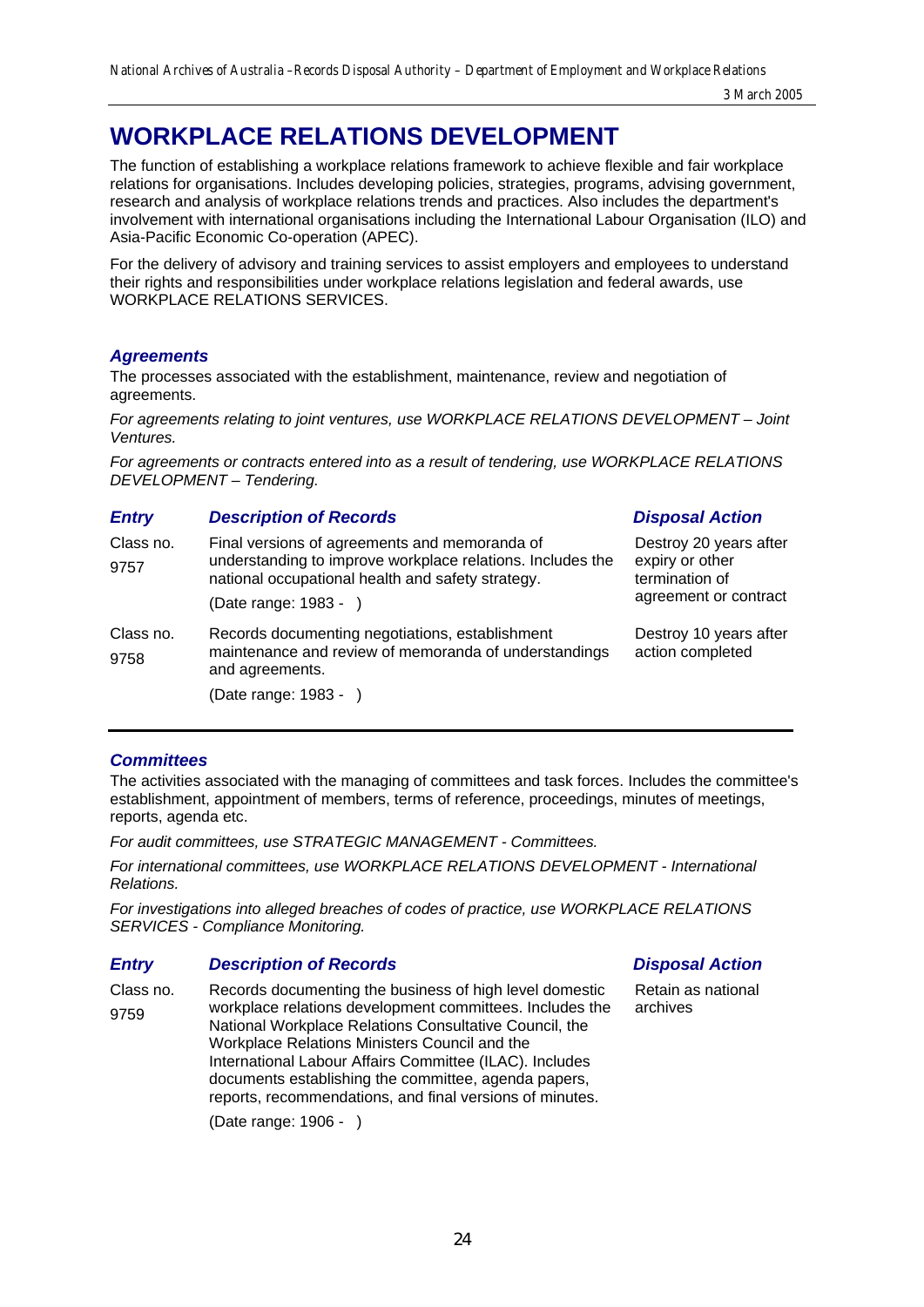The function of establishing a workplace relations framework to achieve flexible and fair workplace relations for organisations. Includes developing policies, strategies, programs, advising government, research and analysis of workplace relations trends and practices. Also includes the department's involvement with international organisations including the International Labour Organisation (ILO) and Asia-Pacific Economic Co-operation (APEC).

For the delivery of advisory and training services to assist employers and employees to understand their rights and responsibilities under workplace relations legislation and federal awards, use WORKPLACE RELATIONS SERVICES.

### *Committees - continued*

The activities associated with the managing of committees and task forces. Includes the committee's establishment, appointment of members, terms of reference, proceedings, minutes of meetings, reports, agenda etc.

*For audit committees, use STRATEGIC MANAGEMENT - Committees.* 

*For international committees, use WORKPLACE RELATIONS DEVELOPMENT - International Relations.* 

*For investigations into alleged breaches of codes of practice, use WORKPLACE RELATIONS SERVICES - Compliance Monitoring.* 

| <b>Entry</b>      | <b>Description of Records</b>                                                                                                                                                                                                                                                   | <b>Disposal Action</b>                    |
|-------------------|---------------------------------------------------------------------------------------------------------------------------------------------------------------------------------------------------------------------------------------------------------------------------------|-------------------------------------------|
| Class no.<br>9760 | Records of committees established to consider domestic<br>matters relating to specific programs or policies, excludes<br>international matters. Includes Code Monitoring Group.                                                                                                 | Destroy 20 years after<br>last action     |
|                   | (Date range: 1997 - )                                                                                                                                                                                                                                                           |                                           |
| Class no.<br>9761 | Working papers documenting the conduct and<br>administration of all committees which consider domestic<br>matters relating to the workplace relations development<br>function. Includes agenda, background papers, draft<br>minutes, organising venues and notifying attendees. | Destroy 5 years after<br>action completed |
|                   | (Date range: 1906 -                                                                                                                                                                                                                                                             |                                           |

### *Conferences*

The activities involved in arranging or attending conferences held either by the organisation or by other organisations. Includes registrations, publicity and reports of participants etc.

*For attendance at International Labour Organisation (ILO) Conferences, use WORKPLACE RELATIONS DEVELOPMENT - International Relations.* 

### *Entry Description of Records Disposal Action*

Class no. 9762

- Records documenting proceedings and outcomes of domestic conferences held to support the workplace relations development function. Includes:
	- final versions of minutes
	- **reports**
	- recommendations

(Date range: 1906 - )

Destroy 5 years after action completed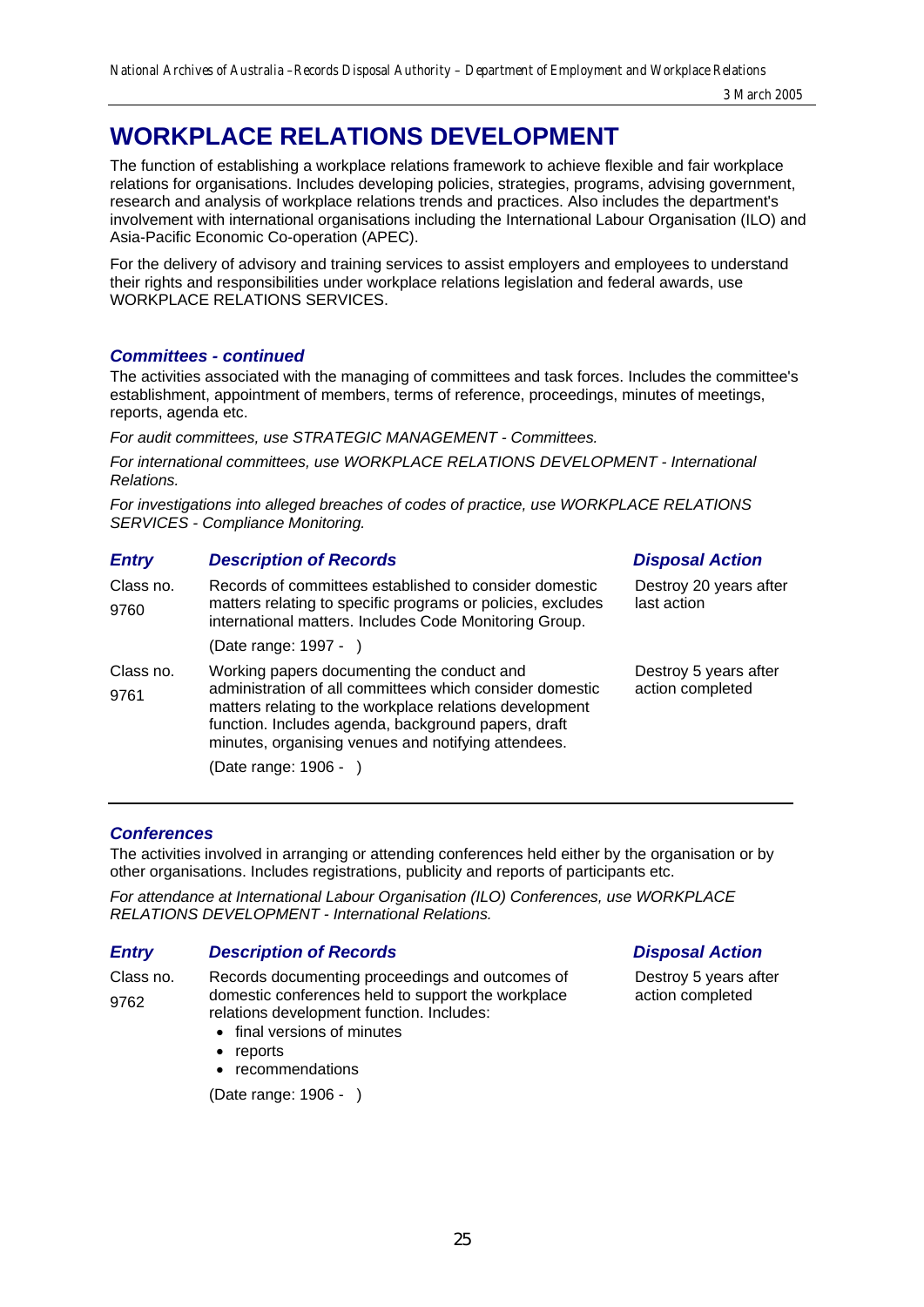The function of establishing a workplace relations framework to achieve flexible and fair workplace relations for organisations. Includes developing policies, strategies, programs, advising government, research and analysis of workplace relations trends and practices. Also includes the department's involvement with international organisations including the International Labour Organisation (ILO) and Asia-Pacific Economic Co-operation (APEC).

For the delivery of advisory and training services to assist employers and employees to understand their rights and responsibilities under workplace relations legislation and federal awards, use WORKPLACE RELATIONS SERVICES.

### *Conferences - continued*

The activities involved in arranging or attending conferences held either by the organisation or by other organisations. Includes registrations, publicity and reports of participants etc.

*For attendance at International Labour Organisation (ILO) Conferences, use WORKPLACE RELATIONS DEVELOPMENT - International Relations.* 

### *Entry Description of Records Disposal Action*

Class no. 9763

Working papers documenting the conduct and administration of domestic conferences held to support the workplace relations development function. Includes:

- agenda
- notice of meetings
- arranging speakers
- managing registrations
- organising venues
- draft minutes

(Date range: 1906 - )

Destroy 5 years after action completed

### *Contracting-out*

The activities involved in managing the performance of work or the provision of goods and services by an external contractor, vendor or consultant, or by using external bureau services. Includes outsourcing.

*For the negotiation of contracts, use WORKPLACE RELATIONS DEVELOPMENT – Tendering.* 

### *Entry Description of Records Disposal Action*

Class no. 9764

Records documenting the contract management processes relating to the workplace relations development function including monitoring of contractors performance against contract specifications. Includes:

- contract management plans
- performance monitoring systems
- service level agreements

(Date range: 1982 - )

Destroy 7 years after expiry or other termination of agreement or contract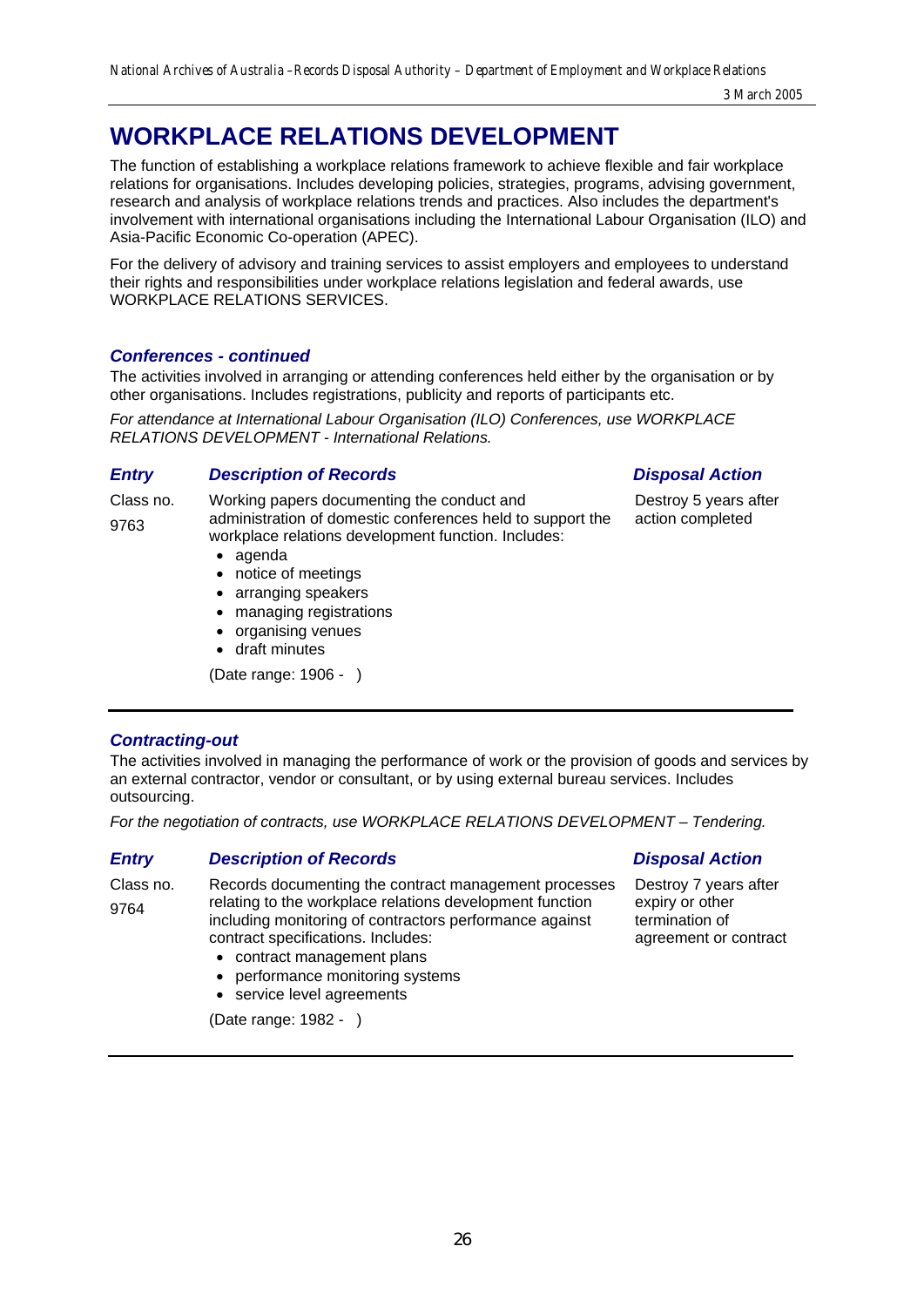The function of establishing a workplace relations framework to achieve flexible and fair workplace relations for organisations. Includes developing policies, strategies, programs, advising government, research and analysis of workplace relations trends and practices. Also includes the department's involvement with international organisations including the International Labour Organisation (ILO) and Asia-Pacific Economic Co-operation (APEC).

For the delivery of advisory and training services to assist employers and employees to understand their rights and responsibilities under workplace relations legislation and federal awards, use WORKPLACE RELATIONS SERVICES.

### *Evaluation*

The process of determining the suitability of potential or existing programs, items of equipment, systems or services in relation to meeting the needs of the given situation. Includes systems analysis and ongoing monitoring.

*For the analysis of trends and raw data, use WORKPLACE RELATIONS DEVELOPMENT- Research.* 

relations development programs and services. Includes

evaluation of injury statistics against targets for

### *Entry Description of Records Disposal Action*

Class no. Records documenting the ongoing evaluation of workplace

Destroy 3 years after action completed

(Date range: 1982 - )

occupational health and safety.

### *Instruments*

9765

The processes associated with the consideration and ratification of International Labour Organisation (ILO) instruments. Includes Conventions, Protocols and recommendations.

| <b>Entry</b>      | <b>Description of Records</b>                                                                                                                                                                                     | <b>Disposal Action</b>         |
|-------------------|-------------------------------------------------------------------------------------------------------------------------------------------------------------------------------------------------------------------|--------------------------------|
| Class no.<br>9766 | Records documenting the process of ratifying International<br>Labour Organisation instruments. Includes coordination,<br>consultation, and the establishment of compliance actions.                               | Retain as national<br>archives |
|                   | (Date range: 1925 - )                                                                                                                                                                                             |                                |
| Class no.<br>9767 | Records documenting decisions made not to ratify<br>International Labour Organisation instruments.<br>(Date range: 1925 - )                                                                                       | Retain as national<br>archives |
| Class no.<br>9768 | Records documenting the process of withdrawing<br>ratification of International Labour Organisation obsolete<br>instruments. Includes consultation as part of the normal<br>process.<br>(Date range: $1925 - 1$ ) | Retain as national<br>archives |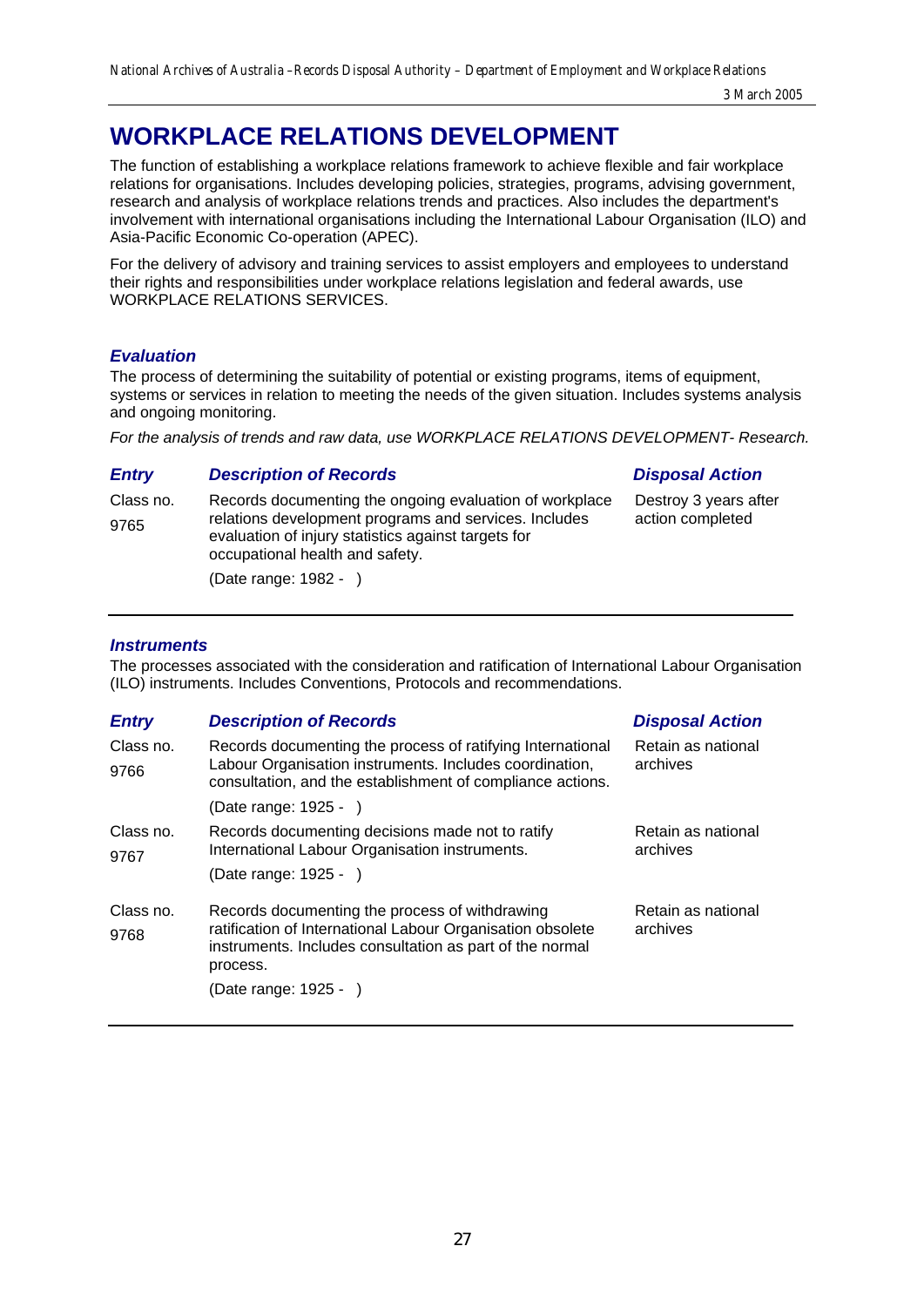The function of establishing a workplace relations framework to achieve flexible and fair workplace relations for organisations. Includes developing policies, strategies, programs, advising government, research and analysis of workplace relations trends and practices. Also includes the department's involvement with international organisations including the International Labour Organisation (ILO) and Asia-Pacific Economic Co-operation (APEC).

For the delivery of advisory and training services to assist employers and employees to understand their rights and responsibilities under workplace relations legislation and federal awards, use WORKPLACE RELATIONS SERVICES.

### *International Relations*

The activity of participating in international forums on economic and labour market trends and examination of experiences and effectiveness of labour market policies and programs.

| <b>Entry</b>      | <b>Description of Records</b>                                                                                                                                                 | <b>Disposal Action</b>                     |
|-------------------|-------------------------------------------------------------------------------------------------------------------------------------------------------------------------------|--------------------------------------------|
| Class no.<br>9769 | Records documenting the governments brief, the<br>proceedings and outcomes of the International Labour<br>Organisations conferences. Includes reports and<br>recommendations. | Retain as national<br>archives             |
|                   | (Date range: 1920 - )                                                                                                                                                         |                                            |
| Class no.<br>9770 | Records of responses to International Labour Organisation<br>questionnaires concerning sectoral meetings.                                                                     | Destroy 10 years after<br>action completed |
|                   | (Date range: 1946 - )                                                                                                                                                         |                                            |
| Class no.<br>9771 | Records documenting the contributions made to<br>international working parties and projects. Includes:<br>$\bullet$ agenda<br>• notice of meetings<br>• draft minutes         | Destroy 5 years after<br>action completed  |
|                   | (Date range: 1946 - )                                                                                                                                                         |                                            |

### *Joint Ventures*

The activities involved in managing joint operations between departments, either within the organisation or with other organisations, or with the government, where there is a contract, joint contribution of funds and/or time. Also includes private sector ventures with public sector organisations, and co-research or collaboration between inter-departmental units, departments or organisations.

### *Entry Description of Records Disposal Action*

9772

Class no. Records documenting the management of joint ventures undertaken to support the workplace relations development function. Includes establishment, maintenance and review of joint venture agreements and contracts.

Destroy 7 years after action completed

(Date range: 2001 - )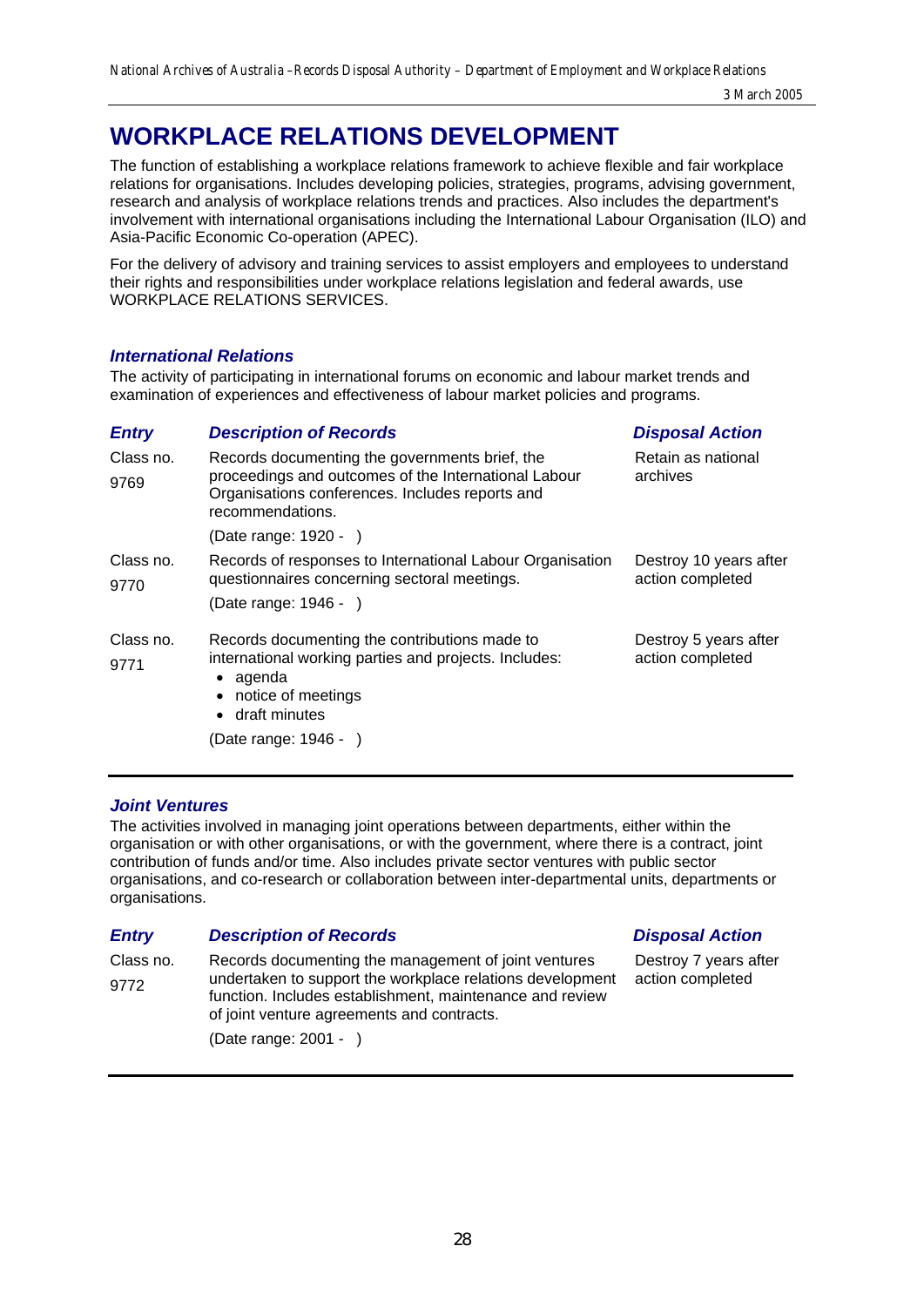The function of establishing a workplace relations framework to achieve flexible and fair workplace relations for organisations. Includes developing policies, strategies, programs, advising government, research and analysis of workplace relations trends and practices. Also includes the department's involvement with international organisations including the International Labour Organisation (ILO) and Asia-Pacific Economic Co-operation (APEC).

For the delivery of advisory and training services to assist employers and employees to understand their rights and responsibilities under workplace relations legislation and federal awards, use WORKPLACE RELATIONS SERVICES.

### *Liaison*

The activities associated with maintaining regular general contact between the organisation and professional associations, professionals in related fields, other private sector organisations and community groups. Includes sharing informal advice and discussions, membership of professional associations and collaborating on projects that are not joint ventures.

### *Entry Description of Records Disposal Action*

Class no. 9773

Records documenting liaison activities with professional bodies, private sector organisations and community groups. Includes the exchange of information and the

sharing of expertise.

(Date range: 1981 - )

Destroy 7 years after action completed

### *Marketing*

The process of analysing, creating and selling products and services. Includes market research, sales forecasting, advertising, media releases, promotion, pricing and product evaluation.

| <b>Entry</b>      | <b>Description of Records</b>                                                                                                                                                                                                                                                | <b>Disposal Action</b>                     |
|-------------------|------------------------------------------------------------------------------------------------------------------------------------------------------------------------------------------------------------------------------------------------------------------------------|--------------------------------------------|
| Class no.<br>9774 | Records documenting marketing campaigns for workplace<br>relations development activities. Includes sponsorship,<br>advertising booths, promotional advertising and events<br>such as employer recognition, and awards for excellence in<br>workplace relations initiatives. | Destroy 10 years after<br>action completed |
|                   | (Date range: 1906 - )                                                                                                                                                                                                                                                        |                                            |
| Class no.<br>9775 | Records documenting marketing campaigns for workplace<br>relations development promotions targeted to a specific<br>audience including targeted mailouts.                                                                                                                    | Destroy 5 years after<br>action completed  |
|                   | (Date range: 1906 - )                                                                                                                                                                                                                                                        |                                            |
| Class no.<br>9776 | Records documenting administrative arrangements for<br>marketing strategies and arranging events. Includes:<br>programs<br>invitations<br>$\bullet$<br>arranging speakers<br>managing registrations<br>• organising venues<br>• arranging advertising                        | Destroy 5 years after<br>action completed  |
|                   | (Date range: 1906 - )                                                                                                                                                                                                                                                        |                                            |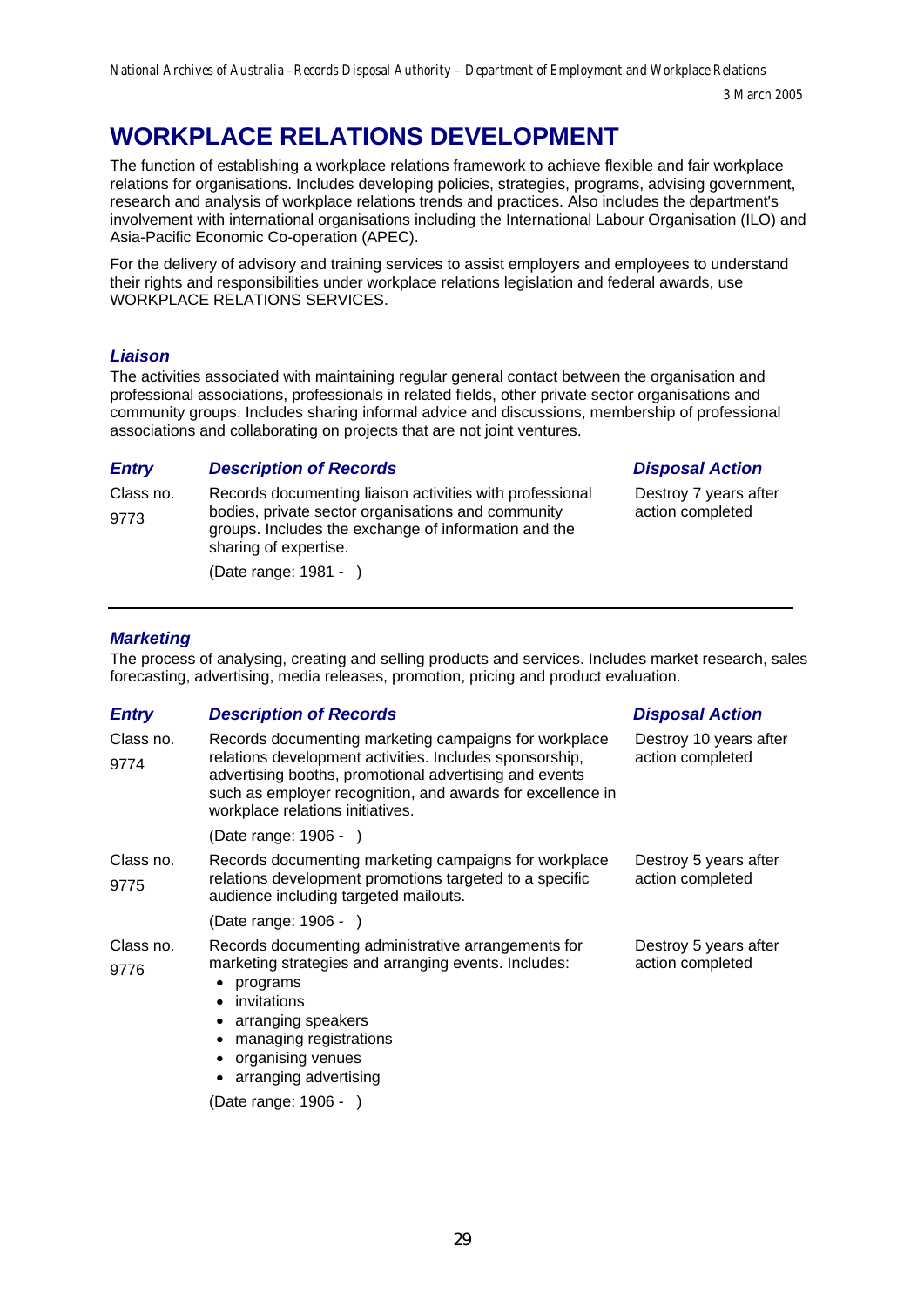The function of establishing a workplace relations framework to achieve flexible and fair workplace relations for organisations. Includes developing policies, strategies, programs, advising government, research and analysis of workplace relations trends and practices. Also includes the department's involvement with international organisations including the International Labour Organisation (ILO) and Asia-Pacific Economic Co-operation (APEC).

For the delivery of advisory and training services to assist employers and employees to understand their rights and responsibilities under workplace relations legislation and federal awards, use WORKPLACE RELATIONS SERVICES.

### *Marketing - continued*

The process of analysing, creating and selling products and services. Includes market research, sales forecasting, advertising, media releases, promotion, pricing and product evaluation.

### *Entry Description of Records Disposal Action*

Class no. 9777 Records documenting draft marketing material for campaigns for workplace relations development activities. Includes material or concepts that are rejected or not completed. (Date range: 1906 - )

Destroy 2 years after action completed

### *Meetings*

The activities associated with ad-hoc gatherings held to formulate, discuss, update or resolve issues and matters pertaining to managing the section, department, or organisation as a whole. Includes arrangements, agenda, taking of minutes etc. Excludes committee meetings.

| <b>Entry</b>      | <b>Description of Records</b>                                                                                                                                                                                      | <b>Disposal Action</b>                    |
|-------------------|--------------------------------------------------------------------------------------------------------------------------------------------------------------------------------------------------------------------|-------------------------------------------|
| Class no.<br>9778 | Final versions of minutes and supporting documents tabled<br>at International Labour Organisation technical officers<br>meetings.                                                                                  | Retain as national<br>archives            |
|                   | (Date range: $1925 - 1$ )                                                                                                                                                                                          |                                           |
| Class no.<br>9780 | Working papers for International Labour Organisation<br>Technical Officers meetings including the agenda, notices<br>of meetings and draft minutes.                                                                | Destroy 5 years after<br>action completed |
|                   | (Date range: 1925 - )                                                                                                                                                                                              |                                           |
| Class no.<br>9779 | Final versions of minutes and supporting documents tabled<br>at meetings with external agencies and industry held to<br>support the national workplace relations development<br>function. Includes working papers. | Destroy 6 years after<br>action completed |
|                   | (Date range: 1906 - )                                                                                                                                                                                              |                                           |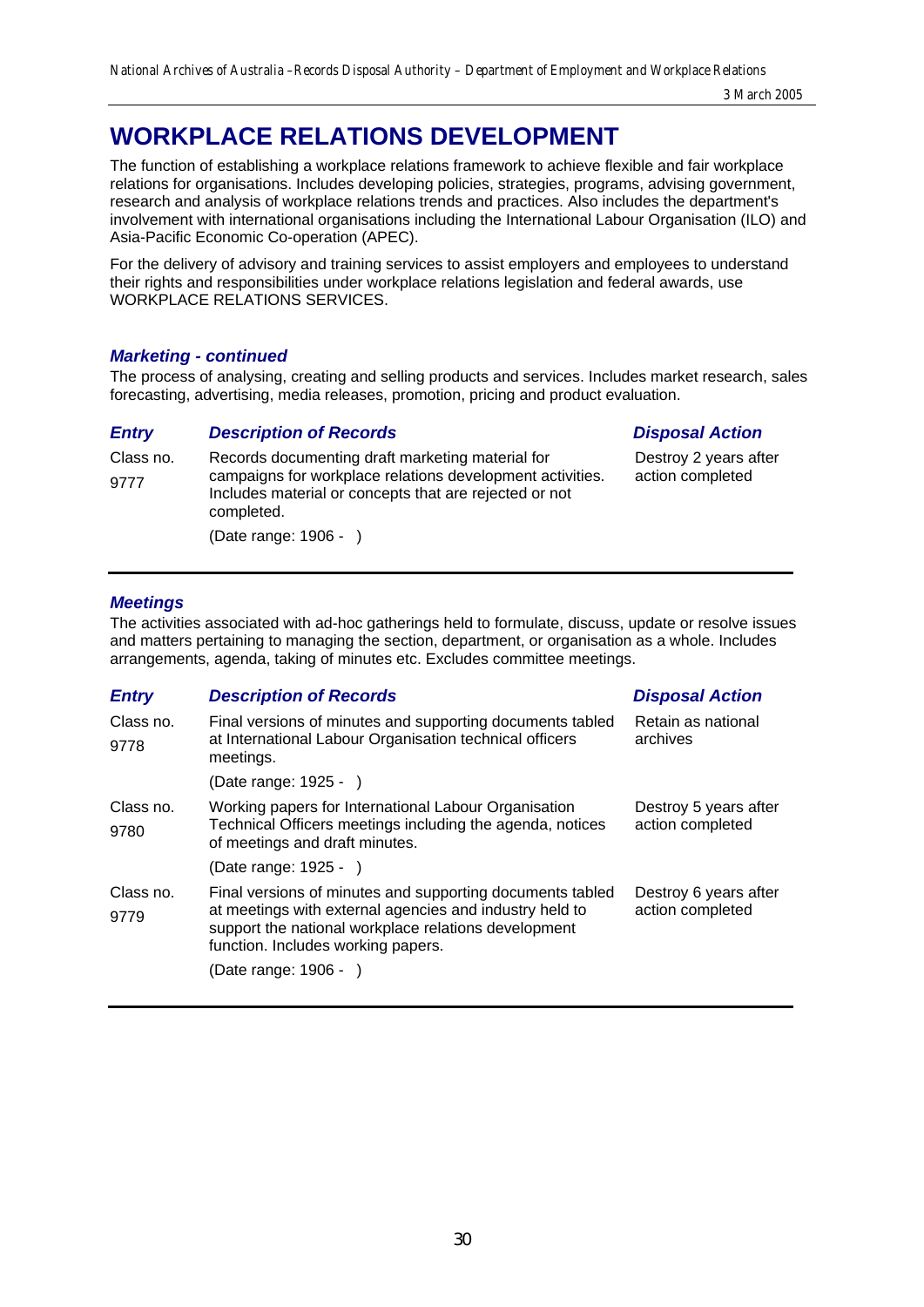The function of establishing a workplace relations framework to achieve flexible and fair workplace relations for organisations. Includes developing policies, strategies, programs, advising government, research and analysis of workplace relations trends and practices. Also includes the department's involvement with international organisations including the International Labour Organisation (ILO) and Asia-Pacific Economic Co-operation (APEC).

For the delivery of advisory and training services to assist employers and employees to understand their rights and responsibilities under workplace relations legislation and federal awards, use WORKPLACE RELATIONS SERVICES.

### *Policy*

The activities associated with developing and establishing decisions, directions and precedents which act as a reference for future decision making, as the basis from which the organisation's operating procedures are determined.

### *Entry Description of Records Disposal Action*

| Class no.<br>9781 | Final policy documents formulated to develop workplace<br>relations. Includes safety net reviews, National code of<br>conduct and new initiatives to reward workers such as<br>employee share ownership.                                          | Retain as national<br>archives             |
|-------------------|---------------------------------------------------------------------------------------------------------------------------------------------------------------------------------------------------------------------------------------------------|--------------------------------------------|
|                   | (Date range: 1940 - )                                                                                                                                                                                                                             |                                            |
| Class no.<br>9782 | Records documenting the research, consultation and<br>creation of draft policy documents in relation to the<br>development or modification of policy formulated for the<br>purpose of developing workplace relations. Includes<br>working papers. | Destroy 10 years after<br>action completed |
|                   | (Date range: 1940 -                                                                                                                                                                                                                               |                                            |

### *Reporting*

The processes associated with initiating or providing a formal response to a situation or request (either internal, external or as a requirement of corporate policies), and to provide formal statements or findings of the results of the examination or investigation. Includes agenda, briefing, business, discussion papers, proposals, reports, reviews and returns.

### *Entry Description of Records Disposal Action*

| Class no.<br>9783 | Final reports on developments in making workplace<br>agreements. Includes the number and type of agreements<br>made and changes to conditions and wages.                                                                                                                                                                                                                                                                                             | Retain as national<br>archives |
|-------------------|------------------------------------------------------------------------------------------------------------------------------------------------------------------------------------------------------------------------------------------------------------------------------------------------------------------------------------------------------------------------------------------------------------------------------------------------------|--------------------------------|
|                   | (Date range: 1997 - )                                                                                                                                                                                                                                                                                                                                                                                                                                |                                |
| Class no.<br>9784 | Records documenting the tabling of new International<br>Labour Organisation Instruments in Parliament and final<br>versions of reports made to the International Labour<br>Organisation under articles 19 and 22 of the International<br>Labour Organisation constitution. Includes progress reports<br>on the application of ratified conventions,<br>recommendations, and the submissions of new<br>International Labour Organisation instruments. | Retain as national<br>archives |
|                   | (Date range: 1944 -                                                                                                                                                                                                                                                                                                                                                                                                                                  |                                |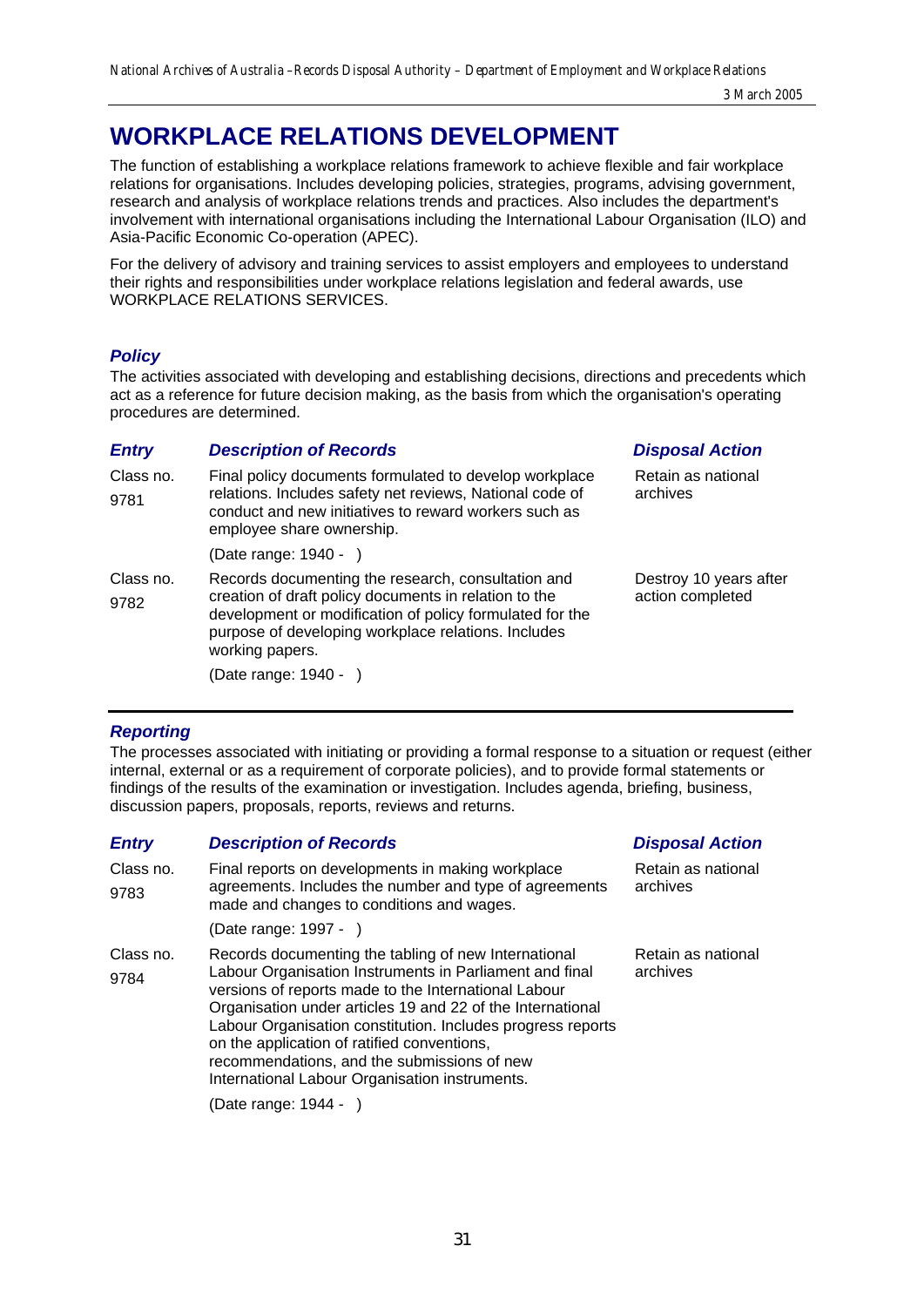The function of establishing a workplace relations framework to achieve flexible and fair workplace relations for organisations. Includes developing policies, strategies, programs, advising government, research and analysis of workplace relations trends and practices. Also includes the department's involvement with international organisations including the International Labour Organisation (ILO) and Asia-Pacific Economic Co-operation (APEC).

For the delivery of advisory and training services to assist employers and employees to understand their rights and responsibilities under workplace relations legislation and federal awards, use WORKPLACE RELATIONS SERVICES.

### *Reporting - continued*

The processes associated with initiating or providing a formal response to a situation or request (either internal, external or as a requirement of corporate policies), and to provide formal statements or findings of the results of the examination or investigation. Includes agenda, briefing, business, discussion papers, proposals, reports, reviews and returns.

### *Entry Description of Records Disposal Action*

| Class no.<br>9785 | Working papers documenting the development of<br>International Labour Organisation articles 19 and 22<br>reports and the workplace agreements reports. Includes:<br>$\bullet$ research<br>• draft reports<br>• comments | Destroy 10 years after<br>action completed |
|-------------------|-------------------------------------------------------------------------------------------------------------------------------------------------------------------------------------------------------------------------|--------------------------------------------|
|                   | (Date range: 1944 - )                                                                                                                                                                                                   |                                            |
| Class no.<br>9786 | Reporting on the progress of implementation of industry<br>code compliance. Includes working papers.                                                                                                                    | Destroy 6 years after<br>action completed  |
|                   | (Date range: $2000 - 1$ )                                                                                                                                                                                               |                                            |
| Class no.<br>9787 | Records documenting unpublished, formal, informal and<br>ad-hoc reports on developments in workplace relations.<br>Includes working papers.<br>(Date range: 1997 - )                                                    | Destroy 5 years after<br>action completed  |

### *Representatives*

The activities associated with the nomination, appointment or resignation of individuals or groups of personnel appointed by the organisation or their co-workers as official representatives to organisations, offices, unions, workers participation committees, councils or groups. Includes organisational legal representatives.

### *Entry Description of Records Disposal Action*

Class no. 9788 Records documenting the nomination, appointment, resignation and/or termination of departmental officers to workplace relations development bodies including code monitoring groups.

Destroy 10 years after termination of appointment

(Date range: 1974 - )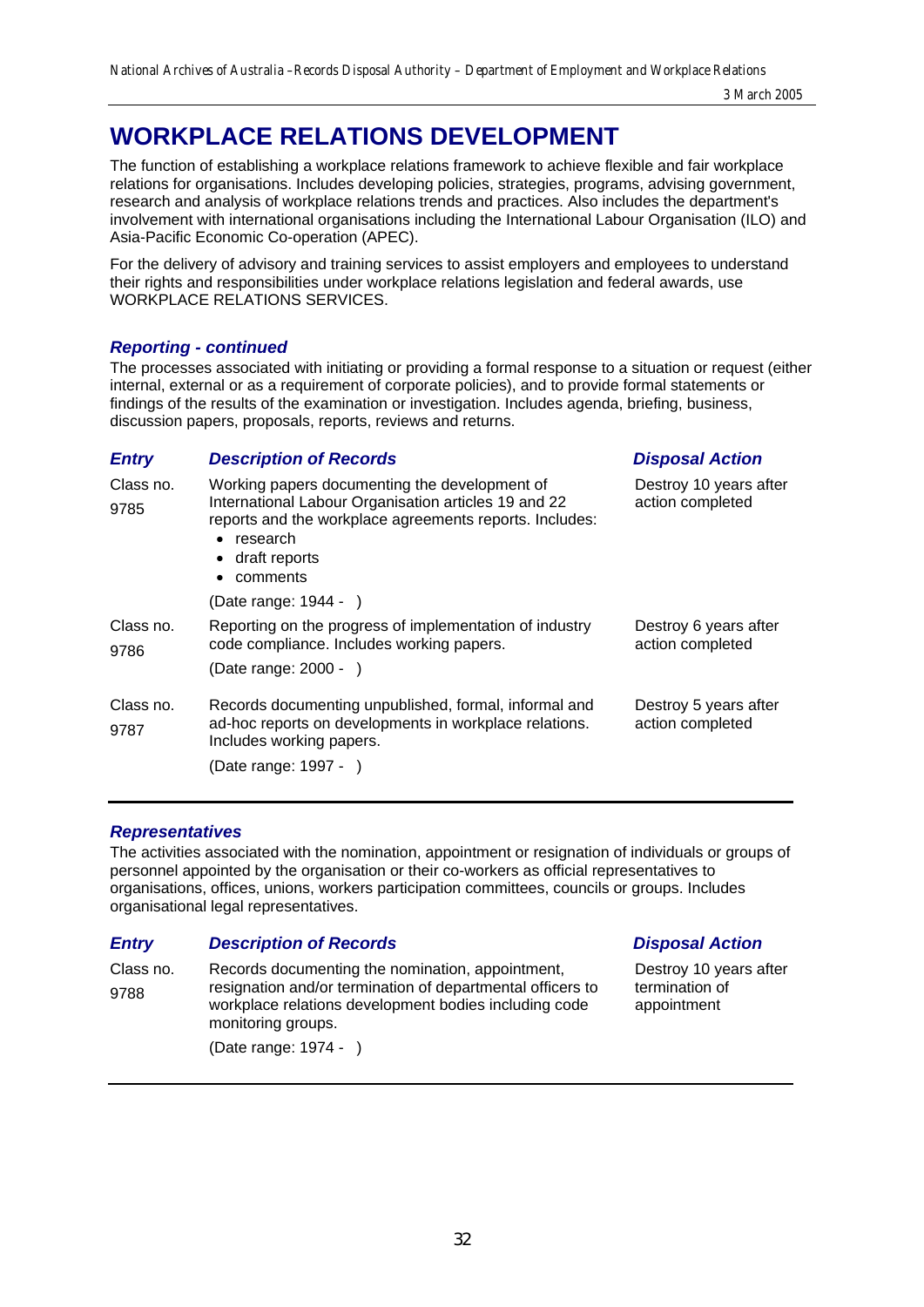*3 March 2005* 

## **WORKPLACE RELATIONS DEVELOPMENT**

The function of establishing a workplace relations framework to achieve flexible and fair workplace relations for organisations. Includes developing policies, strategies, programs, advising government, research and analysis of workplace relations trends and practices. Also includes the department's involvement with international organisations including the International Labour Organisation (ILO) and Asia-Pacific Economic Co-operation (APEC).

For the delivery of advisory and training services to assist employers and employees to understand their rights and responsibilities under workplace relations legislation and federal awards, use WORKPLACE RELATIONS SERVICES.

### *Research*

The activities involved in investigating or enquiring into a subject or area of interest in order to discover facts, principles etc. Used to support development of projects, standards, guidelines etc and the business activities of the organisation in general. Includes following up enquiries relating to organisational programs, projects, working papers, literature searches etc.

*For publishing reports, use PUBLICATIONS – Production.* 

### *Entry Description of Records Disposal Action*

| Class no.<br>9789 | Statistics or compiled data that provides a history of<br>progress of workplace relations development. Includes data<br>that shows trends in workplace agreements, wages and<br>conditions and the changes to conditions. Includes data<br>which records conditions that have been included in<br>agreements such as leave and superannuation. | Destroy 20 years after<br>action completed |
|-------------------|------------------------------------------------------------------------------------------------------------------------------------------------------------------------------------------------------------------------------------------------------------------------------------------------------------------------------------------------|--------------------------------------------|
|                   | (Date range: 1953 - )                                                                                                                                                                                                                                                                                                                          |                                            |
| Class no.<br>9790 | Records documenting research on federal workplace<br>agreements and longitudinal studies showing progress of<br>agreement making, and developments on wages and<br>conditions.                                                                                                                                                                 | Destroy 10 years after<br>last action      |
|                   | (Date range: 1991 - )                                                                                                                                                                                                                                                                                                                          |                                            |
| Class no.<br>9791 | Records documenting research and analysis of data<br>(available from an external source) to support the<br>workplace relations development function. Includes data<br>analysis and interpretation which provides support for<br>policy development.                                                                                            | Destroy 5 years after<br>action completed  |
|                   | (Date range: 1953 - )                                                                                                                                                                                                                                                                                                                          |                                            |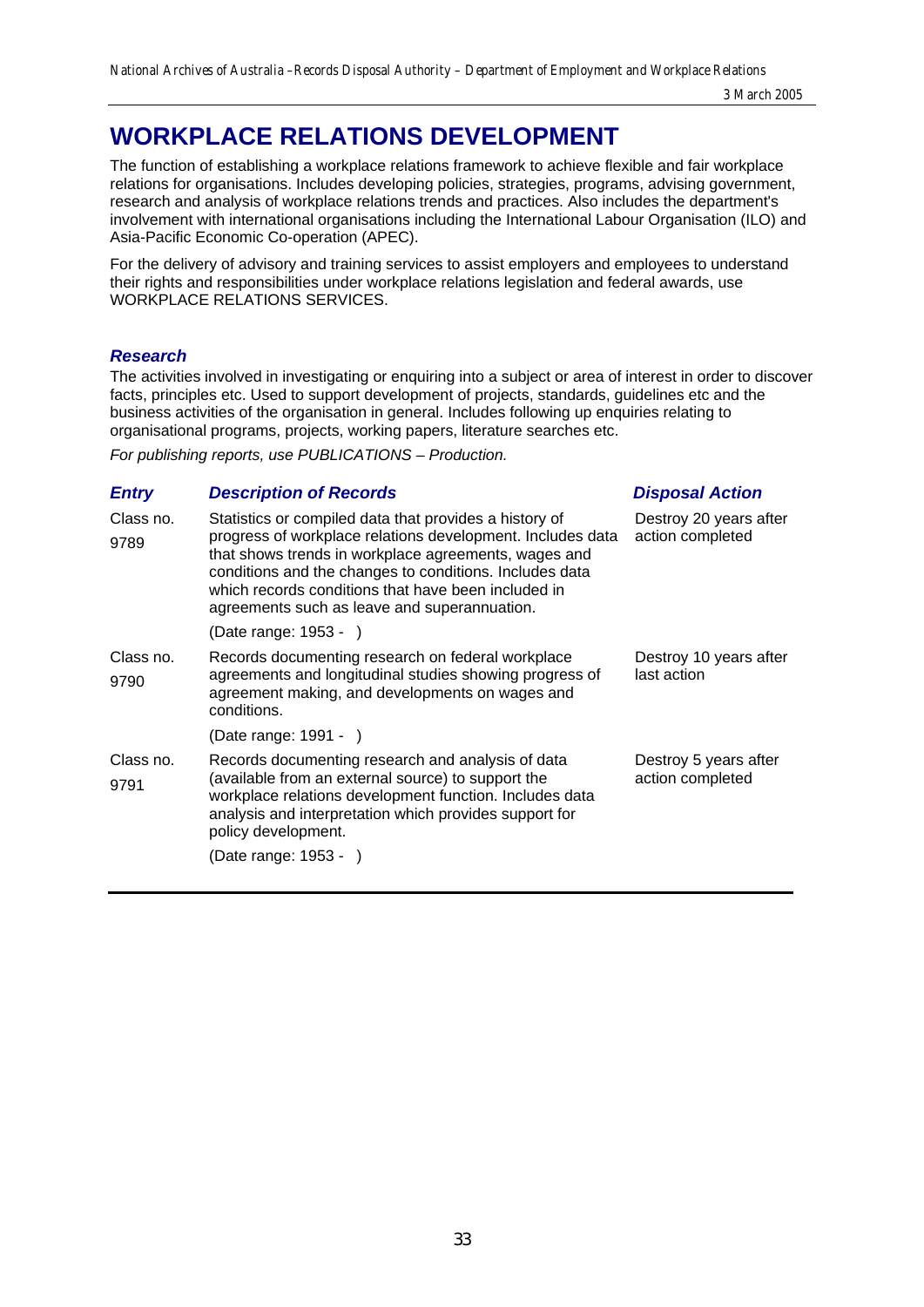The function of establishing a workplace relations framework to achieve flexible and fair workplace relations for organisations. Includes developing policies, strategies, programs, advising government, research and analysis of workplace relations trends and practices. Also includes the department's involvement with international organisations including the International Labour Organisation (ILO) and Asia-Pacific Economic Co-operation (APEC).

For the delivery of advisory and training services to assist employers and employees to understand their rights and responsibilities under workplace relations legislation and federal awards, use WORKPLACE RELATIONS SERVICES.

### *Surveys*

The activities associated with collecting sample opinions, facts and/or figures in order to appraise the labour market.

*For international surveys or questionnaires, use WORKPLACE RELATIONS DEVELOPMENT - International Relations.* 

*For the analysis of data collected, use WORKPLACE RELATIONS DEVELOPMENT - Research.* 

### *Entry Description of Records Disposal Action* Class no. 9792 Records documenting key findings gathered through the process of conducting the Australian Workplace Industrial Relations Surveys (AWIRS). Includes the methodology and questions. (Date range: 1980 - ) Retain as national archives Class no. 9793 Records documenting the process and information gathered through the process of conducting the Australian Workplace Industrial Relations Surveys (AWIRS). Excludes key findings. (Date range: 1980 - ) Destroy 15 years after action completed Class no. 9794 Records containing information gathered through the process of conducting surveys of a single aspect of the workplace relations development function. Includes remuneration or award agreement survey. (Date range: 1980 - ) Destroy 5 years after action completed Class no. 9795 Records containing the draft data analysis of surveys of a single aspect of workplace relations. Includes remuneration and award agreement survey. (Date range: 1980 - ) Destroy when reference ceases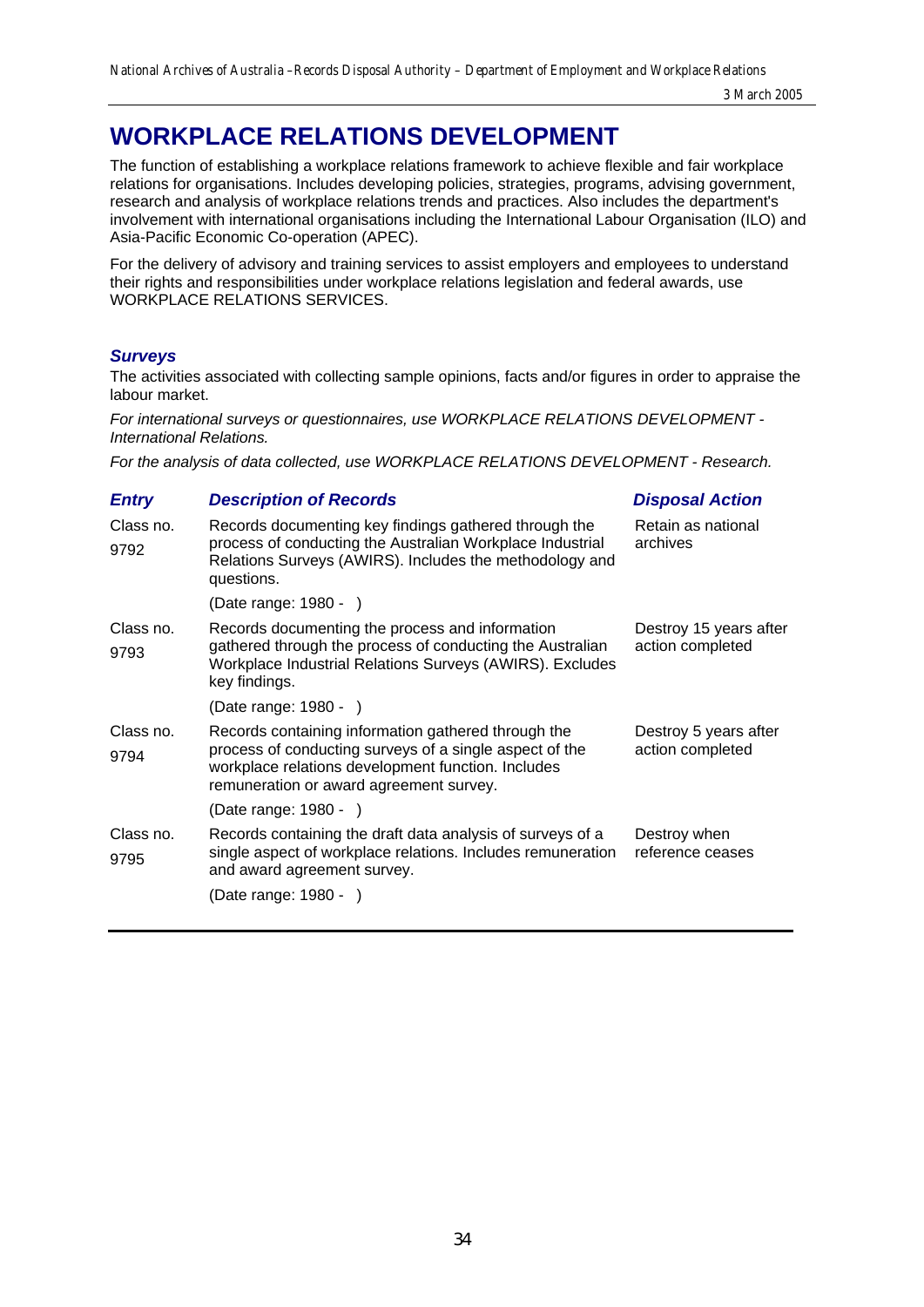The function of establishing a workplace relations framework to achieve flexible and fair workplace relations for organisations. Includes developing policies, strategies, programs, advising government, research and analysis of workplace relations trends and practices. Also includes the department's involvement with international organisations including the International Labour Organisation (ILO) and Asia-Pacific Economic Co-operation (APEC).

For the delivery of advisory and training services to assist employers and employees to understand their rights and responsibilities under workplace relations legislation and federal awards, use WORKPLACE RELATIONS SERVICES.

### *Tendering*

The activities involved in receiving and assessing tenders, of making offers and finalising contract arrangements for the supply, sale or purchase of goods and services.

| <b>Entry</b>      | <b>Description of Records</b>                                                                                                                                                                                                                                                                                                                                                                                                                                                       | <b>Disposal Action</b>                                                               |
|-------------------|-------------------------------------------------------------------------------------------------------------------------------------------------------------------------------------------------------------------------------------------------------------------------------------------------------------------------------------------------------------------------------------------------------------------------------------------------------------------------------------|--------------------------------------------------------------------------------------|
| Class no.<br>9796 | Signed simple contracts and agreements and supporting<br>records resulting from tenders.                                                                                                                                                                                                                                                                                                                                                                                            | Destroy 7 years after<br>completion or other<br>termination of contract              |
|                   | (Date range: 1982 - )                                                                                                                                                                                                                                                                                                                                                                                                                                                               |                                                                                      |
| Class no.<br>9797 | Records documenting the development of procurement<br>plans, Statement of Requirement (SOR)/Terms of<br>Reference (TOR) and appropriate Request for Offer (RFO);<br>the release of the RFO to the market; the receipt and<br>registration of tenders; the evaluation of tenders, including<br>financial viability checks, examination of annual reports;<br>negotiation, evaluation, recommendation reports, draft and<br>final contract; and maintenance of the contract register. | Destroy 7 years after<br>action completed                                            |
|                   | (Date range: 1982 - )                                                                                                                                                                                                                                                                                                                                                                                                                                                               |                                                                                      |
| Class no.         | Records of unsuccessful tenders or a tender process                                                                                                                                                                                                                                                                                                                                                                                                                                 | Destroy 4 years after                                                                |
| 9798              | where there is no suitable bidder, or where the tender<br>process has been discontinued. Includes:<br>submissions<br>$\bullet$<br>notification of outcome<br>reports on debriefing sessions                                                                                                                                                                                                                                                                                         | tender process is<br>completed or decision<br>made not to continue<br>with tender    |
|                   | (Date range: 1982 - )                                                                                                                                                                                                                                                                                                                                                                                                                                                               |                                                                                      |
| Class no.<br>9799 | Signed contracts under seal and supporting records<br>resulting form tenders and amendments to contracts:<br>Western Australia.                                                                                                                                                                                                                                                                                                                                                     | Destroy 20 years after<br>expiry or other<br>termination of                          |
|                   | (Date range: 1982 - )                                                                                                                                                                                                                                                                                                                                                                                                                                                               | agreement or contract                                                                |
| Class no.<br>9800 | Signed contracts under seal and supporting records<br>resulting from tenders and amendments to contracts:<br>Victoria and South Australia.                                                                                                                                                                                                                                                                                                                                          | Destroy 15 years after<br>expiry or other<br>termination of                          |
|                   | (Date range: 1982 - )                                                                                                                                                                                                                                                                                                                                                                                                                                                               | agreement or contract                                                                |
| Class no.<br>9801 | Signed contracts under seal and supporting records<br>resulting from tenders and amendments to contracts: New<br>South Wales, Queensland, Tasmania, the Northern<br>Territory, and the Australian Capital Territory.                                                                                                                                                                                                                                                                | Destroy 12 years after<br>expiry or other<br>termination of<br>agreement or contract |
|                   | (Date range: 1982 - )                                                                                                                                                                                                                                                                                                                                                                                                                                                               |                                                                                      |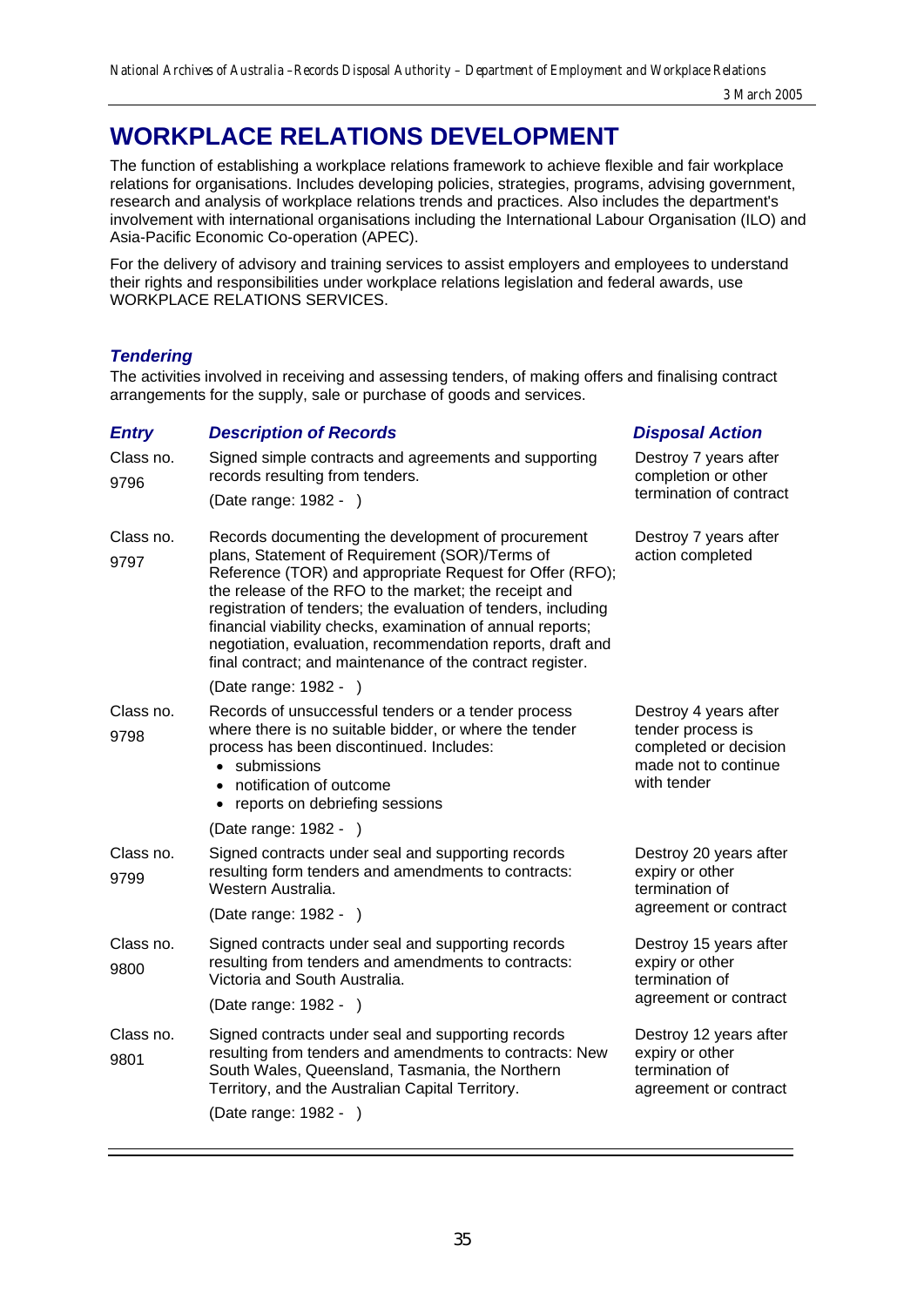The function of implementing workplace relations programs and providing enquiry and information services to assist employers and employees to understand their rights and responsibilities under workplace relations legislation, such as the Workplace Relations Act, federal awards and certified agreements. Includes compliance, advocacy, education and training services.

For the development of policy and workplace relations framework, use WORKPLACE RELATIONS DEVELOPMENT.

### *Addresses (presentations)*

The activity of giving addresses for training, professional, community relations or sales purposes. Includes speeches and multi-media presentations.

| <b>Entry</b>      | <b>Description of Records</b>                                                                                                                        | <b>Disposal Action</b>                     |
|-------------------|------------------------------------------------------------------------------------------------------------------------------------------------------|--------------------------------------------|
| Class no.<br>9802 | Final versions of addresses or presentations on the<br>delivery of workplace relations services.<br>(Date range: 1952 - )                            | Destroy 10 years after<br>action completed |
| Class no.<br>9803 | Records documenting the development of addresses<br>concerning the delivery of workplace relations services,<br>including working papers and drafts. | Destroy 3 years after<br>action completed  |
|                   | (Date range: 1952 - )                                                                                                                                |                                            |

### *Advice*

The activities associated with offering opinions by or to the organisation as to an action or judgement. Includes the process of advising.

*For wage claim and breaches of agreements queries progressing to investigation, use WORKPLACE RELATIONS SERVICES - Compliance Monitoring.*

*For advice given on awards simplification, use WORKPLACE RELATIONS SERVICES – Awards Simplification.* 

*For legal advice other than advocacy, use LEGAL SERVICES – Advice.* 

*For the management of Cabinet documents, use GOVERNMENT RELATIONS – Advice.* 

*For the management of ministerial correspondence, use GOVERNMENT RELATIONS – Representations.* 

### *Entry Description of Records Disposal Action*

| Class no.<br>9804 | Records relating to the receipt and provision of advice from<br>government agencies to fulfil specific requests in relation to<br>workplace relations services function.                                                                           | Destroy 7 years after<br>action completed     |
|-------------------|----------------------------------------------------------------------------------------------------------------------------------------------------------------------------------------------------------------------------------------------------|-----------------------------------------------|
|                   | (Date range: 1940 - )                                                                                                                                                                                                                              |                                               |
| Class no.<br>9805 | Records documenting the receipt and provision of advice to<br>trade skills assessment applicants regarding matters such<br>as the assessment process, qualifications and required<br>experience, and responses to central committees<br>enquiries. | Destroy 5 years after<br>action completed     |
|                   | (Date range: 1946 - )                                                                                                                                                                                                                              |                                               |
| Class no.<br>9806 | Records documenting the receipt and provision of<br>information relating to workplace relations services.<br>Including fact sheets, federal award summaries and advice<br>sheets to the public.                                                    | Destroy 3 years after<br>advice is superseded |
|                   | (Date range: 1940 - )                                                                                                                                                                                                                              |                                               |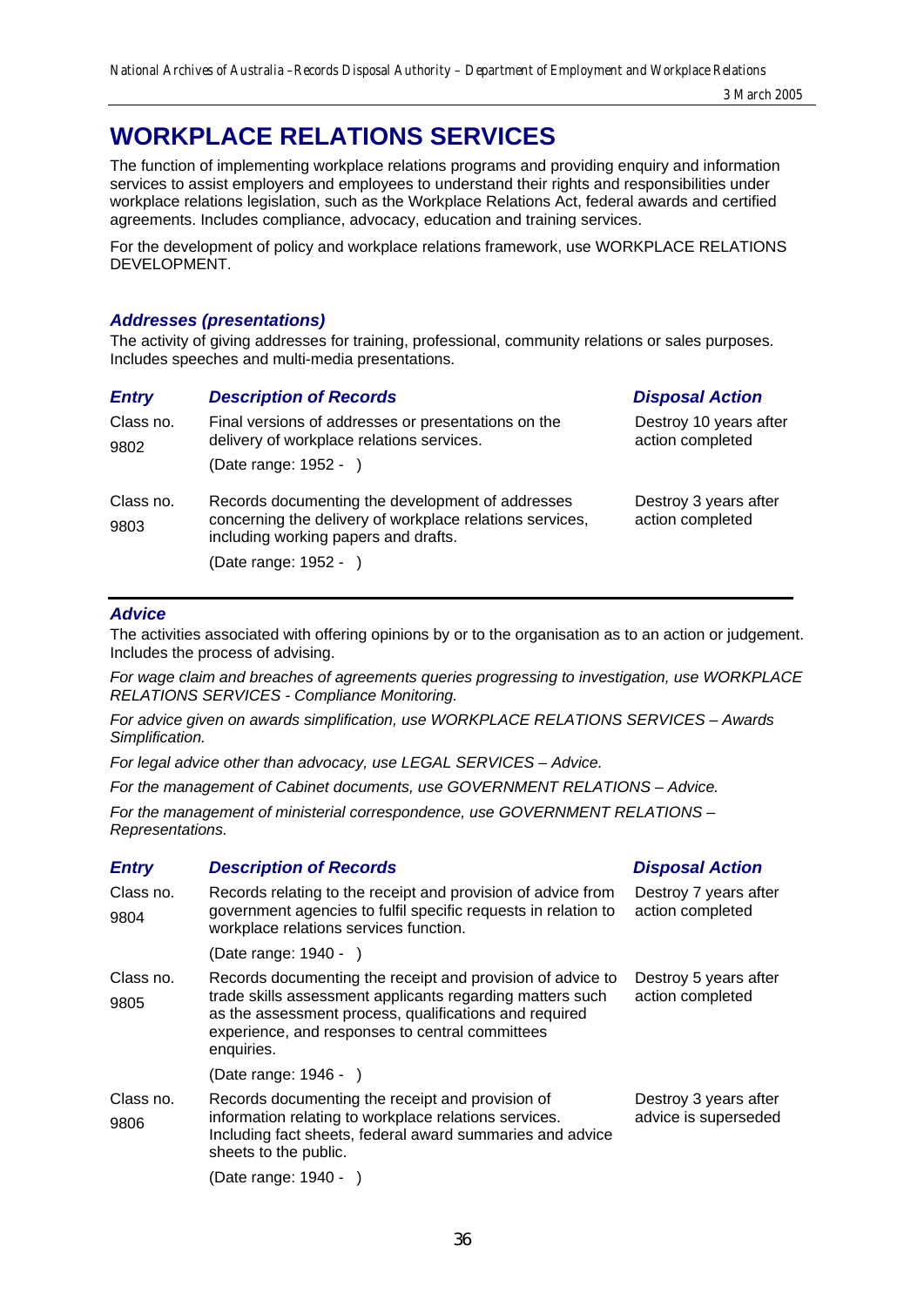The function of implementing workplace relations programs and providing enquiry and information services to assist employers and employees to understand their rights and responsibilities under workplace relations legislation, such as the Workplace Relations Act, federal awards and certified agreements. Includes compliance, advocacy, education and training services.

For the development of policy and workplace relations framework, use WORKPLACE RELATIONS DEVELOPMENT.

### *Advice - continued*

The activities associated with offering opinions by or to the organisation as to an action or judgement. Includes the process of advising.

*For wage claim and breaches of agreements queries progressing to investigation, use WORKPLACE RELATIONS SERVICES - Compliance Monitoring.*

*For advice given on awards simplification, use WORKPLACE RELATIONS SERVICES – Awards Simplification.* 

*For legal advice other than advocacy, use LEGAL SERVICES – Advice.* 

*For the management of Cabinet documents, use GOVERNMENT RELATIONS – Advice.* 

*For the management of ministerial correspondence, use GOVERNMENT RELATIONS – Representations.* 

### *Entry Description of Records Disposal Action*

Class no. 9807 Records documenting receipt and provision of advice provided to employees and employers about specific workplace relations issues such as wages and conditions of employment for work that are covered by federal awards and certified agreements. Includes advice on unfair dismissal, making agreements, and claims for underpayment of wages. (Date range: 1940 - )

Destroy 1 year after last action

### *Advocacy*

The activities associated with the provision of advocacy services and advice in the Australian Industrial Commission (AIRC) and other courts to facilitate successful implementation of the government's workplace relations policies. Includes development and presentation of submissions on behalf of the Minister/Government, Commonwealth government departments and agencies and the Australian Defence Force in issues such as dispute notifications, award applications, unfair dismissal cases and agreement processes.

*For services relating to interventions on behalf of the Commonwealth on matters of industrial law and policy interpretation, and test cases, use WORKPLACE RELATIONS DEVELOPMENT – Advocacy.* 

*For the payment of advocacy services, use FINANCIAL MANAGEMENT – Payments.* 

### *Entry Description of Records Disposal Action*

Class no. 9808 Records documenting major services provided such as representation on dispute notifications hearings at the Australian Industrial Relations Commission, and wage and pay related allowance proposals covering the Australian Defence Force Members at the Defence Force Remuneration Tribunal. Includes preparation of representations and significant research.

(Date range: 1981 - )

Destroy 10 years after action completed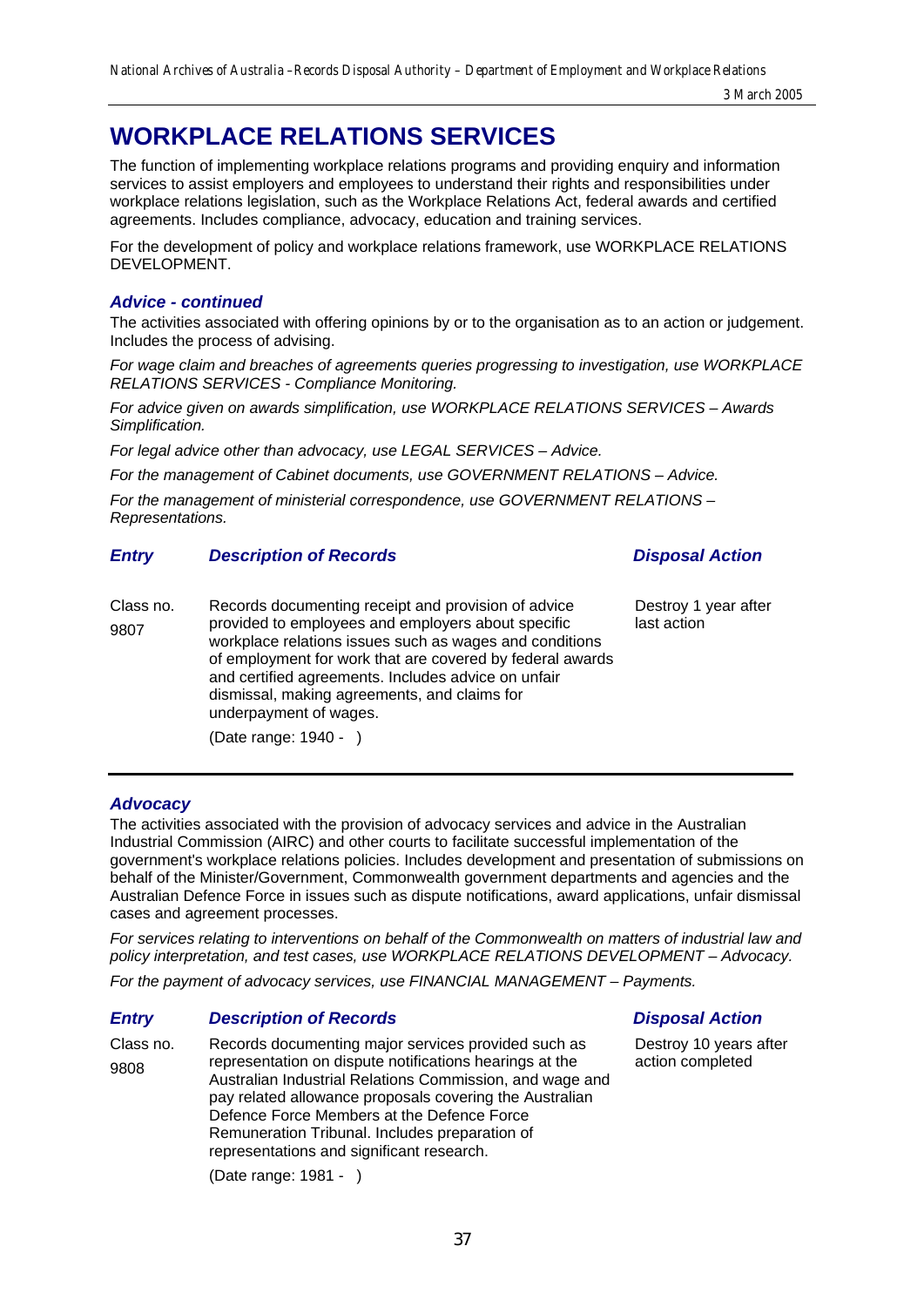The function of implementing workplace relations programs and providing enquiry and information services to assist employers and employees to understand their rights and responsibilities under workplace relations legislation, such as the Workplace Relations Act, federal awards and certified agreements. Includes compliance, advocacy, education and training services.

For the development of policy and workplace relations framework, use WORKPLACE RELATIONS DEVELOPMENT.

### *Advocacy - continued*

The activities associated with the provision of advocacy services and advice in the Australian Industrial Commission (AIRC) and other courts to facilitate successful implementation of the government's workplace relations policies. Includes development and presentation of submissions on behalf of the Minister/Government, Commonwealth government departments and agencies and the Australian Defence Force in issues such as dispute notifications, award applications, unfair dismissal cases and agreement processes.

*For services relating to interventions on behalf of the Commonwealth on matters of industrial law and policy interpretation, and test cases, use WORKPLACE RELATIONS DEVELOPMENT – Advocacy.* 

*For the payment of advocacy services, use FINANCIAL MANAGEMENT – Payments.* 

### *Entry Description of Records Disposal Action*

Class no. 9809 Records documenting minor services provided such as advice and preparation of minor matters and submissions provided to agencies. Includes participation in certified agreement hearings and unfair dismissal hearings at the Australian Industrial Relations Commission.

(Date range: 1981 - )

Destroy 3 years after last action

### *Agreements*

The processes associated with the establishment, maintenance, review and negotiation of agreements.

*For the management of contracts resulting from a tendering process, use WORKPLACE RELATIONS SERVICES – Contracting-out.*

*For contracts signed as the result of a tendering process, use WORKPLACE RELATIONS SERVICES – Tendering.* 

### *Entry Description of Records Disposal Action*

Class no. 9810 Signed agreements and contracts under seal and supporting records for the delivery of workplace relations services such as delivery of Office of Workplace Services, federal inquiry and compliance services – Western Australia.

(Date range: 1998 - )

Class no. 9811 Signed agreements and contracts under seal and supporting records for the delivery of workplace relations services such as delivery of Office of Workplace Services federal inquiry and compliance services - Victoria and South Australia.

(Date range: 1998 - )

Destroy 20 years after expiry or other termination of agreement or contract

Destroy 15 years after expiry or other termination of agreement or contract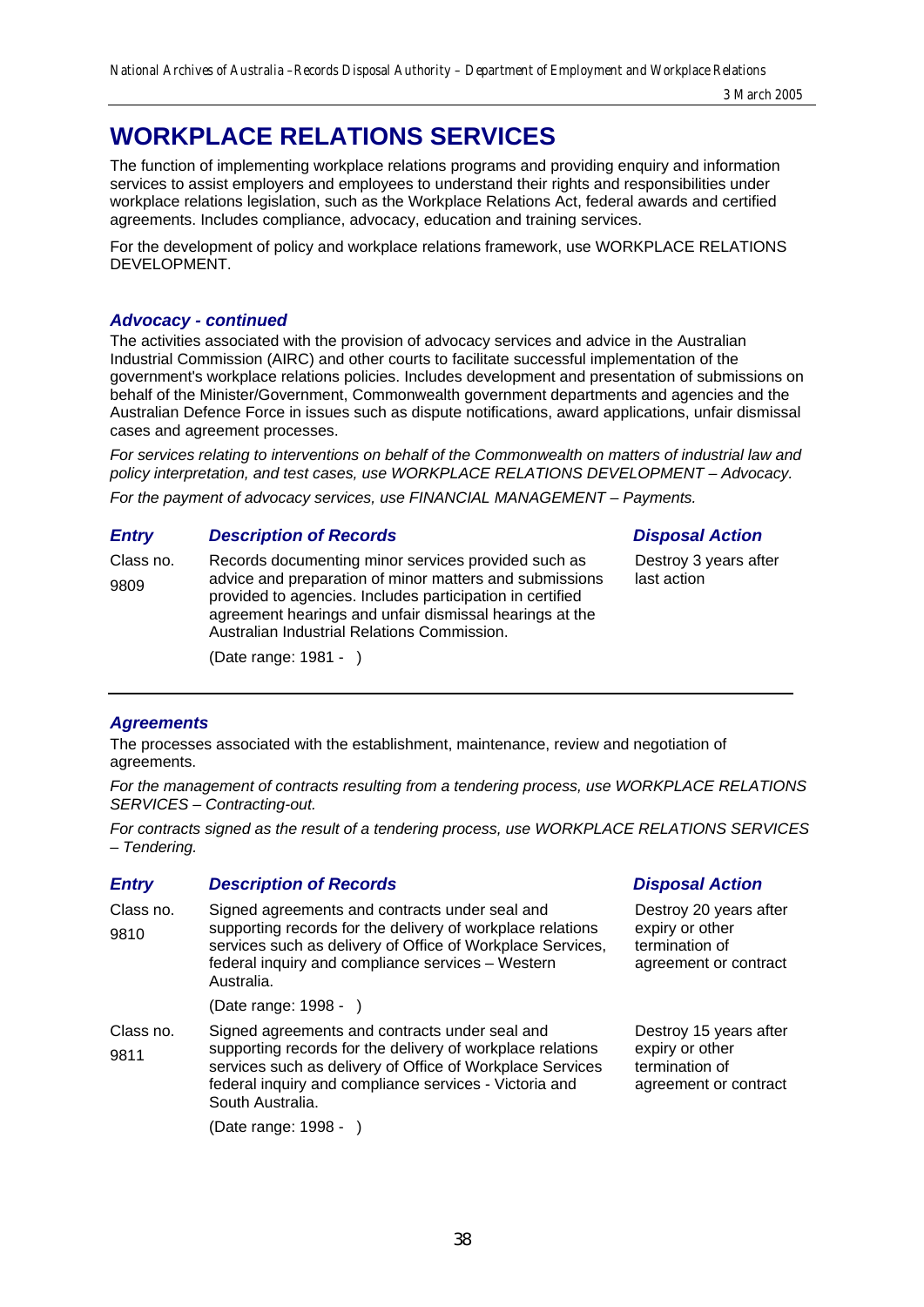The function of implementing workplace relations programs and providing enquiry and information services to assist employers and employees to understand their rights and responsibilities under workplace relations legislation, such as the Workplace Relations Act, federal awards and certified agreements. Includes compliance, advocacy, education and training services.

For the development of policy and workplace relations framework, use WORKPLACE RELATIONS DEVELOPMENT.

### *Agreements - continued*

The processes associated with the establishment, maintenance, review and negotiation of agreements.

*For the management of contracts resulting from a tendering process, use WORKPLACE RELATIONS SERVICES – Contracting-out.*

*For contracts signed as the result of a tendering process, use WORKPLACE RELATIONS SERVICES – Tendering.* 

### *Entry Description of Records Disposal Action*

| Class no. | Signed agreements and contracts under seal and                                                                                                                                                                                                                                                            | Destroy 12 years after                                     |
|-----------|-----------------------------------------------------------------------------------------------------------------------------------------------------------------------------------------------------------------------------------------------------------------------------------------------------------|------------------------------------------------------------|
| 9812      | supporting records for the delivery of workplace relations<br>services such as delivery of expiry or other Office of<br>Workplace Services, federal inquiry and compliance<br>agreement services - New South Wales, Queensland,<br>Tasmania, Australian Capital Territory, and the Northern<br>Territory. | expiry or other<br>termination of<br>agreement or contract |
|           | (Date range: 1998 - )                                                                                                                                                                                                                                                                                     |                                                            |
| Class no. | Signed simple contracts, agreements and memoranda of                                                                                                                                                                                                                                                      | Destroy 7 years after                                      |
| 9813      | understanding and supporting records for the delivery of<br>workplace relations services.                                                                                                                                                                                                                 | expiry or other<br>termination of                          |
|           | (Date range: 1998 - )                                                                                                                                                                                                                                                                                     | agreement or contract                                      |
|           |                                                                                                                                                                                                                                                                                                           |                                                            |

### *Appointments*

The activities associated with the making of appointments to statutory and non-statutory offices within the portfolio, including providing legal advice on the legislation governing such appointments and on any appointment-related issue.

*For the nomination and confirmation of departmental representatives to working parties and committees, use WORKPLACE RELATIONS SERVICES – Representatives.*

| <b>Entry</b>      | <b>Description of Records</b>                                                                                                                                                                | <b>Disposal Action</b>                                                                   |
|-------------------|----------------------------------------------------------------------------------------------------------------------------------------------------------------------------------------------|------------------------------------------------------------------------------------------|
| Class no.<br>9814 | Records documenting the appointments made to the<br>Australian Industrial Relations Commission and Trades<br>Committees.                                                                     | Destroy 80 years a<br>date of birth or two<br>years after last act<br>whichever is later |
|                   | (Date range: 1906 - )                                                                                                                                                                        |                                                                                          |
| Class no.<br>9815 | Records documenting appointments to statutory or non<br>statutory bodies other than the Australian Industrial<br><b>Relations Commission and Trades Committees.</b><br>(Date range: 1906 - ) | Destroy 7 years af<br>termination of<br>appointment                                      |

80 years after birth or two ter last action, er is later

7 years after ion of nent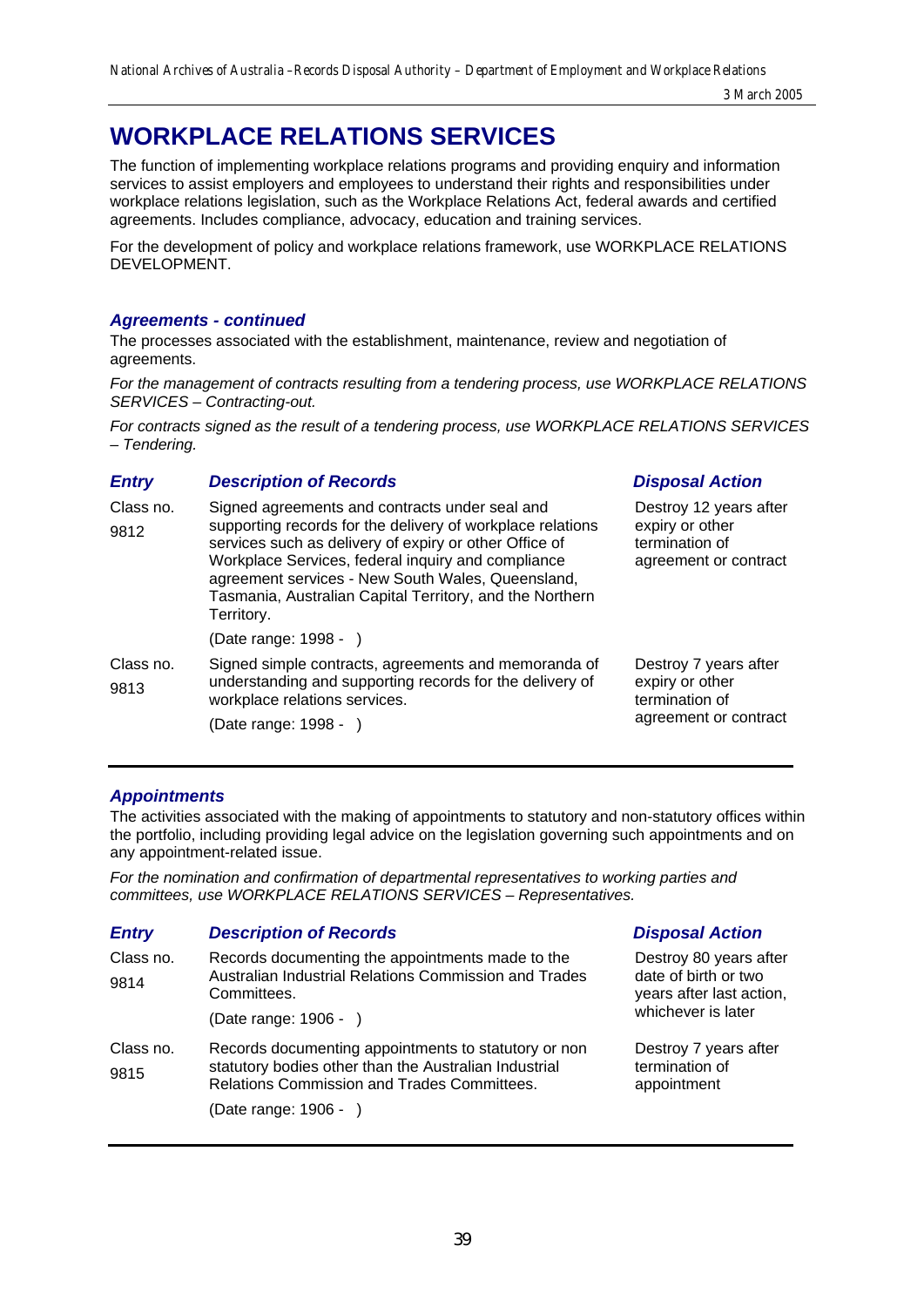The function of implementing workplace relations programs and providing enquiry and information services to assist employers and employees to understand their rights and responsibilities under workplace relations legislation, such as the Workplace Relations Act, federal awards and certified agreements. Includes compliance, advocacy, education and training services.

For the development of policy and workplace relations framework, use WORKPLACE RELATIONS DEVELOPMENT.

### *Awards Simplification*

The activities associated with award simplification for the provision of assistance to private sector awards parties. Includes assisting with redrafting of entire or selected parts of awards, advice on procedures for simplifying awards and request for review and advising on awards developed by the private sector.

### *Entry Description of Records Disposal Action*

| Class no.<br>9816 | Records documenting the drafting and simplification of<br>awards. Includes revisions and terminology checks for<br>drafting and final drafts.                                                                            | Destroy 10 years after<br>action completed |
|-------------------|--------------------------------------------------------------------------------------------------------------------------------------------------------------------------------------------------------------------------|--------------------------------------------|
|                   | (Date range: 1999 - )                                                                                                                                                                                                    |                                            |
| Class no.<br>9817 | Records of arrangements associated with initiating the<br>simplification of awards and contacting companies to<br>partake in the process. Includes assistance provided to<br>companies seeking clarification on changes. | Destroy 7 years after<br>action completed  |
|                   | (Date range: 1999 - )                                                                                                                                                                                                    |                                            |

### *Committees*

The activities associated with the managing of committees and task forces. Includes the committee's establishment, appointment of members, terms of reference, proceedings, minutes of meetings, reports, agenda etc.

*For high level inter-government or inter-agency committees, use GOVERNMENT RELATIONS-Committees.* 

*For appointing representatives to committees, use WORKPLACE RELATIONS SERVICES - Representatives.* 

*For audit committees, use STRATEGIC MANAGEMENT - Committees.*

### *Entry Description of Records Disposal Action*

| Class no.<br>9818 | Records of committees such as Central Trades Committee<br>established to consider matters relating to tradesman's<br>rights recognition legislation. Includes documents<br>establishing the committees, reports, recommendations<br>and final versions of minutes.                                                                                                     | Retain as national<br>archives            |
|-------------------|------------------------------------------------------------------------------------------------------------------------------------------------------------------------------------------------------------------------------------------------------------------------------------------------------------------------------------------------------------------------|-------------------------------------------|
|                   | (Date range: $1946 - 1$ )                                                                                                                                                                                                                                                                                                                                              |                                           |
| Class no.<br>9819 | Records of committees such as Office of workplace<br>services steering committee established to consider<br>matters other than, tradesmans rights recognition<br>legislation. Excludes records of the Central Trades<br>Committee. Includes documents establishing the<br>committees, reports, recommendations, final versions of<br>minutes.<br>(Date range: 1945 - ) | Destroy 5 years after<br>action completed |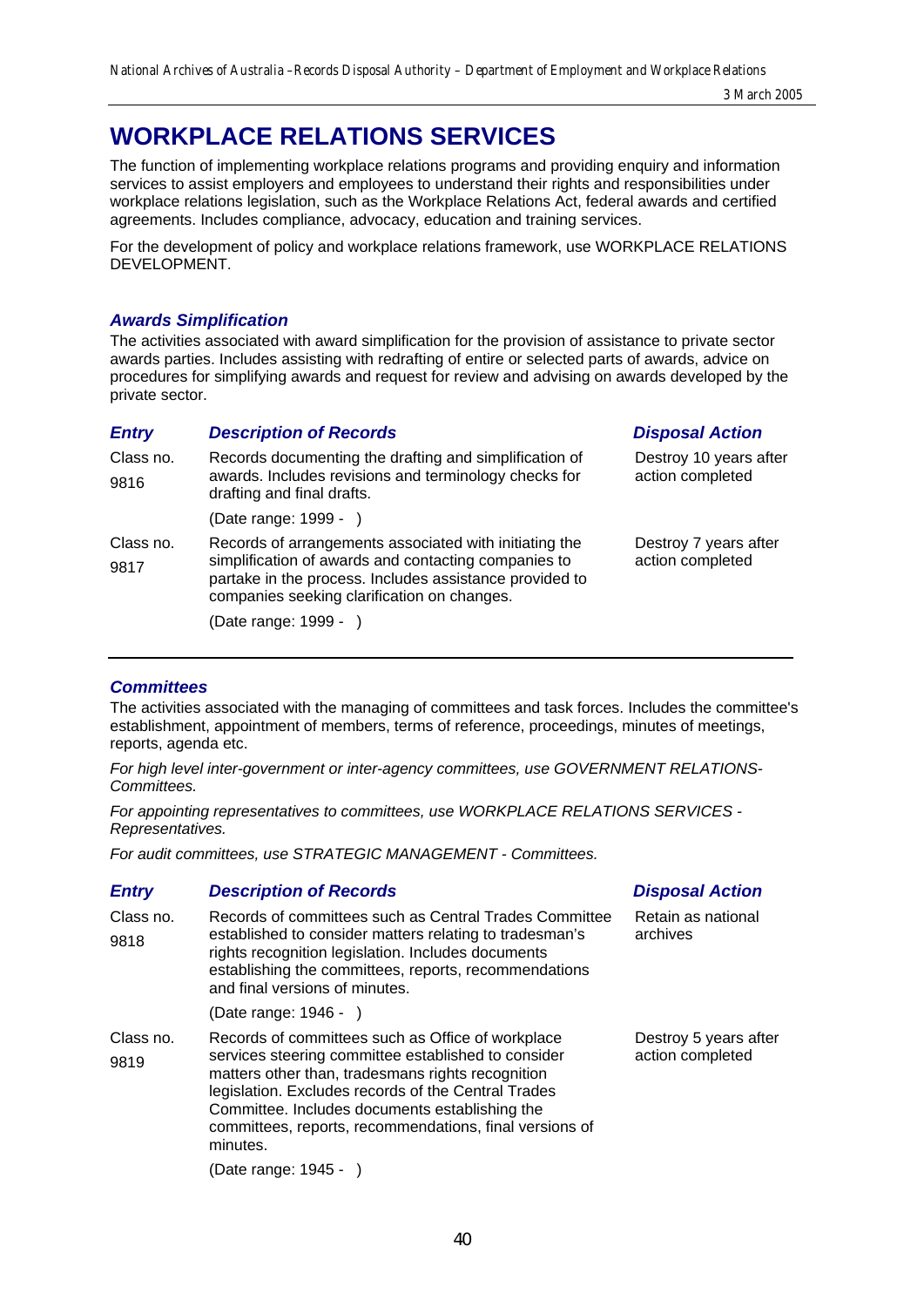The function of implementing workplace relations programs and providing enquiry and information services to assist employers and employees to understand their rights and responsibilities under workplace relations legislation, such as the Workplace Relations Act, federal awards and certified agreements. Includes compliance, advocacy, education and training services.

For the development of policy and workplace relations framework, use WORKPLACE RELATIONS DEVELOPMENT.

### *Committees - continued*

The activities associated with the managing of committees and task forces. Includes the committee's establishment, appointment of members, terms of reference, proceedings, minutes of meetings, reports, agenda etc.

*For high level inter-government or inter-agency committees, use GOVERNMENT RELATIONS-Committees.* 

*For appointing representatives to committees, use WORKPLACE RELATIONS SERVICES - Representatives.* 

*For audit committees, use STRATEGIC MANAGEMENT - Committees.*

### *Entry Description of Records Disposal Action*

Class no. 9820

Working papers documenting the conduct and administration of all committees which consider matters relating to the workplace relations services function. Includes:

- agenda
- background papers
- draft organising venues
- notifying attendees

(Date range: 1945 - )

Destroy 5 years after last action

### *Compliance Monitoring*

The activities associated with checking for compliance with accountability, fiscal, legal, regulatory or quality standards or requirements of organisations, other than the agency, involved with employment support, employers and industry.

### *Entry Description of Records Disposal Action* Class no. 9821 Records documenting workplace inspection and assessments for Trade Recognition. (Date range: 1946 - ) Destroy 67 years from date of birth of applicant Class no. 9822 Register of information concerning alleged and proven breaches and sanctions imposed as part of code monitoring. (Date range: 1998 - ) Destroy 20 years after last entry Class no. 9823 Records documenting investigations into a breach or alleged breach of a code of practice. Includes investigations where sanctions or no sanctions are recommended by the Code Monitoring Group. (Date range: 1998 - ) Destroy 20 years after action completed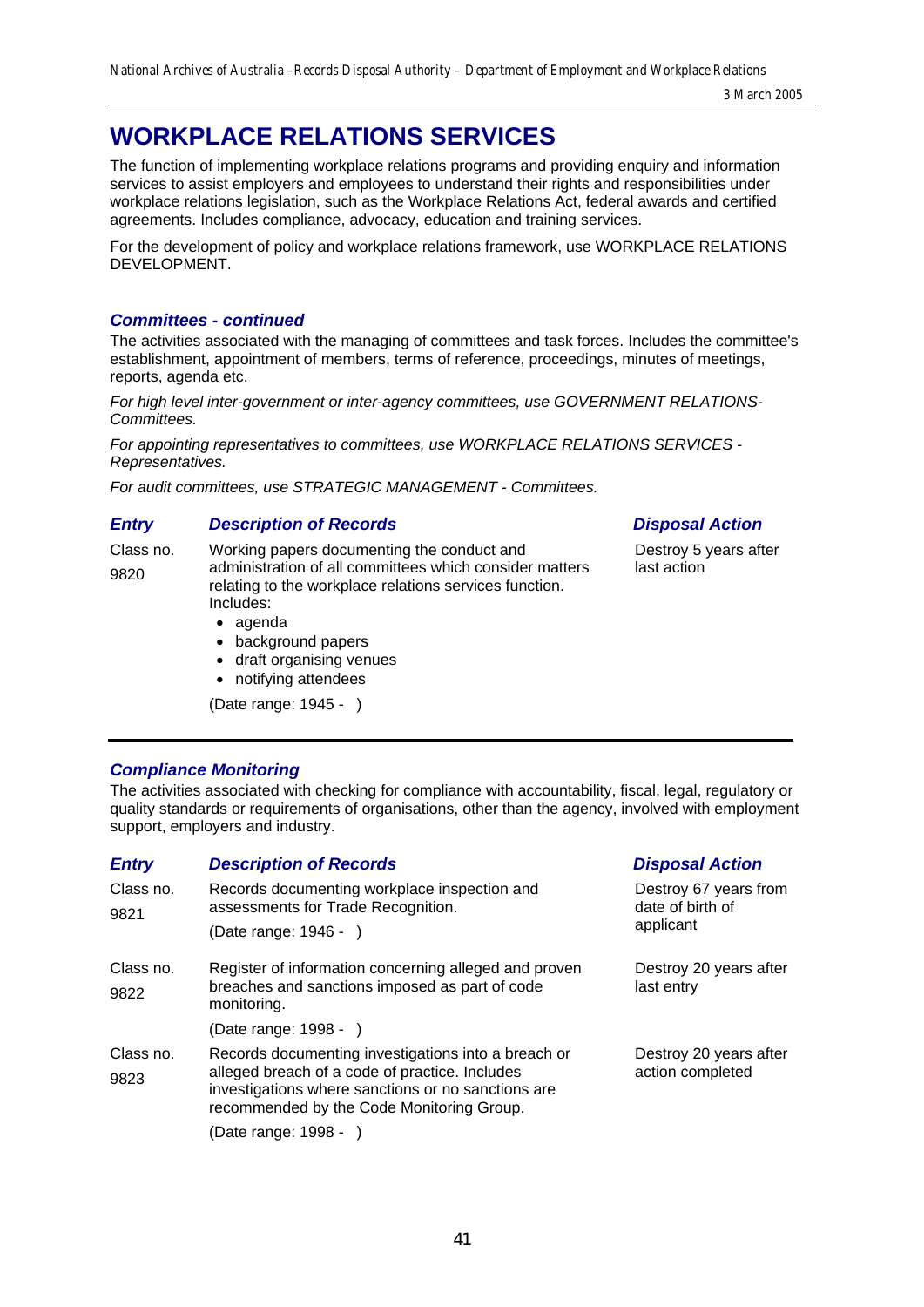The function of implementing workplace relations programs and providing enquiry and information services to assist employers and employees to understand their rights and responsibilities under workplace relations legislation, such as the Workplace Relations Act, federal awards and certified agreements. Includes compliance, advocacy, education and training services.

For the development of policy and workplace relations framework, use WORKPLACE RELATIONS DEVELOPMENT.

### *Compliance Monitoring*

The activities associated with checking for compliance with accountability, fiscal, legal, regulatory or quality standards or requirements of organisations, other than the agency, involved with employment support, employers and industry.

| <b>Entry</b>      | <b>Description of Records</b>                                                                                                                          | <b>Disposal Action</b>                    |
|-------------------|--------------------------------------------------------------------------------------------------------------------------------------------------------|-------------------------------------------|
| Class no.<br>9824 | Investigations into breaches of Orders from the Australian<br>Industrial Relations Commission and the Federal Court in<br>workplace relations matters. | Destroy 8 years after<br>action completed |
|                   | (Date range: 1906 - )                                                                                                                                  |                                           |
| Class no.<br>9825 | Records documenting investigations into claims about<br>entitlements under a federal award or agreement.<br>(Date range: 1906 - )                      | Destroy 8 years after<br>action completed |

### *Conferences*

The activities involved in arranging or attending conferences held either by the organisation or by other organisations. Includes registrations, publicity and reports of participants etc.

*For international conferences, use WORKPLACE RELATIONS DEVELOPMENT - International Relations.* 

*For information sessions on workplace relations issues, use WORKPLACE RELATIONS SERVICES - Education and Training.* 

*For the printing and publication of agency conference proceedings and reports, use PUBLICATION – Production.* 

| <b>Entry</b>      | <b>Description of Records</b>                                                                                                                                                                                                                         | <b>Disposal Action</b>                     |
|-------------------|-------------------------------------------------------------------------------------------------------------------------------------------------------------------------------------------------------------------------------------------------------|--------------------------------------------|
| Class no.<br>9826 | Records documenting proceedings and outcomes of<br>Trades and Skills Assessment conferences. Includes:<br>• final versions of minutes<br>$\bullet$ reports<br>recommendations                                                                         | Destroy 20 years after<br>action completed |
|                   | (Date range: $1950 - 1$ )                                                                                                                                                                                                                             |                                            |
| Class no.<br>9827 | Records documenting proceedings and outcomes of<br>conferences held to support the workplace relations<br>services function excluding trade skills conferences.<br>Includes:<br>• final versions of minutes<br>$\bullet$ reports<br>• recommendations | Destroy 5 years after<br>action completed  |
|                   | (Date range: 1950 - )                                                                                                                                                                                                                                 |                                            |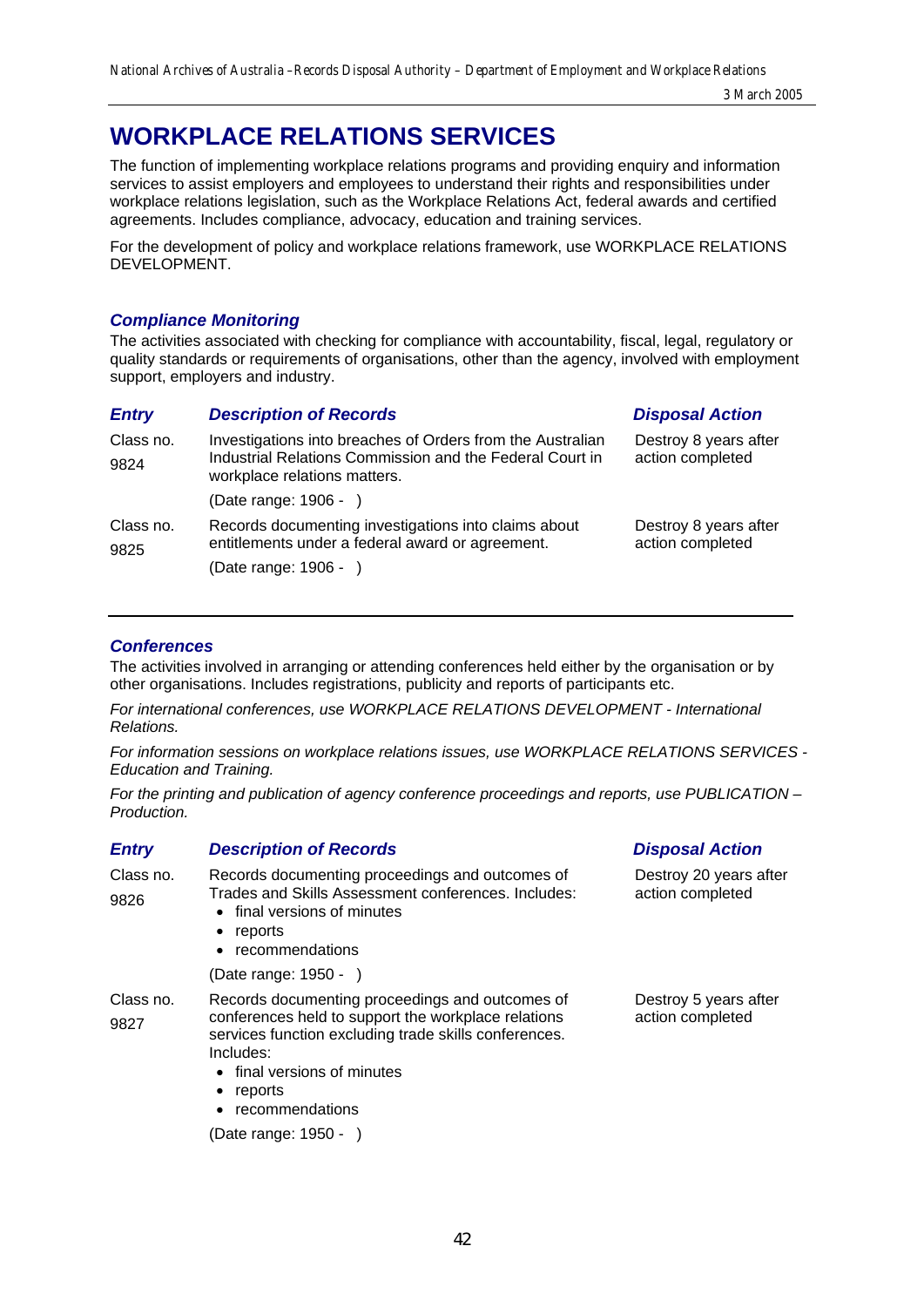The function of implementing workplace relations programs and providing enquiry and information services to assist employers and employees to understand their rights and responsibilities under workplace relations legislation, such as the Workplace Relations Act, federal awards and certified agreements. Includes compliance, advocacy, education and training services.

For the development of policy and workplace relations framework, use WORKPLACE RELATIONS DEVELOPMENT.

### *Conferences - continued*

The activities involved in arranging or attending conferences held either by the organisation or by other organisations. Includes registrations, publicity and reports of participants etc.

*For international conferences, use WORKPLACE RELATIONS DEVELOPMENT - International Relations.* 

*For information sessions on workplace relations issues, use WORKPLACE RELATIONS SERVICES - Education and Training.* 

*For the printing and publication of agency conference proceedings and reports, use PUBLICATION – Production.* 

### *Entry Description of Records Disposal Action*

Class no. 9828 Working papers documenting the conduct and administration of conferences held to support the workplace relations services function. Includes:

- agenda
- notice of meetings
- arranging speakers
- managing registrations
- organising venues
- draft minutes

(Date range: 1950 - )

Destroy 5 years after action completed

### *Contracting-out*

The activities involved in managing the performance of work or the provision of goods and services by an external contractor, vendor or consultant, or by using external bureau services. Includes outsourcing.

*For the negotiation of contracts, use WORKPLACE RELATIONS SERVICES – Tendering.* 

### *Entry Description of Records Disposal Action*

Class no. 9829 Records documenting the contract management processes relating to the delivery of the workplace relations services, such as contract management plans, performance monitoring systems and service level agreements. Includes the evaluation and monitoring of contractors' performance against contract specifications.

Destroy 7 years after expiry or other termination of agreement or contract

(Date range: 1998 - )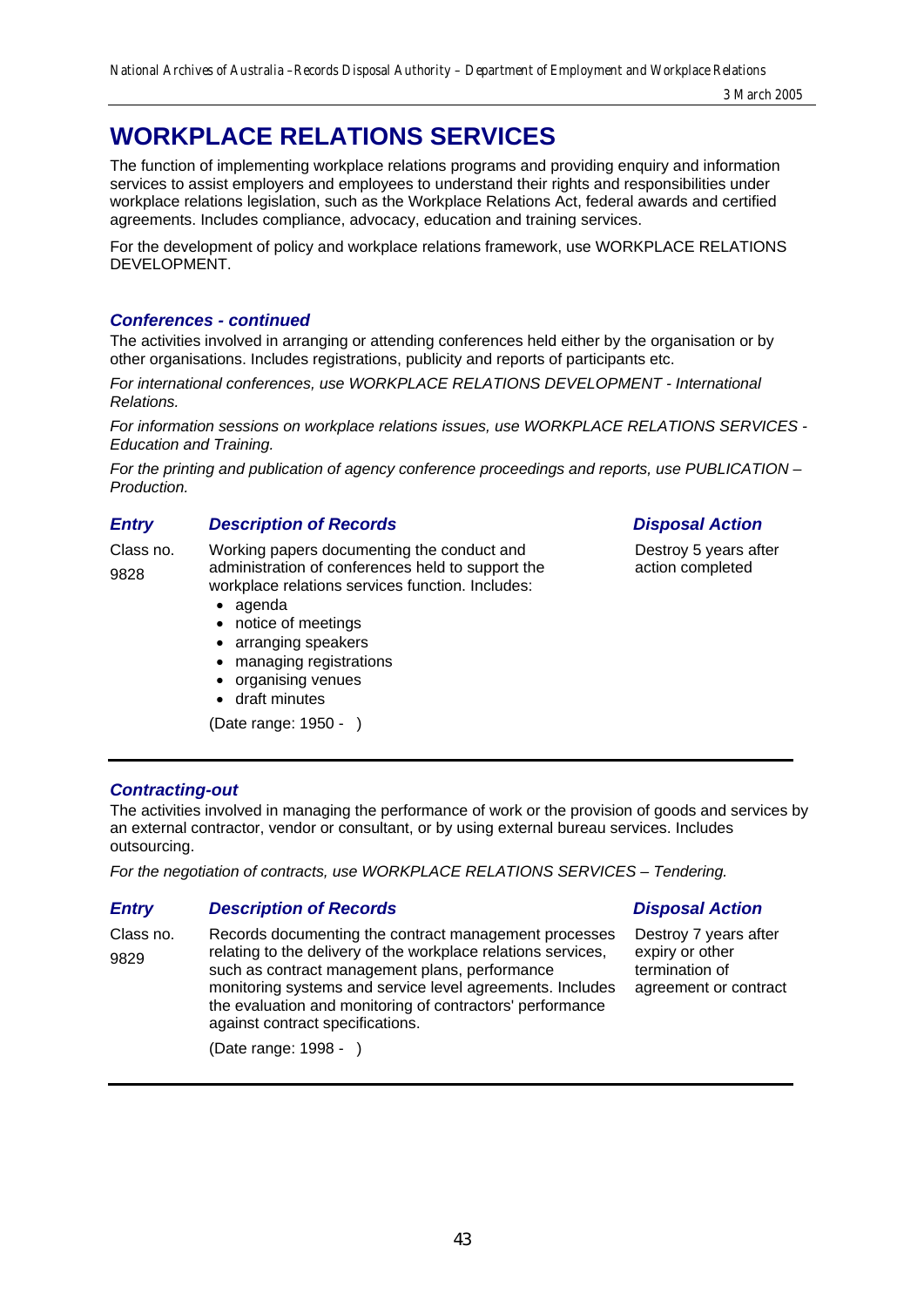The function of implementing workplace relations programs and providing enquiry and information services to assist employers and employees to understand their rights and responsibilities under workplace relations legislation, such as the Workplace Relations Act, federal awards and certified agreements. Includes compliance, advocacy, education and training services.

For the development of policy and workplace relations framework, use WORKPLACE RELATIONS DEVELOPMENT.

### *Education and Training*

The activities associated with all aspects of program delivery training, relating to core functions and provided to business groups and organisations outside the Department.

*For the training of agency personnel, use STAFF DEVELOPMENT – Training.* 

| <b>Entry</b>      | <b>Description of Records</b>                                                                                                                                                                                                                                                  | <b>Disposal Action</b>                          |
|-------------------|--------------------------------------------------------------------------------------------------------------------------------------------------------------------------------------------------------------------------------------------------------------------------------|-------------------------------------------------|
| Class no.<br>9830 | Master set of training material provided for the delivery of<br>workplace relations services, including training on federal<br>awards and agreements and human resources in the public<br>sector. Includes working papers documenting the<br>development of training material. | Destroy 6 years after<br>material is superseded |
|                   | (Date range: 1946 - )                                                                                                                                                                                                                                                          |                                                 |
| Class no.         | Records documenting administrative arrangements                                                                                                                                                                                                                                | Destroy 3 years after                           |
| 9831              | supporting the conduct of training courses. Includes venue<br>bookings and feedback from stakeholders.                                                                                                                                                                         | action completed                                |
|                   | (Date range: 1946 -                                                                                                                                                                                                                                                            |                                                 |

### *Employee Entitlements Support*

The activities associated with the assessment of unpaid legal entitlements of an employee whose employment has been terminated because of an employer's insolvency. Entitlements include wages, annual leave, long service leave, pay in lieu of notice and redundancy payments. Includes Employment Support Schemes.

*For the investigation of fraudulent activities, use FINANCIAL MANAGEMENT – Fraud.* 

### *Entry Description of Records Disposal Action*

| Class no.<br>9832 | Records documenting successful claims made under the<br>employee entitlements schemes. Includes employee data<br>and approval for payment.                                                                                                                                                       | Destroy 7 years after<br>case is closed |
|-------------------|--------------------------------------------------------------------------------------------------------------------------------------------------------------------------------------------------------------------------------------------------------------------------------------------------|-----------------------------------------|
|                   | (Date range: 2000 - )                                                                                                                                                                                                                                                                            |                                         |
| Class no.<br>9833 | Records documenting unsuccessful or not approved claims<br>made under employee entitlements schemes. Includes<br>claims requiring significant research and background<br>checks that determine the claimant was not eligible, or<br>where the person had accepted an earlier payout.             | Destroy 7 years after<br>case is closed |
|                   | (Date range: $2000 - 1$ )                                                                                                                                                                                                                                                                        |                                         |
| Class no.<br>9834 | Entitlements schemes where the claimant was clearly not<br>eligible to claim under the employee entitlement schemes.<br>Includes claims where the company is not insolvent or the<br>person did not work for the company at the time of<br>insolvency and has no claim.<br>(Date range: 2000 - ) | Destroy 3 years after<br>last action    |
|                   |                                                                                                                                                                                                                                                                                                  |                                         |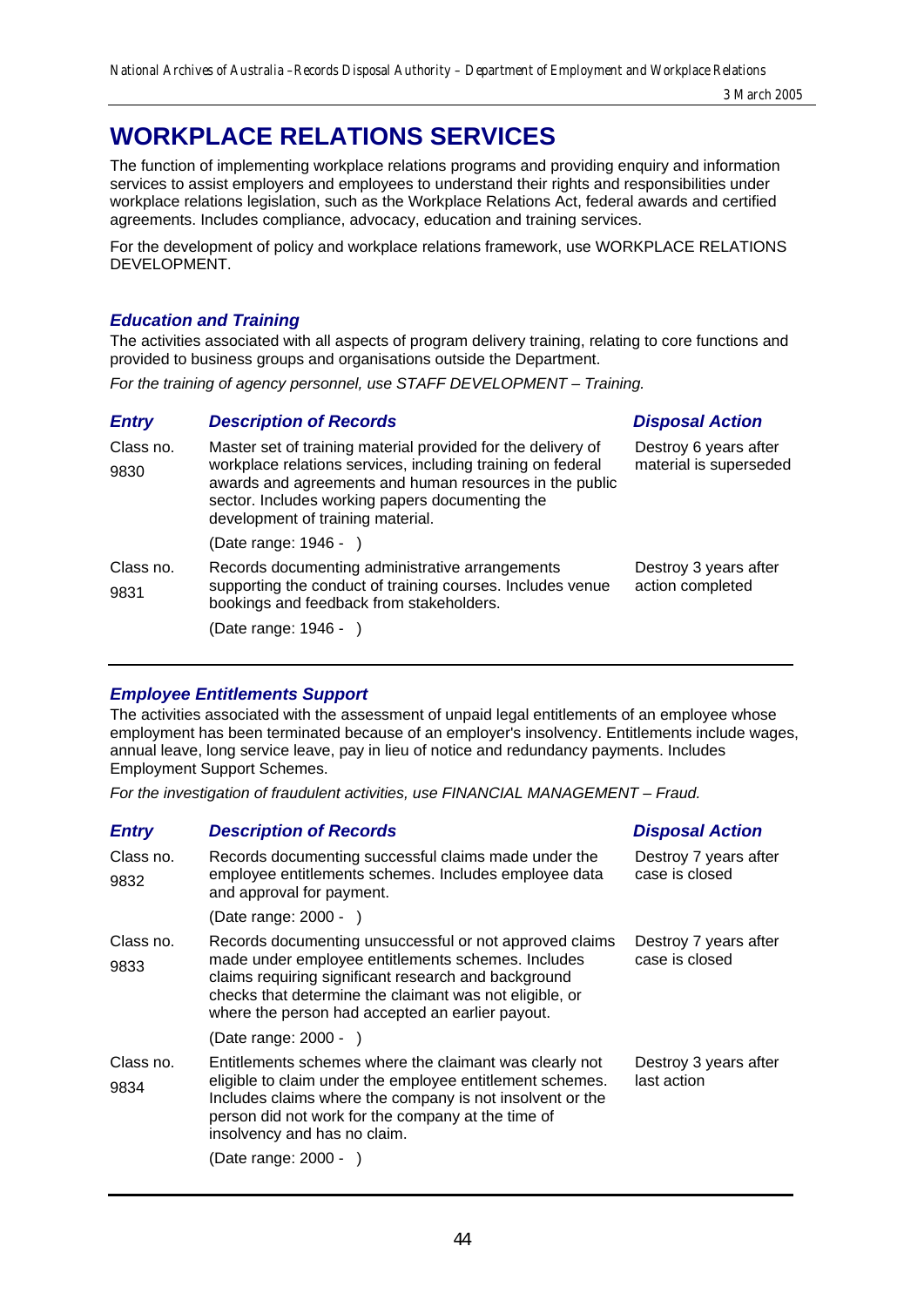The function of implementing workplace relations programs and providing enquiry and information services to assist employers and employees to understand their rights and responsibilities under workplace relations legislation, such as the Workplace Relations Act, federal awards and certified agreements. Includes compliance, advocacy, education and training services.

For the development of policy and workplace relations framework, use WORKPLACE RELATIONS DEVELOPMENT.

### *Marketing*

The process of analysing, creating and selling products and services. Includes market research, sales forecasting, advertising, media releases, promotion, pricing and product evaluation.

| <b>Entry</b>      | <b>Description of Records</b>                                                                                                                                                                   | <b>Disposal Action</b>                     |
|-------------------|-------------------------------------------------------------------------------------------------------------------------------------------------------------------------------------------------|--------------------------------------------|
| Class no.<br>9835 | Records documenting the marketing of workplace relations<br>services and programs. Includes advertising campaigns<br>and promotions.                                                            | Destroy 10 years after<br>action completed |
|                   | (Date range: $1946 - 1$ )                                                                                                                                                                       |                                            |
| Class no.<br>9836 | Records documenting the administrative arrangements<br>associated with marketing programs. Includes:<br>• invitations<br>• arranging speakers<br>• organising venues<br>• arranging advertising | Destroy 5 years after<br>action completed  |
|                   | (Date range: 1946 - )                                                                                                                                                                           |                                            |

### *Meetings*

The activities associated with ad-hoc gatherings held to formulate, discuss, update or resolve issues and matters pertaining to managing the section, department, or organisation as a whole. Includes arrangements, agenda, taking of minutes etc. Excludes committee meetings.

### *Entry Description of Records Disposal Action*

| Class no.<br>9837 | Final versions of minutes and supporting documents tabled<br>at meetings held to support the workplace relations<br>services function. Includes meetings with external<br>agencies. | Destroy 7 years after<br>action completed |
|-------------------|-------------------------------------------------------------------------------------------------------------------------------------------------------------------------------------|-------------------------------------------|
|                   | (Date range: 1950 - )                                                                                                                                                               |                                           |
| Class no.         | Working papers documenting the conduct and                                                                                                                                          | Destroy 2 years after                     |
| 9838              | administration of meetings held to support the workplace<br>relations services function. Includes:<br>• draft agenda<br>• final agenda<br>• notices of meetings                     | action completed                          |

(Date range: 1950 - )

45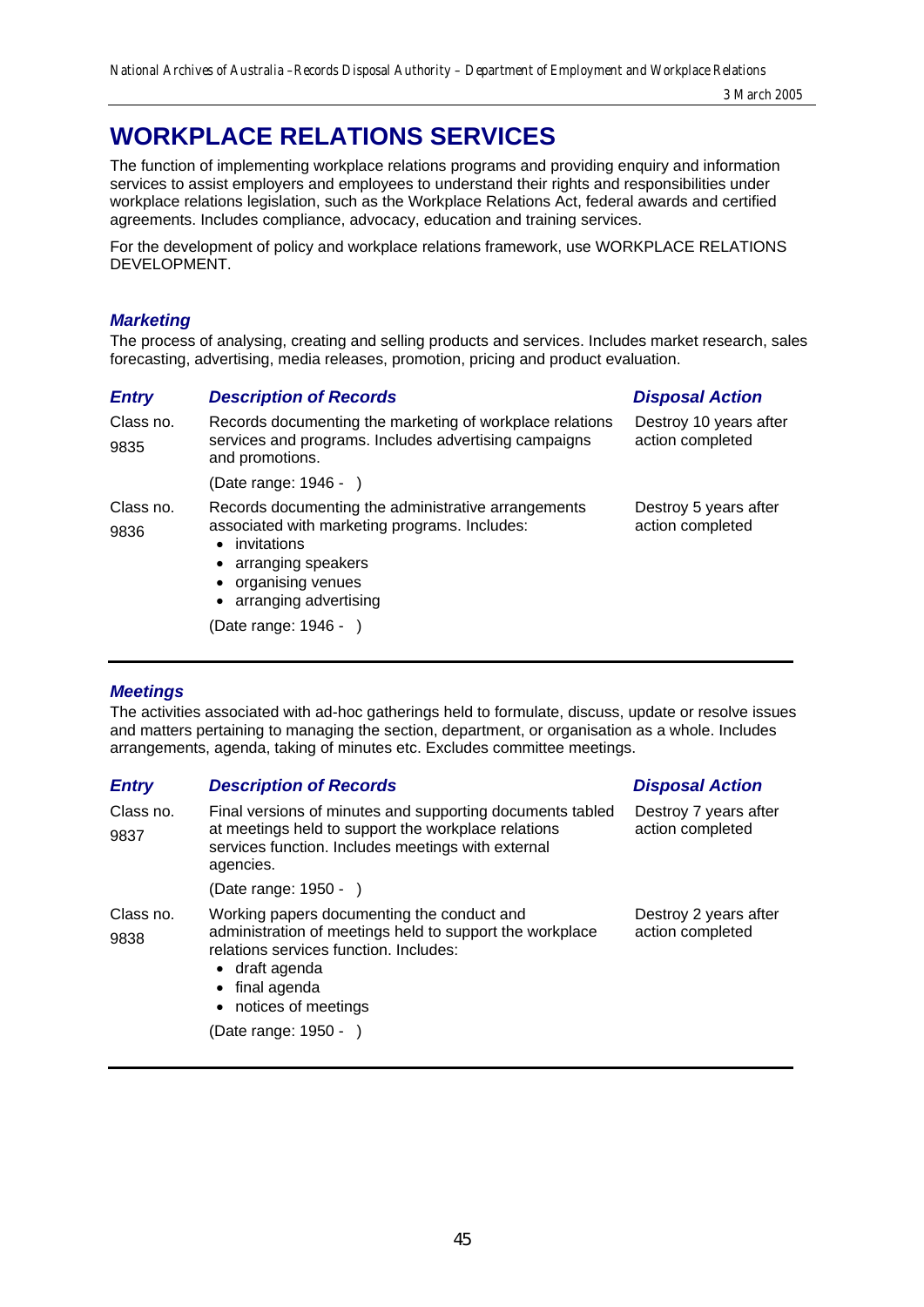The function of implementing workplace relations programs and providing enquiry and information services to assist employers and employees to understand their rights and responsibilities under workplace relations legislation, such as the Workplace Relations Act, federal awards and certified agreements. Includes compliance, advocacy, education and training services.

For the development of policy and workplace relations framework, use WORKPLACE RELATIONS DEVELOPMENT.

### *Planning*

The process of formulating ways in which objectives can be achieved. Includes determination of services, needs and solutions to those needs.

| <b>Entry</b>      | <b>Description of Records</b>                                                                                                                                                            | <b>Disposal Action</b>                      |
|-------------------|------------------------------------------------------------------------------------------------------------------------------------------------------------------------------------------|---------------------------------------------|
| Class no.<br>9839 | Final version of agency wide workplace relations services<br>delivery plans.                                                                                                             | Destroy 5 years after<br>plan is superseded |
|                   | (Date range: $1952 - )$                                                                                                                                                                  |                                             |
| Class no.<br>9840 | Final version of workplace relations services delivery plans<br>at the business unit, state and regional office level.<br>(Date range: 1952 - )                                          | Destroy 2 years after<br>plan is superseded |
| Class no.<br>9841 | Working papers used to develop plans for the workplace<br>services function. Includes:<br>$\bullet$ input into plans<br>• comments received<br>$\bullet$ drafts<br>(Date range: 1952 - ) | Destroy 2 years after<br>action completed   |

### *Policy*

The activities associated with developing and establishing decisions, directions and precedents which act as a reference for future decision making, as the basis from which the organisation's operating procedures are determined.

*For the development of policy that promotes a simpler national workplace relations system, use WORKPLACE RELATIONS DEVELOPMENT – Policy.* 

| <b>Entry</b>      | <b>Description of Records</b>                                                                                                                                                | <b>Disposal Action</b>         |
|-------------------|------------------------------------------------------------------------------------------------------------------------------------------------------------------------------|--------------------------------|
| Class no.<br>9842 | Final policy documents or amended policy documents<br>formulated for the purpose of implementing workplace<br>relations services activities.                                 | Retain as national<br>archives |
|                   | (Date range: 1946 - )                                                                                                                                                        |                                |
| Class no.         | Records documenting research, consultation and creation                                                                                                                      | Destroy 2 years after          |
| 9843              | of draft policy documents in relation to the development or<br>modification of policy formulated for the purpose of<br>implementing workplace relations services activities. | action completed               |
|                   | (Date range: 1946 - )                                                                                                                                                        |                                |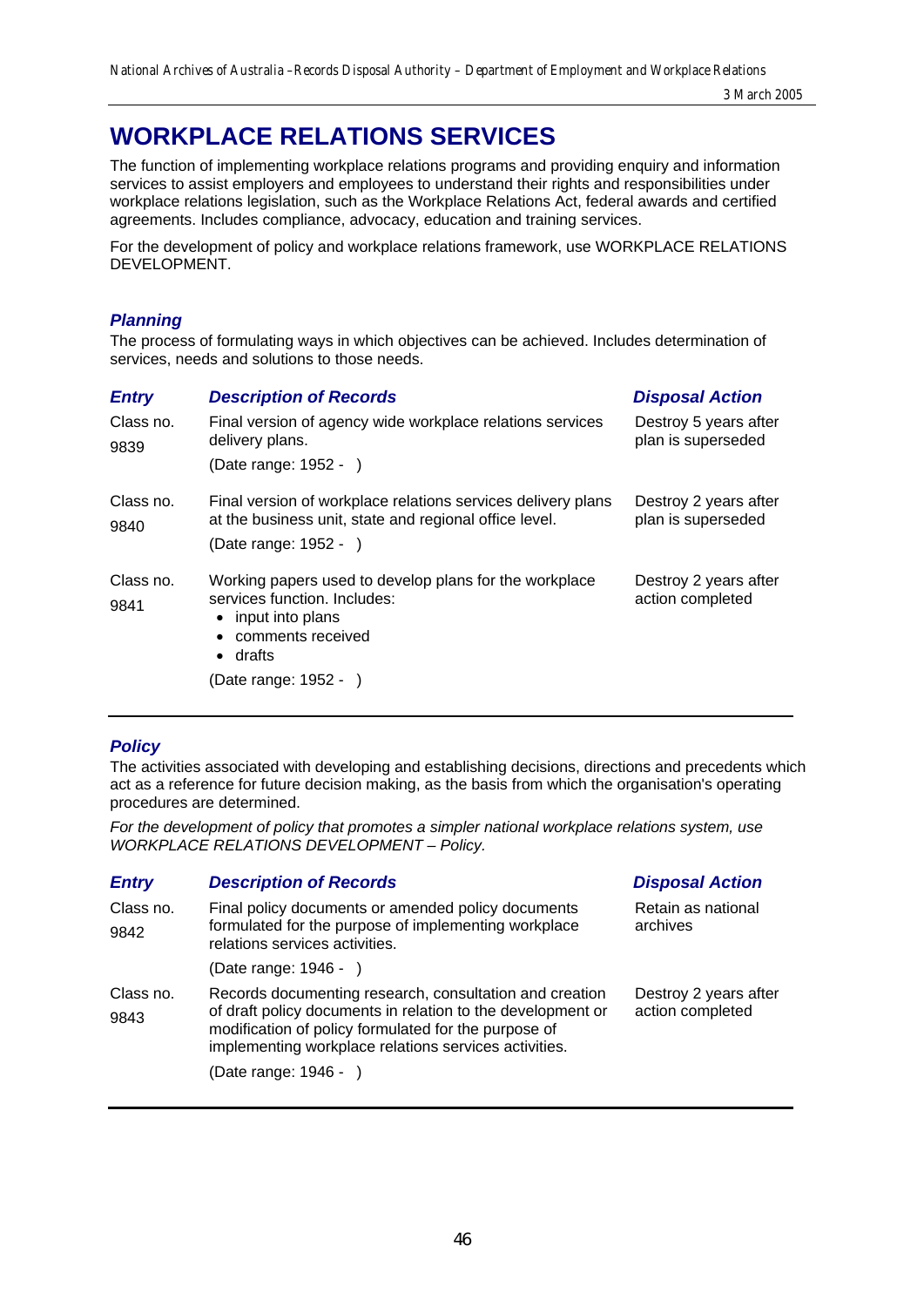The function of implementing workplace relations programs and providing enquiry and information services to assist employers and employees to understand their rights and responsibilities under workplace relations legislation, such as the Workplace Relations Act, federal awards and certified agreements. Includes compliance, advocacy, education and training services.

For the development of policy and workplace relations framework, use WORKPLACE RELATIONS DEVELOPMENT.

### *Procedures*

Standard methods of operating laid down by an organisation according to formulated policy.

| <b>Entry</b>      | <b>Description of Records</b>                                                                                                                                                                                                                     | <b>Disposal Action</b>                               |
|-------------------|---------------------------------------------------------------------------------------------------------------------------------------------------------------------------------------------------------------------------------------------------|------------------------------------------------------|
| Class no.<br>9844 | Master set of procedures relating to the delivery of trade<br>recognition and skills assessment activities.<br>(Date range: 1946 - )                                                                                                              | Destroy 20 years after<br>procedure is<br>superseded |
| Class no.<br>9845 | Master set of procedures supporting the delivery of awards<br>simplification and employee support schemes.<br>(Date range: 1999 - )                                                                                                               | Destroy 10 years after<br>procedure is<br>superseded |
| Class no.<br>9846 | Master set of procedures relating to the delivery of<br>workplace relations services programs or activities, such as<br>Office of Workplace Services.<br>(Date range: 1946 - )                                                                    | Destroy 5 years after<br>procedure is<br>superseded  |
| Class no.<br>9847 | Records documenting the development of, or drafting of<br>amendment, to procedures relating to the delivery of<br>workplace relations services programs or activities<br>including research and consultation undertaken.<br>(Date range: 1946 - ) | Destroy 5 years after<br>action completed            |

### *Public Reaction*

The process of handling public reaction to an organisation's policies or services. Includes anonymous letters, letters of complaint and letters of congratulations or appreciation received from the public.

### *Entry Description of Records Disposal Action*

Class no. 9848 Records documenting public reaction and agency responses on the delivery of workplace relations services. (Date range: 1992 - )

Destroy 5 years after action completed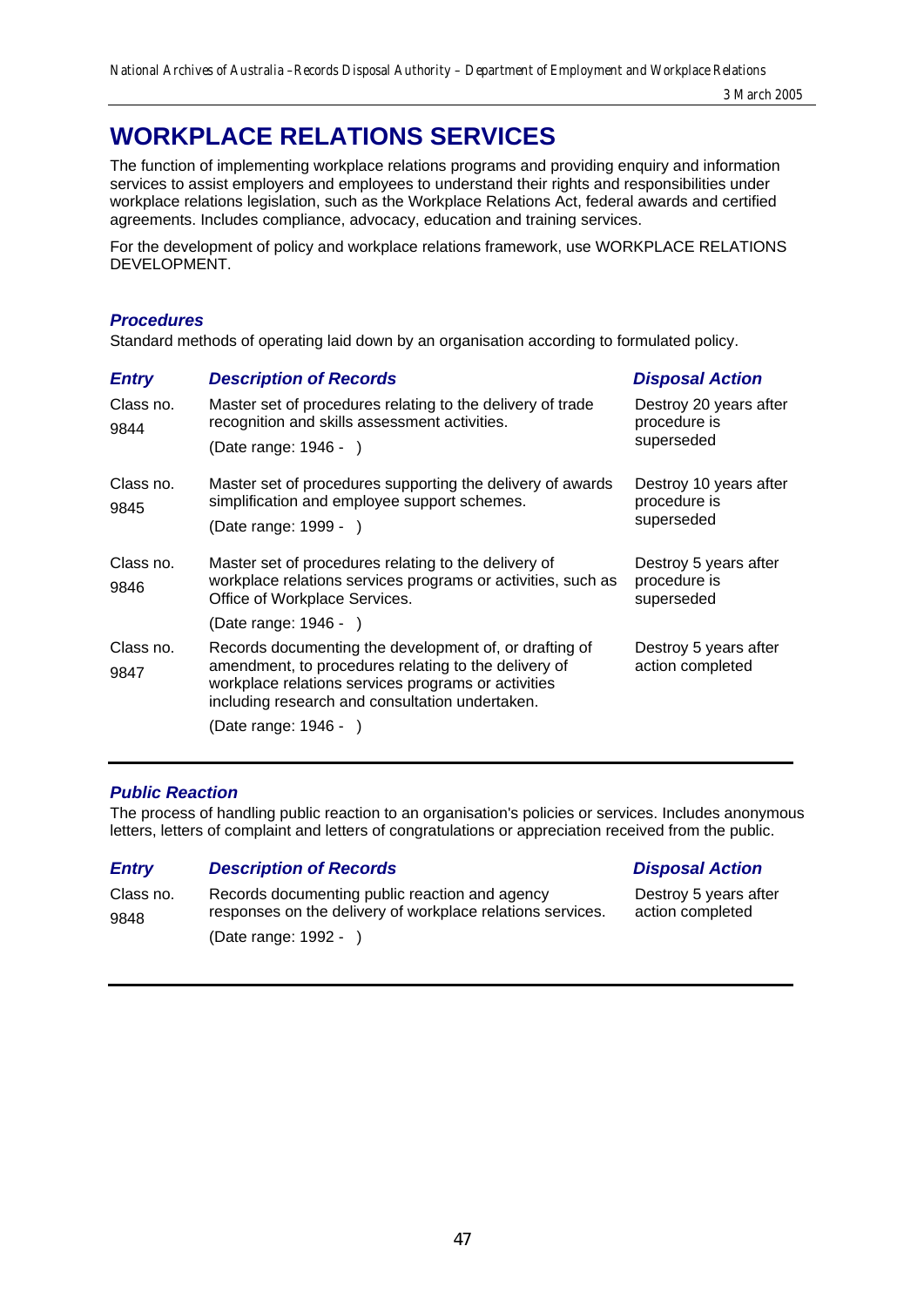The function of implementing workplace relations programs and providing enquiry and information services to assist employers and employees to understand their rights and responsibilities under workplace relations legislation, such as the Workplace Relations Act, federal awards and certified agreements. Includes compliance, advocacy, education and training services.

For the development of policy and workplace relations framework, use WORKPLACE RELATIONS DEVELOPMENT.

### *Reporting*

The processes associated with initiating or providing a formal response to a situation or request (either internal, external or as a requirement of corporate policies), and to provide formal statements or findings of the results of the examination or investigation. Includes agenda, briefing, business, discussion papers, proposals, reports, reviews and returns.

*For published reports, use PUBLICATIONS – Production.* 

### *Entry Description of Records Disposal Action*

### Class no. 9849 Final versions of unpublished reports on the programs and activities within the workplace relations services function. (Date range: 1906 - ) Destroy 5 years after action completed Class no. 9850 Working papers documenting the development of all reports including research, draft reports and comments, on the programs and activities within the workplace relations services function. (Date range: 1906 - ) Destroy 2 years after action completed

### *Representatives*

The activities associated with the nomination, appointment or resignation of individuals or groups of personnel appointed by the organisation or their co-workers as official representatives to organisations, offices, unions, workers participation committees, councils or groups. Includes organisational legal representatives.

### *Entry Description of Records Disposal Action*

Class no. 9851 Records documenting the nomination, appointment, resignation and/or termination of departmental officers to workplace relations services delivery bodies such as Central and Local Trades Committees.

(Date range: 1946 - )

Destroy 80 years after date of birth or two years after last action, whichever is later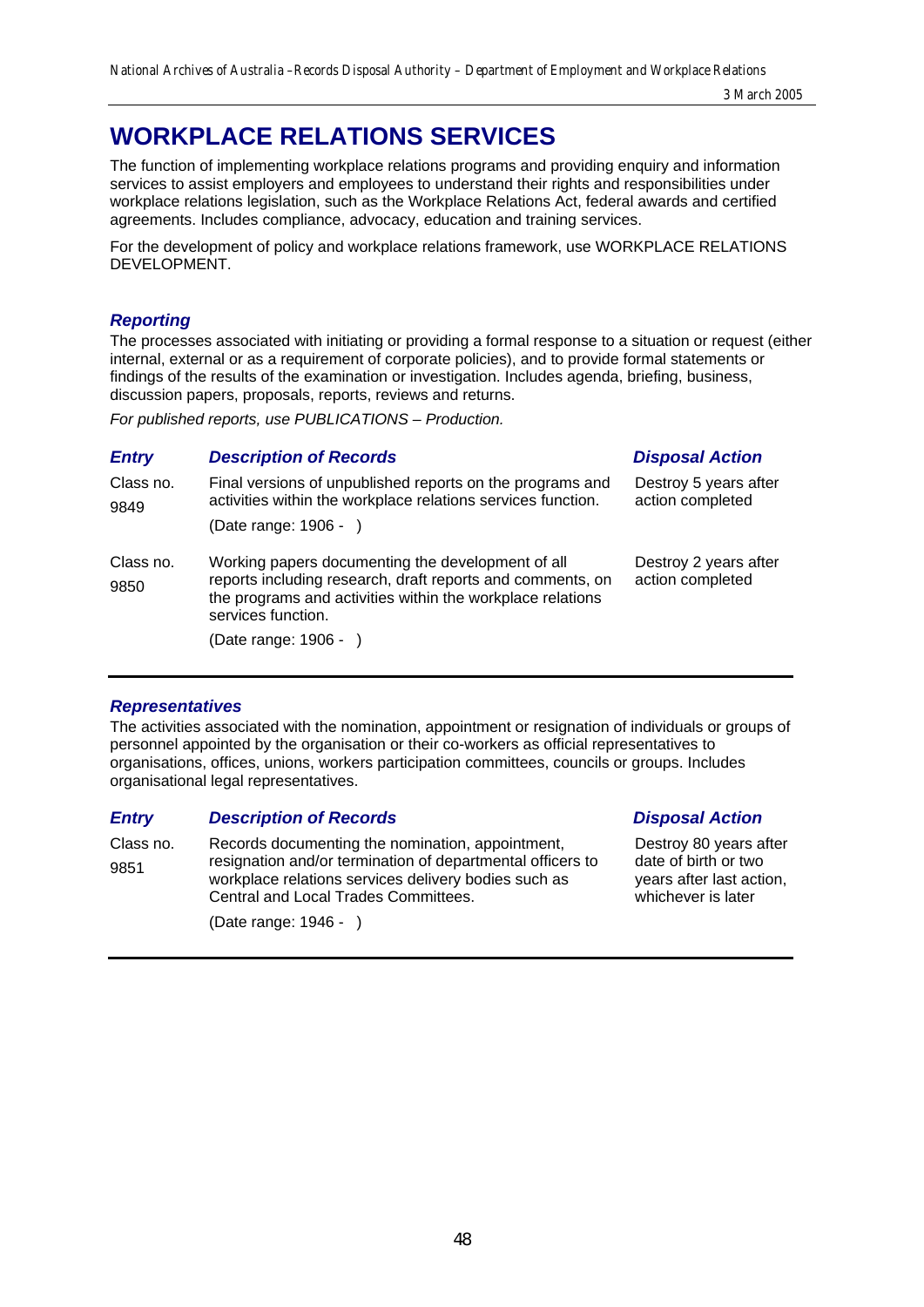The function of implementing workplace relations programs and providing enquiry and information services to assist employers and employees to understand their rights and responsibilities under workplace relations legislation, such as the Workplace Relations Act, federal awards and certified agreements. Includes compliance, advocacy, education and training services.

For the development of policy and workplace relations framework, use WORKPLACE RELATIONS DEVELOPMENT.

### *Reviewing*

The activities involved in re-evaluating or re-examining products, processes, procedures, standards and systems. Includes recommendations and advice resulting from these activities.

### *Entry Description of Records Disposal Action*

Class no. 9852 Records documenting the final outcomes of reviews of the workplace relations services function. Includes: • documents establishing the review • final report

• the implementation plan

(Date range: 2000 - )

Class no. 9853 Working papers documenting reviews of the delivery of workplace relations programs and operations supporting the workplace relations services function.

(Date range: 2000 - )

Destroy 7 years after action completed

Destroy 5 years after action completed

### *Tendering*

The activities involved in receiving and assessing tenders, of making offers and finalising contract arrangements for the supply, sale or purchase of goods and services.

*For managing workplace relations services contracts, use WORKPLACE RELATIONS SERVICES – Contracting-out.* 

| <b>Entry</b>      | <b>Description of Records</b>                                                                                                                                                                                                                                                                                                                                                                                                                                                       | <b>Disposal Action</b>                       |
|-------------------|-------------------------------------------------------------------------------------------------------------------------------------------------------------------------------------------------------------------------------------------------------------------------------------------------------------------------------------------------------------------------------------------------------------------------------------------------------------------------------------|----------------------------------------------|
| Class no.<br>9854 | Signed simple contracts and agreements and supporting<br>records resulting from tenders.                                                                                                                                                                                                                                                                                                                                                                                            | Destroy 7 years after<br>completion or other |
|                   | (Date range: 1980 - )                                                                                                                                                                                                                                                                                                                                                                                                                                                               | termination of contract                      |
| Class no.<br>9855 | Records documenting the development of procurement<br>plans, Statement of Requirement (SOR)/Terms of<br>Reference (TOR) and appropriate Request for Offer (RFO);<br>the release of the RFO to the market; the receipt and<br>registration of tenders; the evaluation of tenders, including<br>financial viability checks, examination of annual reports;<br>negotiation, evaluation, recommendation reports, draft and<br>final contract; and maintenance of the contract register. | Destroy 7 years after<br>action completed    |

(Date range: 1980 - )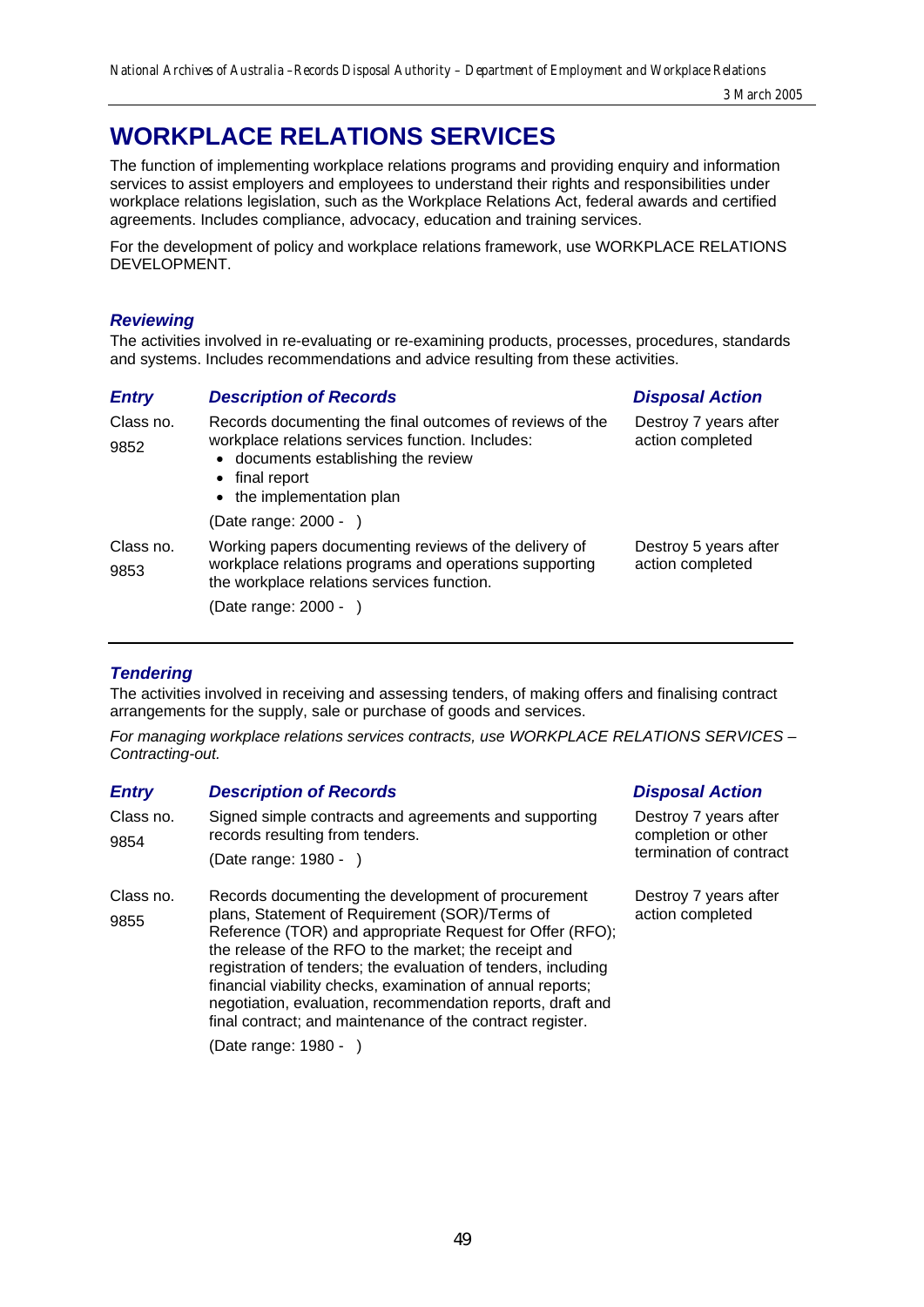The function of implementing workplace relations programs and providing enquiry and information services to assist employers and employees to understand their rights and responsibilities under workplace relations legislation, such as the Workplace Relations Act, federal awards and certified agreements. Includes compliance, advocacy, education and training services.

For the development of policy and workplace relations framework, use WORKPLACE RELATIONS DEVELOPMENT.

### *Tendering - Continued*

The activities involved in receiving and assessing tenders, of making offers and finalising contract arrangements for the supply, sale or purchase of goods and services.

*For managing workplace relations services contracts, use WORKPLACE RELATIONS SERVICES – Contracting-out.* 

### *Entry Description of Records Disposal Action*

| Class no.<br>9856 | Records of unsuccessful tenders or a tender process<br>where there is no suitable bidder, or where the tender<br>process has been discontinued. Includes:<br>• submissions<br>• notification of outcome<br>reports on debriefing sessions | Destroy 4 years after<br>tender process is<br>completed or decision<br>made not to continue<br>with tender |
|-------------------|-------------------------------------------------------------------------------------------------------------------------------------------------------------------------------------------------------------------------------------------|------------------------------------------------------------------------------------------------------------|
|                   | (Date range: 1980 - )                                                                                                                                                                                                                     |                                                                                                            |
| Class no.<br>9857 | Signed contracts under seal and supporting records<br>resulting from tenders and amendments to contracts:<br>Western Australia.                                                                                                           | Destroy 20 years after<br>expiry or other<br>termination of<br>agreement or contract                       |
|                   | (Date range: 1980 - )                                                                                                                                                                                                                     |                                                                                                            |
| Class no.<br>9858 | Signed contracts under seal and supporting records<br>resulting from tenders and amendments to contracts:<br>Victoria and South Australia.                                                                                                | Destroy 15 years after<br>expiry or other<br>termination of<br>agreement or contract                       |
|                   | (Date range: 1980 - )                                                                                                                                                                                                                     |                                                                                                            |
| Class no.<br>9859 | Signed contracts under seal and supporting records<br>resulting from tenders and amendments to contracts: New<br>South Wales, Queensland, Tasmania, the Northern<br>Territory, and the Australian Capital Territory.                      | Destroy 12 years after<br>expiry or other<br>termination of<br>agreement or contract                       |
|                   | (Date range: 1980 - )                                                                                                                                                                                                                     |                                                                                                            |